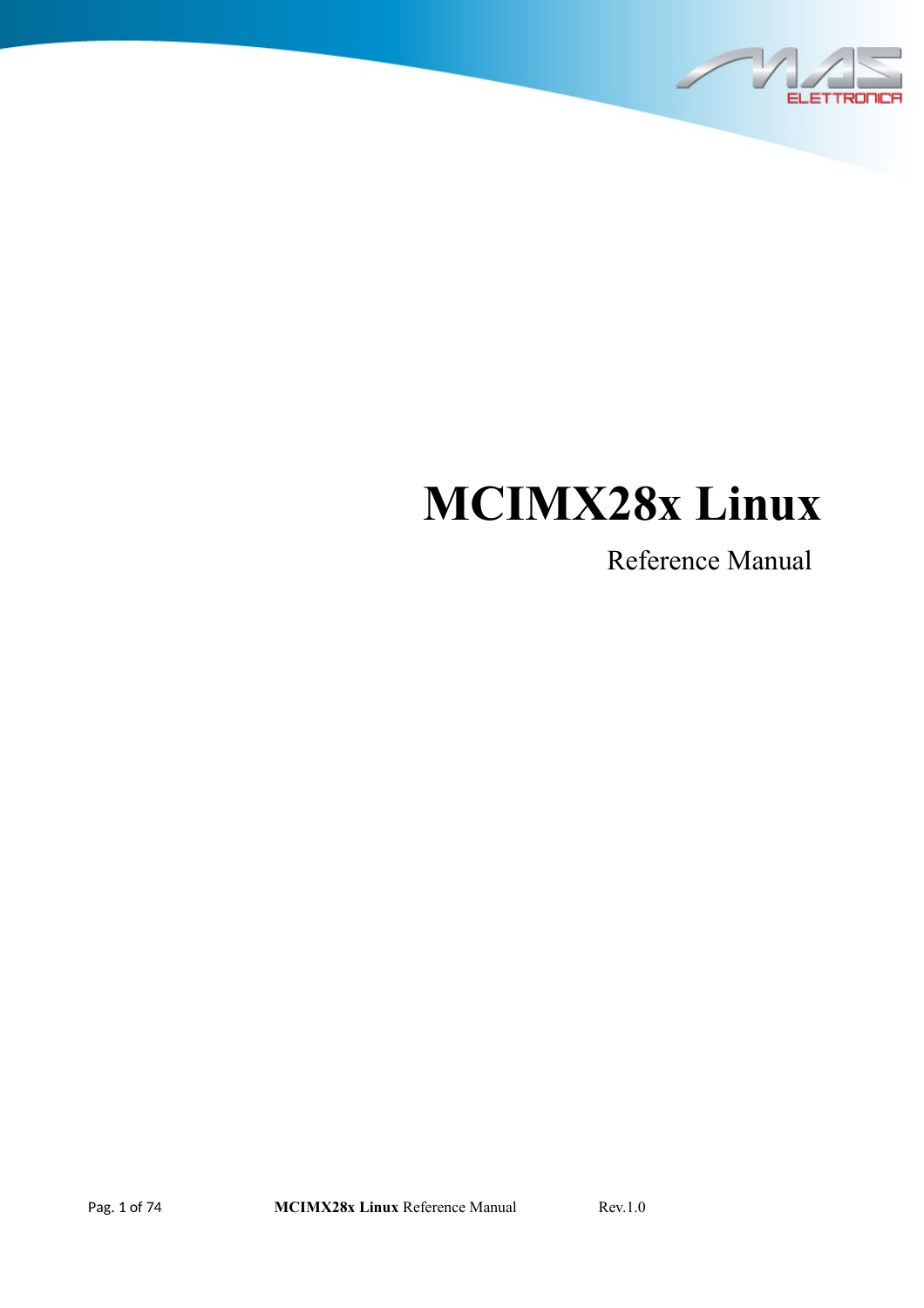

All Rights Reserved. No part of this document may be photocopied, reproduced, stored in a retrieval system, or transmitted, in any form or by any means whether, electronic, Mechanical, or otherwise without the prior written permission of Mas elettronica. No warranty of accuracy is given concerning the contents of the information contained in this publication. To the extent permitted by law no liability (including liability to any person by reason of negligence) will be accepted by Mas elettronica, its subsidiaries or employees for any direct or indirect loss or damage caused by omissions from or inaccuracies in this document. Mas elettronica reserves the right to change details in this publication without notice. Product and company names herein may be the trademarks of their respective owners.

Mas Elettronica Sas Via Risorgimento 16/C 35030 Selvazzano Dentro (PD) Italy.

## **Contents**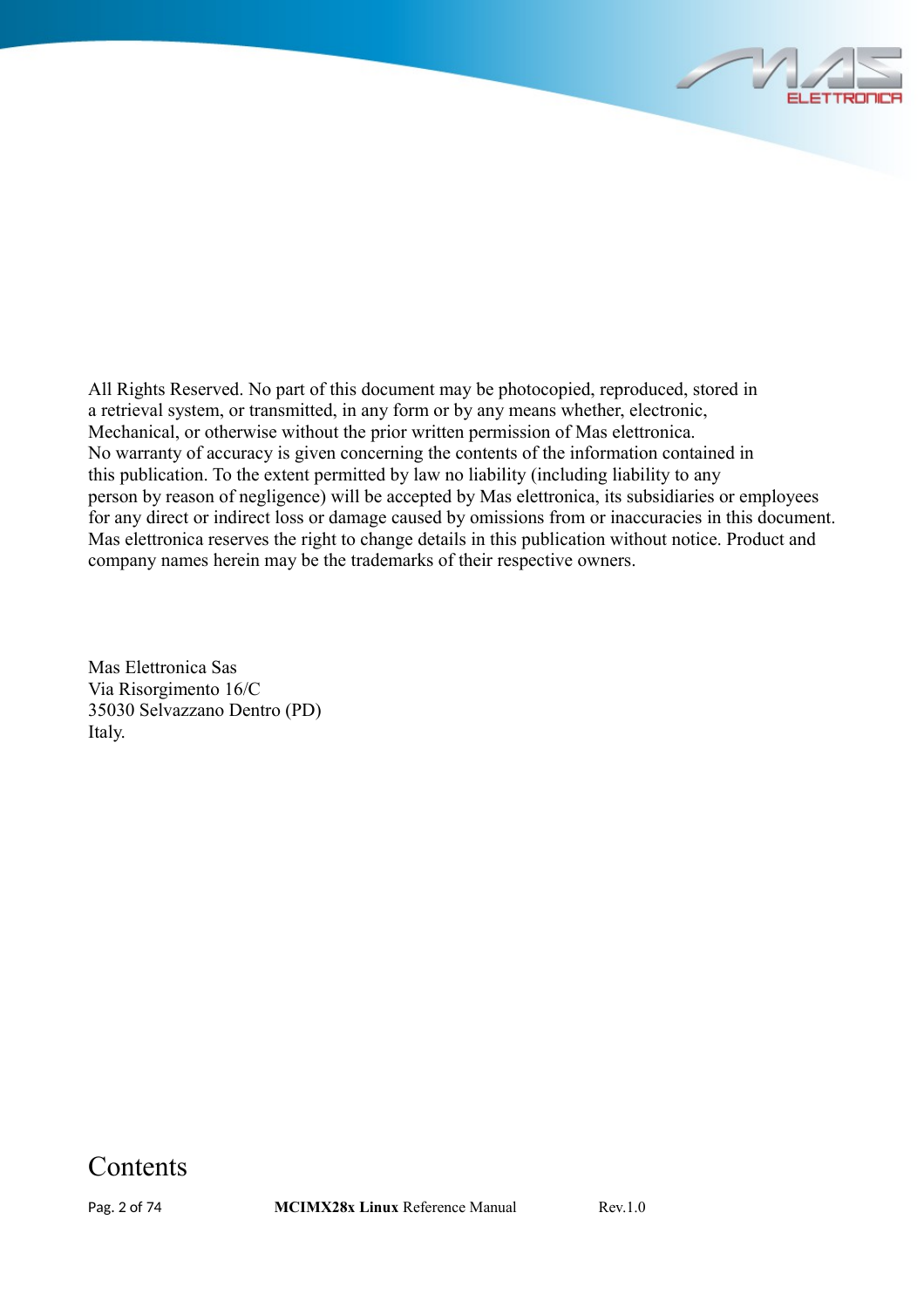

#### **Sommario**

| Chapter 12 Universal Asynchronous Receiver-Transmitter (UART) Driver58 |  |
|------------------------------------------------------------------------|--|
|                                                                        |  |
|                                                                        |  |
|                                                                        |  |
|                                                                        |  |
|                                                                        |  |
|                                                                        |  |
|                                                                        |  |
|                                                                        |  |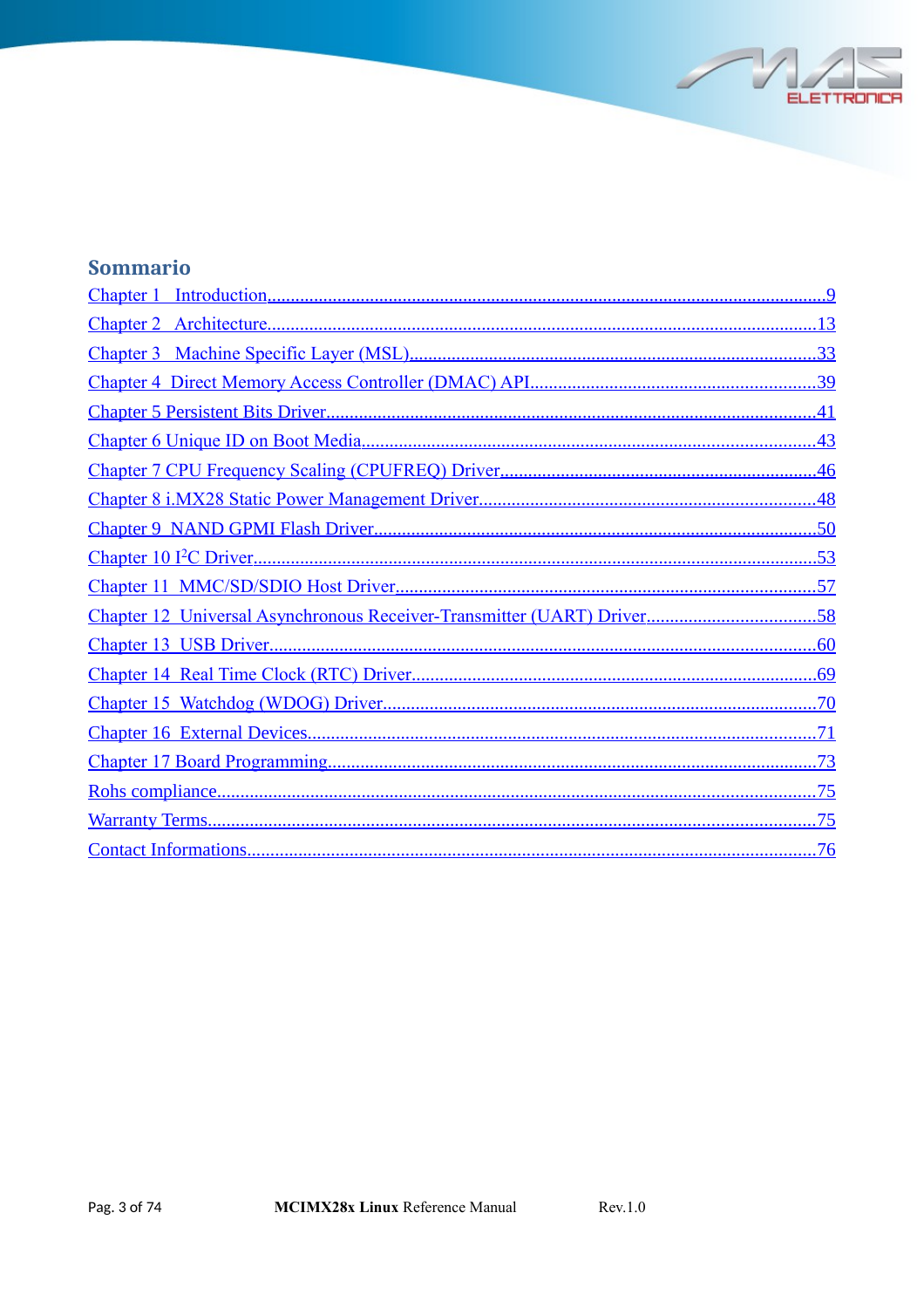

## *Revision History*

| Rev.        | <b>Document Code</b> | <b>Released</b> | Written      | <b>Verified</b> | Approved   |
|-------------|----------------------|-----------------|--------------|-----------------|------------|
| $4.0^\circ$ |                      | 15/07/2014      | N.Convertino | S.Mascetti      | S.Mascetti |
|             |                      |                 |              |                 |            |
|             |                      |                 |              |                 |            |
|             |                      |                 |              |                 |            |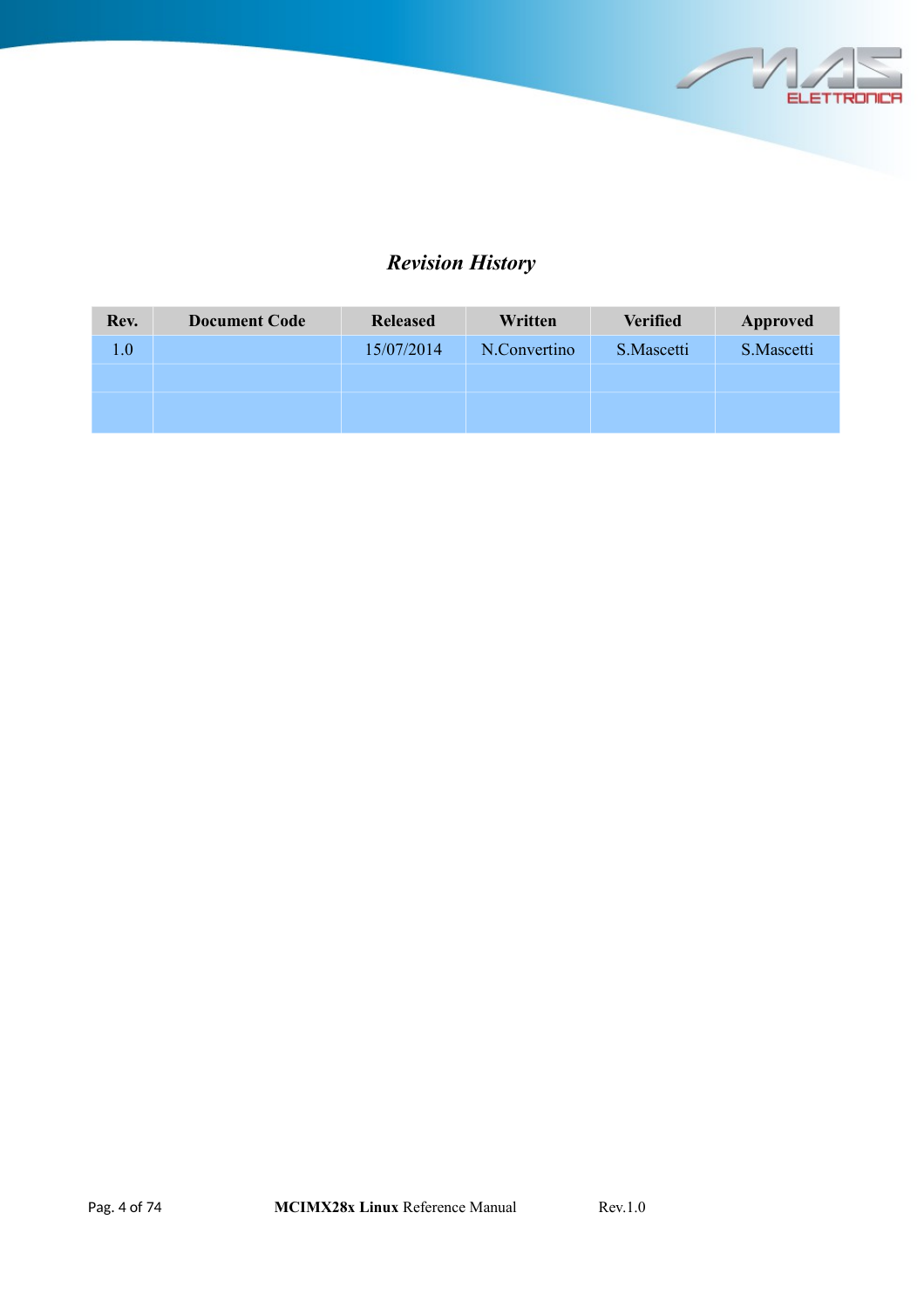

#### **About This Book**

The Linux Board Support Package (BSP) represents a porting of the Linux Operating System (OS) to the i.MX processors and its associated reference boards. The BSP supports many hardware features on the platforms and most of the Linux OS features that are not dependent on any specific hardware feature.

#### **Audience**

This document is targeted to individuals who will port the i.MX Linux BSP to customer-specific products. The audience is expected to have a working knowledge of the Linux 2.6 kernel internals, driver models, and i.MX processors.

#### **Conventions**

This document uses the following notational conventions:

- •Courier monospaced type indicate commands, command parameters, code examples, and file and directory names.
- •*Italic* type indicates replaceable command or function parameters.
- •**Bold** type indicates function names.

#### **Definitions, Acronyms, and Abbreviations**

The following table defines the acronyms and abbreviations used in this document. **Definitions and Acronyms**

| <b>Term</b>            | <b>Definition</b>                                                                                                                                                           |
|------------------------|-----------------------------------------------------------------------------------------------------------------------------------------------------------------------------|
| ADC.                   | Asynchronous Display Controller                                                                                                                                             |
| address<br>translation | Address conversion from virtual domain to physical domain                                                                                                                   |
| API                    | Application Programming Interface                                                                                                                                           |
| $ARM^{\otimes}$        | Advanced RISC Machines processor architecture                                                                                                                               |
| <b>AUDMUX</b>          | Digital audio MUX—provides a programmable interconnection for voice, audio, and synchronous data routing<br>between host serial interfaces and peripheral serial interfaces |
| <b>BCD</b>             | <b>Binary Coded Decimal</b>                                                                                                                                                 |
| bus                    | A path between several devices through data lines                                                                                                                           |
| bus load               | The percentage of time a bus is busy                                                                                                                                        |
| <b>CODEC</b>           | Coder/decoder or compression/decompression algorithm—used to encode and decode (or compress and<br>decompress) various types of data                                        |
| <b>CPU</b>             | Central Processing Unit—generic term used to describe a processing core                                                                                                     |
| Term                   | <b>Definition</b>                                                                                                                                                           |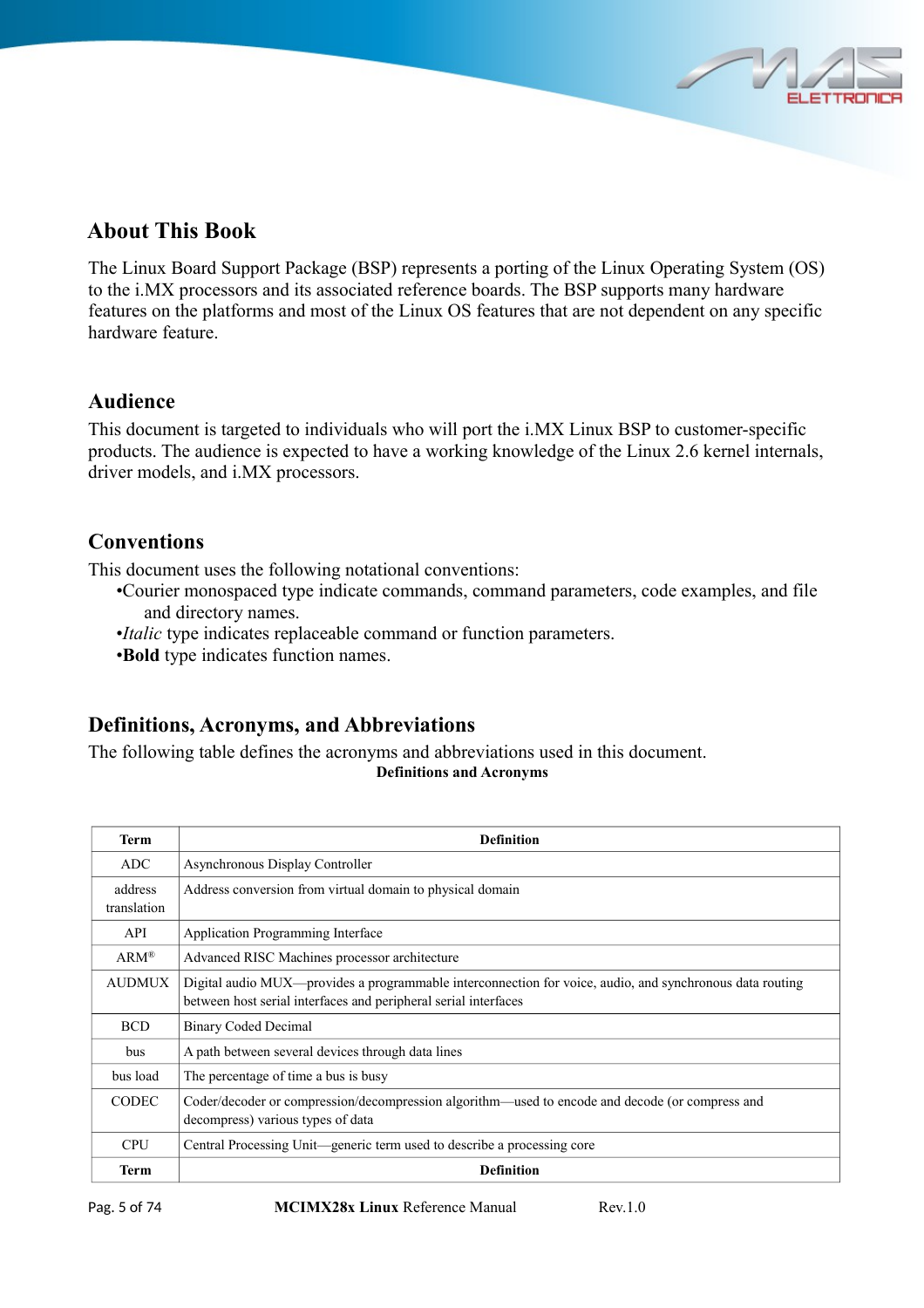

| <b>CRC</b>      | Cyclic Redundancy Check-Bit error protection method for data communication                                                                                                                                                                                                                                                                           |
|-----------------|------------------------------------------------------------------------------------------------------------------------------------------------------------------------------------------------------------------------------------------------------------------------------------------------------------------------------------------------------|
| <b>CSI</b>      | Camera Sensor Interface                                                                                                                                                                                                                                                                                                                              |
| <b>DFS</b>      | Dynamic Frequency Scaling                                                                                                                                                                                                                                                                                                                            |
| <b>DMA</b>      | Direct Memory Access—an independent block that can initiate memory-to-memory data transfers                                                                                                                                                                                                                                                          |
| <b>DPM</b>      | Dynamic Power Management                                                                                                                                                                                                                                                                                                                             |
| <b>DRAM</b>     | Dynamic Random Access Memory                                                                                                                                                                                                                                                                                                                         |
| <b>DVFS</b>     | Dynamic Voltage Frequency Scaling                                                                                                                                                                                                                                                                                                                    |
| EMI             | External Memory Interface—controls all IC external memory accesses (read/write/erase/program) from all the<br>masters in the system                                                                                                                                                                                                                  |
| Endian          | Refers to byte ordering of data in memory. Little endian means that the least significant byte of the data is stored in<br>a lower address than the most significant byte. In big endian, the order of the bytes is reversed                                                                                                                         |
| <b>EPIT</b>     | Enhanced Periodic Interrupt Timer—a 32-bit set and forget timer capable of providing precise interrupts at regular<br>intervals with minimal processor intervention                                                                                                                                                                                  |
| FCS             | Frame Checker Sequence                                                                                                                                                                                                                                                                                                                               |
| <b>FIFO</b>     | First In First Out                                                                                                                                                                                                                                                                                                                                   |
| <b>FIPS</b>     | Federal Information Processing Standards—United States Government technical standards published by the<br>National Institute of Standards and Technology (NIST). NIST develops FIPS when there are compelling Federal<br>government requirements such as for security and interoperability but no acceptable industry standards                      |
| <b>FIPS-140</b> | Security requirements for cryptographic modules—Federal Information Processing Standard 140-2(FIPS<br>140-2) is a standard that describes US Federal government requirements that IT products should meet for Sensitive,<br>but Unclassified (SBU) use                                                                                               |
| Flash           | A non-volatile storage device similar to EEPROM, where erasing can be done only in blocks or the entire chip.                                                                                                                                                                                                                                        |
| Flash path      | Path within ROM bootstrap pointing to an executable Flash application                                                                                                                                                                                                                                                                                |
| Flush           | Procedure to reach cache coherency. Refers to removing a data line from cache. This process includes cleaning the<br>line, invalidating its VBR and resetting the tag valid indicator. The flush is triggered by a software command                                                                                                                  |
| <b>GPIO</b>     | General Purpose Input/Output                                                                                                                                                                                                                                                                                                                         |
| hash            | Hash values are produced to access secure data. A hash value (or simply hash), also called a message digest, is a<br>number generated from a string of text. The hash is substantially smaller than the text itself, and is generated by a<br>formula in such a way that it is extremely unlikely that some other text produces the same hash value. |
| I/O             | Input/Output                                                                                                                                                                                                                                                                                                                                         |
| ICE             | In-Circuit Emulation                                                                                                                                                                                                                                                                                                                                 |
| $_{\rm IP}$     | <b>Intellectual Property</b>                                                                                                                                                                                                                                                                                                                         |
| IPU             | Image Processing Unit —supports video and graphics processing functions and provides an interface to video/still<br>image sensors and displays                                                                                                                                                                                                       |
| $\mbox{IrDA}$   | Infrared Data Association—a nonprofit organization whose goal is to develop globally adopted specifications for<br>infrared wireless communication                                                                                                                                                                                                   |
| <b>ISR</b>      | Interrupt Service Routine                                                                                                                                                                                                                                                                                                                            |
| <b>Term</b>     | <b>Definition</b>                                                                                                                                                                                                                                                                                                                                    |
| <b>JTAG</b>     | JTAG (IEEE Standard 1149.1) A standard specifying how to control and monitor the pins of compliant devices on a<br>printed circuit board                                                                                                                                                                                                             |
| Kill            | Abort a memory access                                                                                                                                                                                                                                                                                                                                |
| <b>KPP</b>      | KeyPad Port—16-bit peripheral used as a keypad matrix interface or as general purpose input/output (I/O)                                                                                                                                                                                                                                             |
| line            | Refers to a unit of information in the cache that is associated with a tag                                                                                                                                                                                                                                                                           |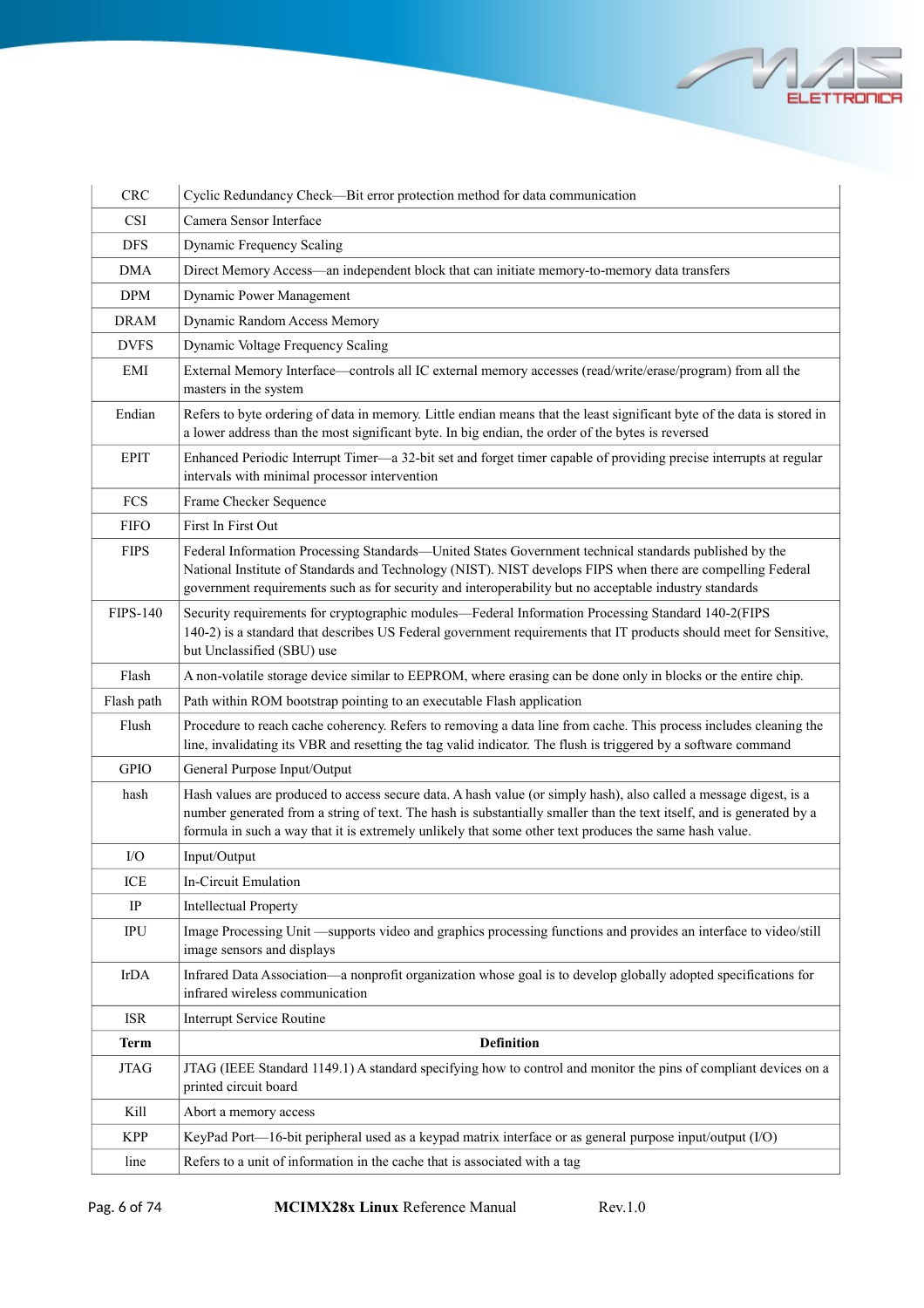

| <b>LRU</b>               | Least Recently Used—a policy for line replacement in the cache                                                                                                                                                                                                                                                                                                                          |
|--------------------------|-----------------------------------------------------------------------------------------------------------------------------------------------------------------------------------------------------------------------------------------------------------------------------------------------------------------------------------------------------------------------------------------|
| <b>MMU</b>               | Memory Management Unit—a component responsible for memory protection and address translation                                                                                                                                                                                                                                                                                            |
| <b>MPEG</b>              | Moving Picture Experts Group—an ISO committee that generates standards for digital video compression and<br>audio. It is also the name of the algorithms used to compress moving pictures and video                                                                                                                                                                                     |
| <b>MPEG</b><br>standards | Several standards of compression for moving pictures and video:<br>•MPEG-1 is optimized for CD-ROM and is the basis for MP3<br>$\cdot$ MPEG-2 is defined for broadcast video in applications such as digital television set-top boxes and DVD $\cdot$ MPEG-<br>3 was merged into MPEG-2<br>•MPEG-4 is a standard for low-bandwidth video telephony and multimedia on the World-Wide Web |
| <b>MQSPI</b>             | Multiple Queue Serial Peripheral Interface—used to perform serial programming operations necessary to configure<br>radio subsystems and selected peripherals                                                                                                                                                                                                                            |
| <b>MSHC</b>              | Memory Stick Host Controller                                                                                                                                                                                                                                                                                                                                                            |
| <b>NAND Flash</b>        | Flash ROM technology—NAND Flash architecture is one of two flash technologies (the other being NOR) used in<br>memory cards such as the Compact Flash cards. NAND is best suited to flash devices requiring high capacity data<br>storage. NAND flash devices offer storage space up to 512-Mbyte and offers faster erase, write, and read<br>capabilities over NOR architecture        |
| <b>NOR Flash</b>         | See NAND Flash                                                                                                                                                                                                                                                                                                                                                                          |
| <b>PCMCIA</b>            | Personal Computer Memory Card International Association—a multi-company organization that has developed a<br>standard for small, credit card-sized devices, called PC Cards. There are three types of PCMCIA cards that have the<br>same rectangular size (85.6 by 54 millimeters), but different widths                                                                                |
| physical<br>address      | The address by which the memory in the system is physically accessed                                                                                                                                                                                                                                                                                                                    |
| PLL                      | Phase Locked Loop—an electronic circuit controlling an oscillator so that it maintains a constant phase angle (a<br>lock) on the frequency of an input, or reference, signal                                                                                                                                                                                                            |
| <b>RAM</b>               | Random Access Memory                                                                                                                                                                                                                                                                                                                                                                    |
| RAM path                 | Path within ROM bootstrap leading to the downloading and the execution of a RAM application                                                                                                                                                                                                                                                                                             |
| RGB                      | The RGB color model is based on the additive model in which Red, Green, and Blue light are combined to create<br>other colors. The abbreviation RGB comes from the three primary colors in additive light models                                                                                                                                                                        |
| <b>RGBA</b>              | RGBA color space stands for Red Green Blue Alpha. The alpha channel is the transparency channel, and is unique<br>to this color space. RGBA, like RGB, is an additive color space, so the more of a color placed, the lighter the picture<br>gets. PNG is the best known image format that uses the RGBA color space                                                                    |
| <b>RNGA</b>              | Random Number Generator Accelerator—a security hardware module that produces 32-bit pseudo random numbers<br>as part of the security module                                                                                                                                                                                                                                             |
| <b>ROM</b>               | Read Only Memory                                                                                                                                                                                                                                                                                                                                                                        |
| <b>Term</b>              | <b>Definition</b>                                                                                                                                                                                                                                                                                                                                                                       |
| <b>ROM</b><br>bootstrap  | Internal boot code encompassing the main boot flow as well as exception vectors                                                                                                                                                                                                                                                                                                         |
| <b>RTIC</b>              | Real-Time Integrity Checker-a security hardware module                                                                                                                                                                                                                                                                                                                                  |
| <b>SCC</b>               | SeCurity Controller-a security hardware module                                                                                                                                                                                                                                                                                                                                          |
| <b>SDMA</b>              | <b>Smart Direct Memory Access</b>                                                                                                                                                                                                                                                                                                                                                       |
| <b>SDRAM</b>             | Synchronous Dynamic Random Access Memory                                                                                                                                                                                                                                                                                                                                                |
| SoC                      | System on a Chip                                                                                                                                                                                                                                                                                                                                                                        |
| <b>SPBA</b>              | Shared Peripheral Bus Arbiter-a three-to-one IP-Bus arbiter, with a resource-locking mechanism                                                                                                                                                                                                                                                                                          |
| SPI                      | Serial Peripheral Interface—a full-duplex synchronous serial interface for connecting low-/medium-bandwidth<br>external devices using four wires. SPI devices communicate using a master/slave relationship over two data lines                                                                                                                                                         |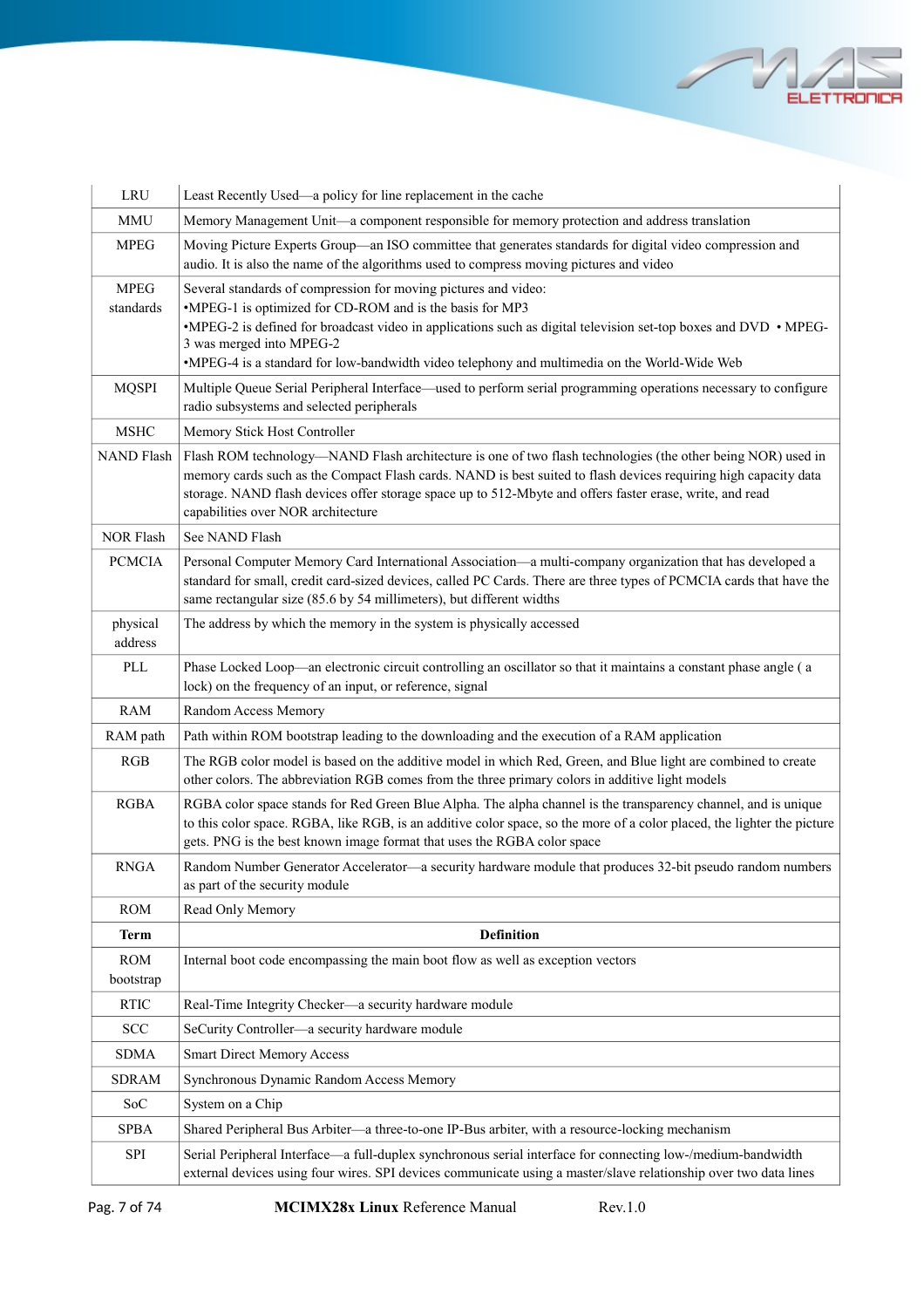

|               | and two control lines: Also see SS, SCLK, MISO, and MOSI                                                                                                                                                                                                                                                                                                                                               |
|---------------|--------------------------------------------------------------------------------------------------------------------------------------------------------------------------------------------------------------------------------------------------------------------------------------------------------------------------------------------------------------------------------------------------------|
| <b>SRAM</b>   | <b>Static Random Access Memory</b>                                                                                                                                                                                                                                                                                                                                                                     |
| <b>SSI</b>    | Synchronous-Serial Interface—standardized interface for serial data transfer                                                                                                                                                                                                                                                                                                                           |
| <b>TBD</b>    | To Be Determined                                                                                                                                                                                                                                                                                                                                                                                       |
| <b>UART</b>   | Universal Asynchronous Receiver/Transmitter—asynchronous serial communication to external devices                                                                                                                                                                                                                                                                                                      |
| <b>UID</b>    | Unique ID-a field in the processor and CSF identifying a device or group of devices                                                                                                                                                                                                                                                                                                                    |
| <b>USB</b>    | Universal Serial Bus—an external bus standard that supports high speed data transfers. The USB 1.1 specification<br>supports data transfer rates of up to 12 Mb/s and USB 2.0 has a maximum transfer rate of 480 Mbps. A single USB<br>port can be used to connect up to 127 peripheral devices, such as mice, modems, and keyboards. USB also supports<br>Plug-and-Play installation and hot plugging |
| <b>USBOTG</b> | USB On The Go—an extension of the USB 2.0 specification for connecting peripheral devices to each other.<br>USBOTG devices, also known as dual-role peripherals, can act as limited hosts or peripherals themselves depending<br>on how the cables are connected to the devices, and they also can connect to a host PC                                                                                |
| word          | A group of bits comprising 32-bits                                                                                                                                                                                                                                                                                                                                                                     |

## **Suggested Reading**

The following documents contain information that supplements this guide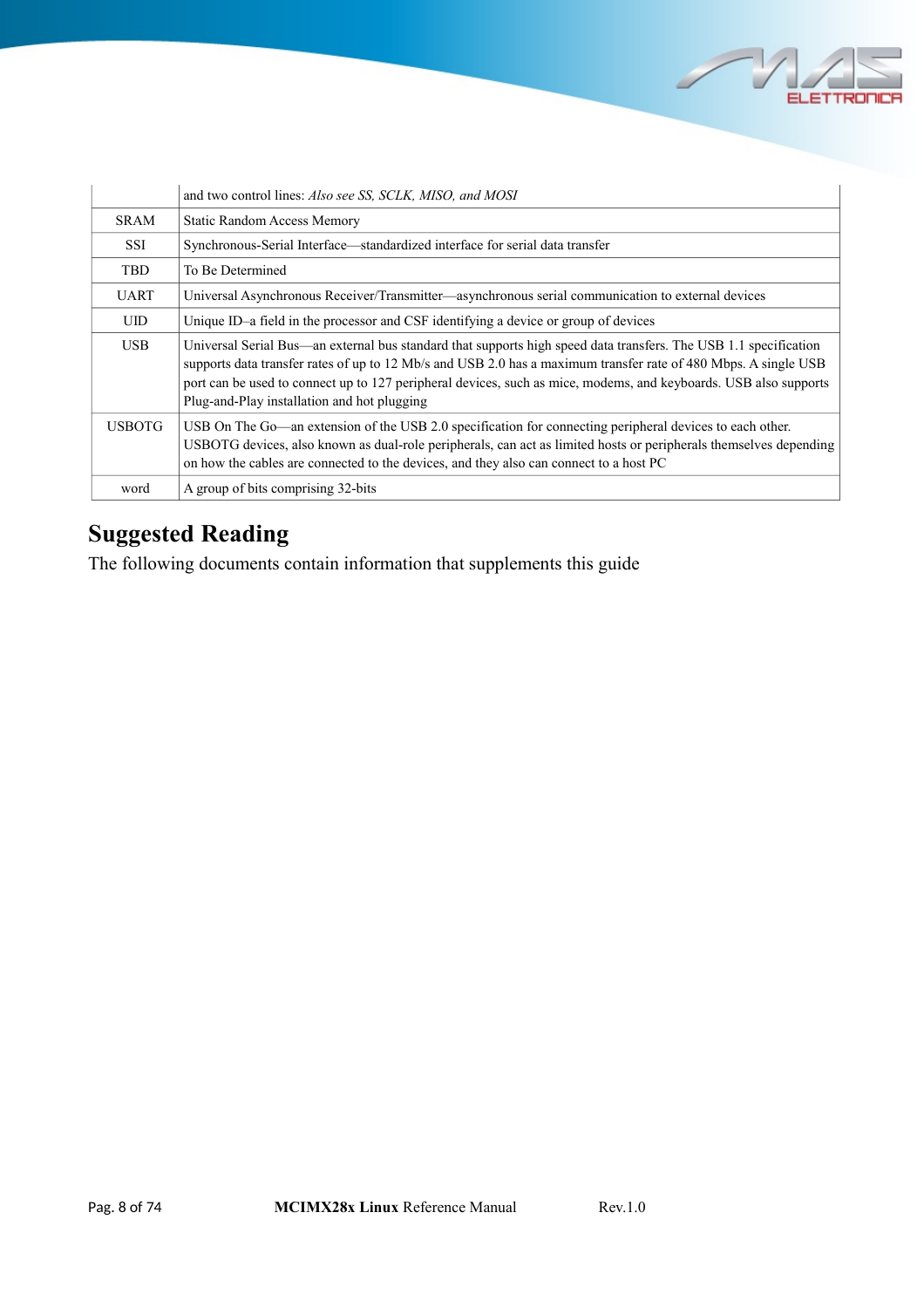

# <span id="page-8-0"></span>**Chapter 1** Introduction

The i.MX family Linux Board Support Package (BSP) supports the Linux Operating System (OS) on the following processor:

i.MX28 Applications Processor

The purpose of this software package is to support Linux on the i.MX family of Integrated Circuits (ICs) and their associated platforms (EVK). It provides the necessary software to interface the standard open-source Linux kernel to the i.MX hardware. The goal is to enable Freescale customers to rapidly build products based on i.MX devices that use the Linux OS.

The BSP is not a platform or product reference implementation. It does not contain all of the product- specific drivers, hardware-independent software stacks, Graphical User Interface (GUI) components, Java Virtual Machine (JVM), and applications required for a product. Some of these are made available in their original open-source form as part of the base kernel.

The BSP is not intended to be used for silicon verification. While it can play a role in this, the BSP functionality and the tests run on the BSP do not have sufficient coverage to replace traditional silicon verification test suites.

## **1.1 Software Base**

The i.MX BSP is based on version 2.6.35.3 of the Linux kernel from the official Linux kernel web site (http://www.kernel.org). It is enhanced with the features provided by Freescale.

#### **1.2 Features**

Table 1-1 describes the features supported by the Linux BSP for specific platforms.

| Feature                          | <b>Description</b>                                                                                                                                                                                                                                                                                           | <b>Chapter Source</b>                               | Applicable<br><b>Platform</b> |
|----------------------------------|--------------------------------------------------------------------------------------------------------------------------------------------------------------------------------------------------------------------------------------------------------------------------------------------------------------|-----------------------------------------------------|-------------------------------|
| Machine<br><b>Specific Layer</b> |                                                                                                                                                                                                                                                                                                              |                                                     |                               |
| <b>MSL</b>                       | Machine Specific Layer (MSL) supports interrupts, Timer, Memory<br>Map, GPIO/IOMUX, SPBA, SDMA.<br>•Interrupts (AITC/AVIC): The Linux kernel contains common ARM<br>code for handling interrupts. The MSL contains platform-specific<br>implementations of functions for interfacing the Linux kernel to the | Chapter 3, "Machine"<br>Specific<br>Layer $(MSL)$ " | All                           |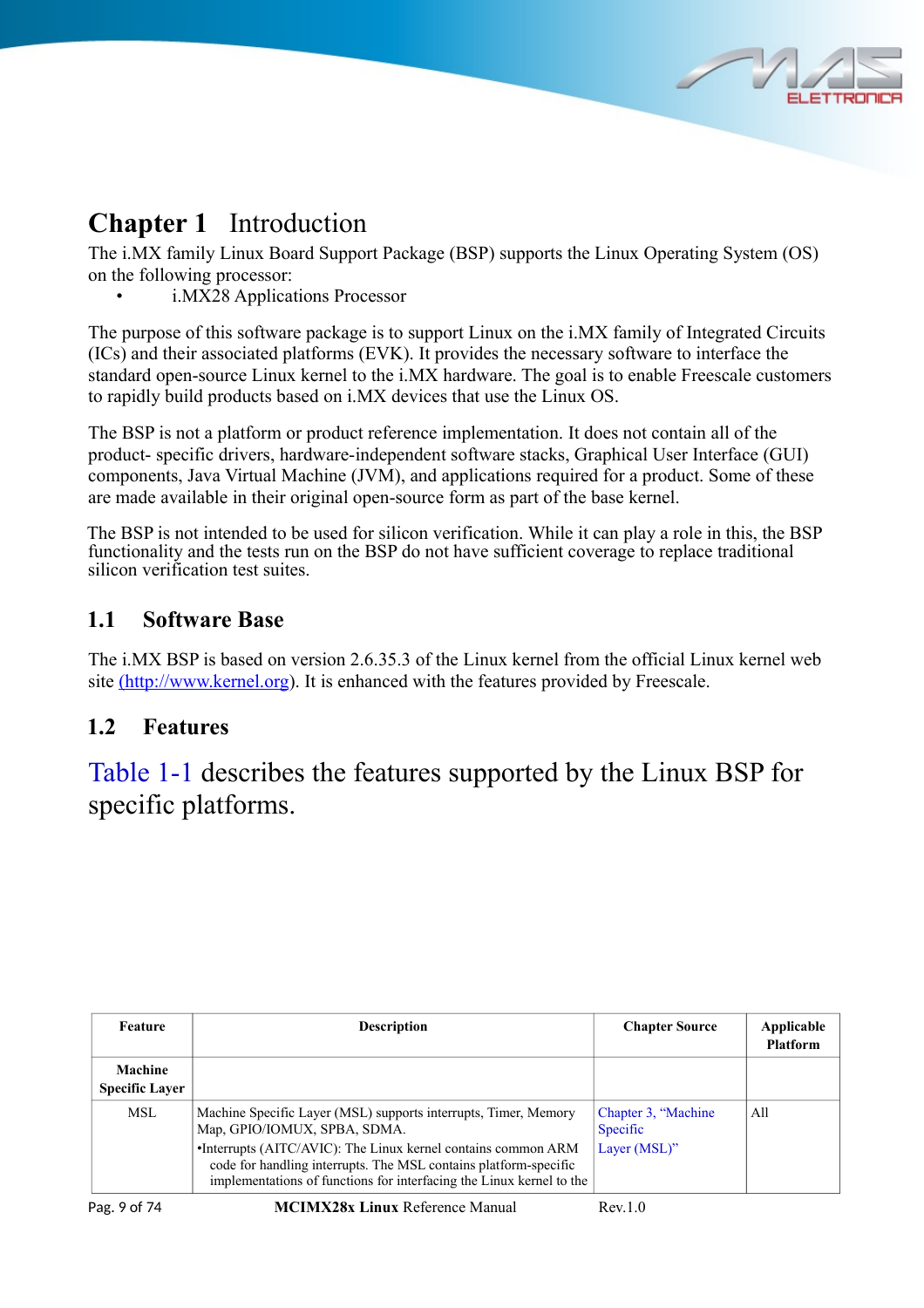|             | interrupt controller.<br>•Timer (GPT): The General Purpose Timer (GPT) is set up to<br>generate an interrupt as programmed to provide OS ticks. Linux<br>facilitates timer use through various functions for timing delays,<br>measurement, events, alarms, high resolution timer features, and so<br>on. Linux defines the MSL timer API required for the OS-tick timer<br>and does not expose it beyond the kernel tick implementation.<br>•GPIO/EDIO/IOMUX: The GPIO and EDIO components in the MSL<br>provide an abstraction layer between the various drivers and the<br>configuration and utilization of the system, including GPIO,<br>IOMUX, and external board I/O. The IO software module is board-<br>specific, and resides in the MSL layer as a self-contained set of<br>files. I/O configuration changes are centralized in the GPIO module<br>so that changes are not required in the various drivers.<br>•SPBA: The Shared Peripheral Bus Arbiter (SPBA) provides an<br>arbitration mechanism among multiple masters to allow access to<br>the shared peripherals. The SPBA implementation under MSL<br>defines the API to allow different masters to take or release<br>ownership of a shared peripheral. |                                                                      |        |
|-------------|----------------------------------------------------------------------------------------------------------------------------------------------------------------------------------------------------------------------------------------------------------------------------------------------------------------------------------------------------------------------------------------------------------------------------------------------------------------------------------------------------------------------------------------------------------------------------------------------------------------------------------------------------------------------------------------------------------------------------------------------------------------------------------------------------------------------------------------------------------------------------------------------------------------------------------------------------------------------------------------------------------------------------------------------------------------------------------------------------------------------------------------------------------------------------------------------------------------------------|----------------------------------------------------------------------|--------|
| <b>DMAC</b> | Both AHB-to-APBH and AHB-to-APBX DMA support configurable<br>DMA descript chain.                                                                                                                                                                                                                                                                                                                                                                                                                                                                                                                                                                                                                                                                                                                                                                                                                                                                                                                                                                                                                                                                                                                                           | Chapter 4, "Direct<br><b>Memory Access</b><br>Controller (DMAC) API" | i.MX28 |

**ELETTROI** 

я

| <b>Power Management Drivers</b>    |                                                                                                                                                                                                                                                                                                     |                                                          |          |  |  |
|------------------------------------|-----------------------------------------------------------------------------------------------------------------------------------------------------------------------------------------------------------------------------------------------------------------------------------------------------|----------------------------------------------------------|----------|--|--|
| Low-level PM<br>Drivers            | The low-level power management driver is responsible for<br>implementing hardware-specific operations to meet power<br>requirements and also to conserve power on the development<br>platforms. Driver implementations are often different for different<br>platforms. It is used by the DPM layer. | Chapter 8, "i.MX28 Static<br>Power<br>Management Driver" | $i$ MX28 |  |  |
| <b>CPU</b><br>Frequency<br>Scaling | The CPU frequency scaling device driver allows the clock speed of<br>the CPUs to be changed on the fly.                                                                                                                                                                                             | Chapter 7, "CPU Frequency"<br>Scaling (CPUFREQ) Driver"  | $i$ MX28 |  |  |

| <b>Memory Drivers</b> |                                                                 |                          |  |  |
|-----------------------|-----------------------------------------------------------------|--------------------------|--|--|
| NAND MTD              | The NAND MTD driver interfaces with the integrated NAND         | Chapter 14, "NAND Flash" |  |  |
|                       | controller. It can support various file systems, such as UBIFS, | Driver                   |  |  |
|                       | CRAMFS and JFFS2. The driver implementation supports the        |                          |  |  |
|                       | lowest level operations on the external NAND Flash chip, such   |                          |  |  |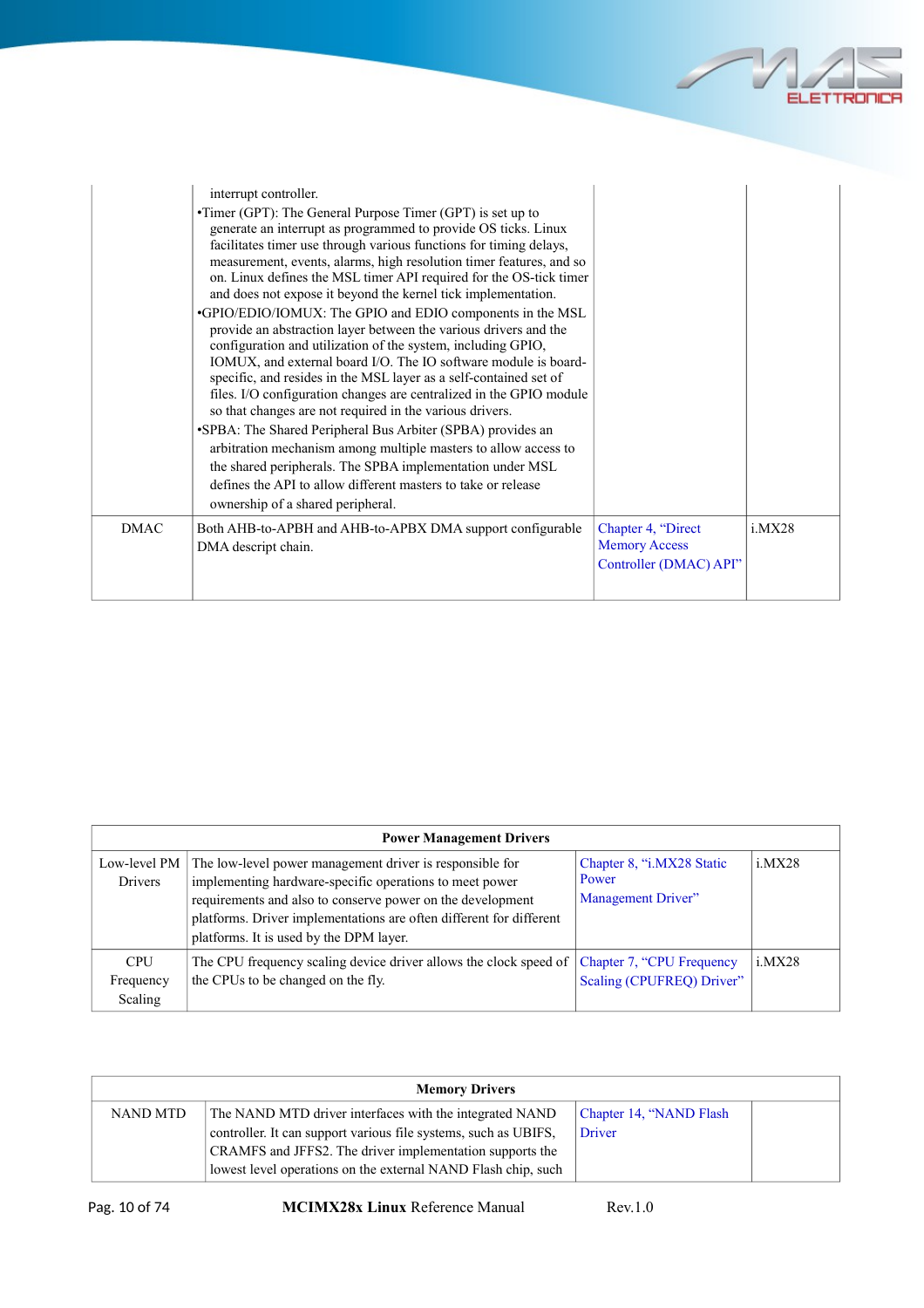| as block read, block write and block erase as the NAND Flash       |  |
|--------------------------------------------------------------------|--|
| technology only supports block access. Because blocks in a         |  |
| NAND Flash are not guaranteed to be good, the NAND MTD             |  |
| driver is also able to detect bad blocks and feed that information |  |
| to the upper layer to handle bad block management.                 |  |

/

**ELETTROD** 

É

|                                          | <b>Bus Drivers</b>                                                                                                                                                                                                                                                                                                                                                                                                                                                                                                                                                                                            |                                                                                            |           |
|------------------------------------------|---------------------------------------------------------------------------------------------------------------------------------------------------------------------------------------------------------------------------------------------------------------------------------------------------------------------------------------------------------------------------------------------------------------------------------------------------------------------------------------------------------------------------------------------------------------------------------------------------------------|--------------------------------------------------------------------------------------------|-----------|
| $I^2C$                                   | The $I2C$ bus driver is a low-level interface that is used to interface with the<br>I <sup>2</sup> C bus. This driver is invoked by the I <sup>2</sup> C chip driver; it is not exposed to<br>the user space. The standard Linux kernel contains a core I <sup>2</sup> C module that<br>is used by the chip driver to access the bus driver to transfer data over the<br>I <sup>2</sup> C bus. This bus driver supports:<br>•Compatibility with the $I2C$ bus standard<br>•Bit rates up to 400 Kbps<br>•Standard $I2C$ master mode<br>•Power management features by suspending and resuming I <sup>2</sup> C. | Chapter 19, "Inter-IC<br>(I2C) Driver"                                                     | $i$ .MX28 |
| <b>CSPI</b>                              | The low-level Configurable Serial Peripheral Interface (CSPI) driver<br>interfaces a custom, kernel-space API to both CSPI modules. It supports<br>the following features:<br>•Interrupt-driven transmit/receive of SPI frames<br>•Multi-client management<br>•Priority management between clients<br>•SPI device configuration per client                                                                                                                                                                                                                                                                    | Chapter 21, "SPI Bus<br>Driver"                                                            | $i$ .MX28 |
| MMC/SD/S<br>$DIO-$<br><b>SDHC</b>        | The MMC/SD/SDIO Host driver is implemented using the i.MX28 SSP<br>component, which supports SD/MMC mode.                                                                                                                                                                                                                                                                                                                                                                                                                                                                                                     | Chapter 22,<br>"MMC/SD/SDIO Host<br>Driver"                                                | i.MX28    |
|                                          | <b>UART Drivers</b>                                                                                                                                                                                                                                                                                                                                                                                                                                                                                                                                                                                           |                                                                                            |           |
| Debug and<br>Application<br><b>UARTs</b> | These are three serial UARTs. One that has no DMA support and is<br>intended to work as a debug console (debug UART), and two are high-<br>performance UARTs,<br>which are intended to be used by applications (application UART,<br>appUART).                                                                                                                                                                                                                                                                                                                                                                | Chapter 23, "Universal<br>Asynchronous<br><b>Receiver-Transmitter</b><br>(UART)<br>Driver" | $i$ .MX28 |
|                                          | <b>General Drivers</b>                                                                                                                                                                                                                                                                                                                                                                                                                                                                                                                                                                                        |                                                                                            |           |
| <b>USB</b>                               | The USB driver implements a standard Linux driver interface to the ARC<br>USB-OTG controller.                                                                                                                                                                                                                                                                                                                                                                                                                                                                                                                 | Chapter 24, "ARC USB<br>Driver"                                                            | i.MX28    |
| <b>RTC</b>                               | This is the integrated Real Time Clock (RTC) module. The RTC is used to<br>keep the time and date while the system is turned off. Additionally, it<br>provides the PIE (periodic interrupt at a specific frequency) and AIE (wake<br>up the system by providing an alarm) features.                                                                                                                                                                                                                                                                                                                           | Chapter 25, "Real Time<br>Clock<br>(RTC) Driver"                                           | $i$ .MX28 |
| WatchDog                                 | The Watchdog Timer module protects against system failures by providing<br>an escape from unexpected hang or infinite loop situations or<br>programming errors. This WDOG implements the following features:<br>•Generates a reset signal if it is enabled but not serviced within a<br>predefined time-out value<br>•Does not generate a reset signal if it is serviced within a predefined time-                                                                                                                                                                                                            | Chapter 26, "Watchdog<br>(WDOG)<br>Driver"                                                 | i.MX28    |
|                                          | out value                                                                                                                                                                                                                                                                                                                                                                                                                                                                                                                                                                                                     |                                                                                            |           |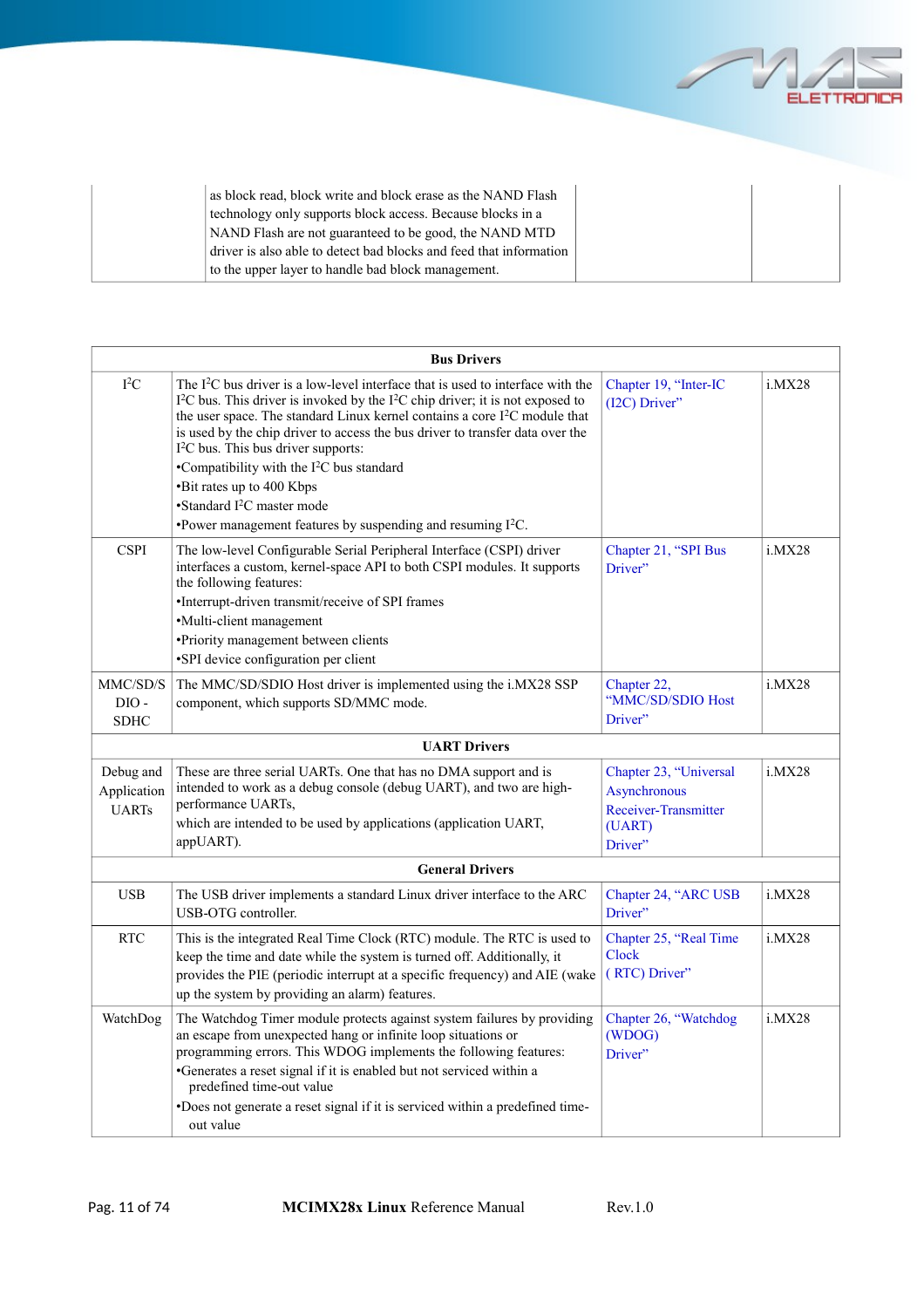

| <b>Bootloaders</b> |                                      |                      |       |  |  |  |
|--------------------|--------------------------------------|----------------------|-------|--|--|--|
| uBoot              | uBoot is an open source boot loader. | See uBoot User guide | MX28. |  |  |  |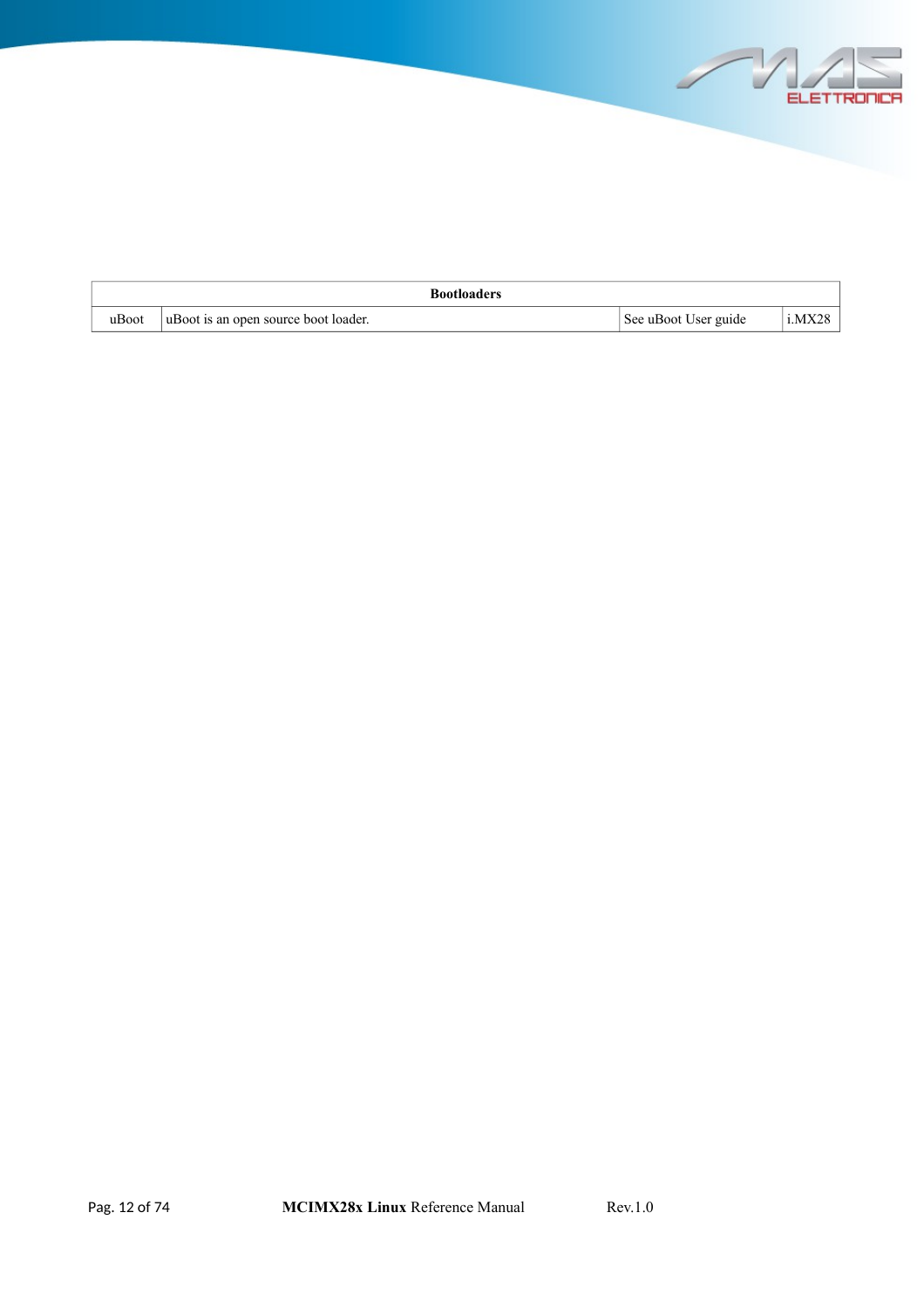# <span id="page-12-0"></span>**Chapter 2** Architecture

This chapter describes the overall architecture of the Linux port to the i.MX processor. The BSP supports all platforms in a single development environment, but not every driver is supported by all processors. Drivers that are common to all platforms are referred as i.MX drivers and drivers unique to a specific platform are referred by the platform name.

TRODCA

## **2.1 Linux BSP Block Diagram**

Figure 2-1 shows the architecture of the BSP for the i.MX family of processors. It consists of user space executables, standard kernel components that come from the Linux community, and hardware-specific drivers and functions provided by Freescale for the i.MX processors.



**Figure 2-1. BSP Block Diagram**

## **2.2 Kernel**

The i.MX Linux port is based on the standard Linux kernel. The kernel supports most of the features available in many modern embedded OSs such as:

- •Process and thread management
- •Memory management (memory mapping, allocation/deallocation, MMU, and L1/L2 cache control)
- •Resource management (interrupts)
- •Power management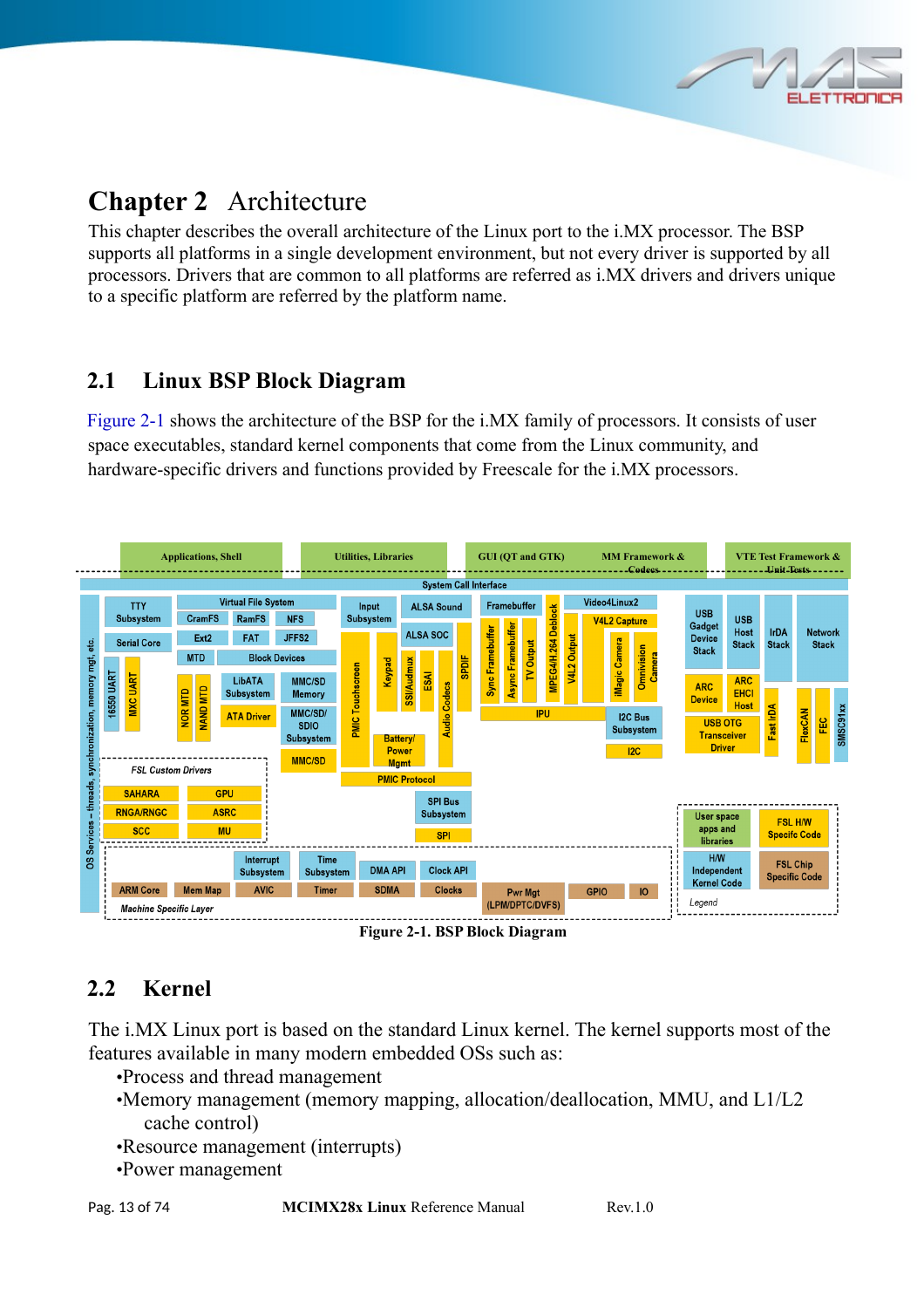

•File systems (VFS, cramfs, ext2, ramfs, NFS, devfs, JFFS2, FAT, UBIFS) •Linux Device Driver model •Standardized APIs •Networking stacks

ARM Linux Kernel customization to support each platform includes a custom kernel configuration and MSL implementation.

#### **2.2.1 Kernel Configuration**

For this BSP release, kernel configuration is performed through the Linux Target Image Builder (LTIB). See the *LTIB* documentation for details. The configuration settings available on some platforms that are different from the standard features are as follows:

- •Embedded mode
- •Module loading/unloading
- •ARM9
- •Supported file formats: ELF binaries, a.out, and ECOFF

•Block devices: Loopback, Ramdisk

- •i.MX internal UART
- •File systems: ext2, dev, proc, sysfs, cramfs, ramfs, JFFS2, FAT, pramfs
- •Frame buffer
- •Kernel debugging
- •Automatic kernel module loading
- •Power management
- •Memory Technology Device (MTD) support
- •USB Host/device multiplexing
- •Unsorted Block Images (UBI) support
- •Flash Translation Layer (FTL)
- •CPU frequency scaling

#### **2.2.2 Machine Specific Layer (MSL)**

The MSL provides a machine-dependent implementation as required by the Linux kernel, such as memory map, interrupt, and timer. Each ARM platform has its own MSL directory under the arch/arm directory as listed in Table 2-1.

#### **Table 2-1. MSL Directories**

| <b>Platform</b>                  | <b>Directory</b>                                                                   |  |
|----------------------------------|------------------------------------------------------------------------------------|--|
| i.MX28                           | $ \langle \text{ltib } \text{dir}\rangle/\text{rpm/BULD/linux/arch/arm/mach-mx28}$ |  |
| $\sqrt{1}$ $\sqrt{1}$ $\sqrt{1}$ | $\triangle$ $\triangle$ $\triangle$ $\triangle$ $\triangle$                        |  |

See Chapter 4, "Machine Specific Layer (MSL)," for more information.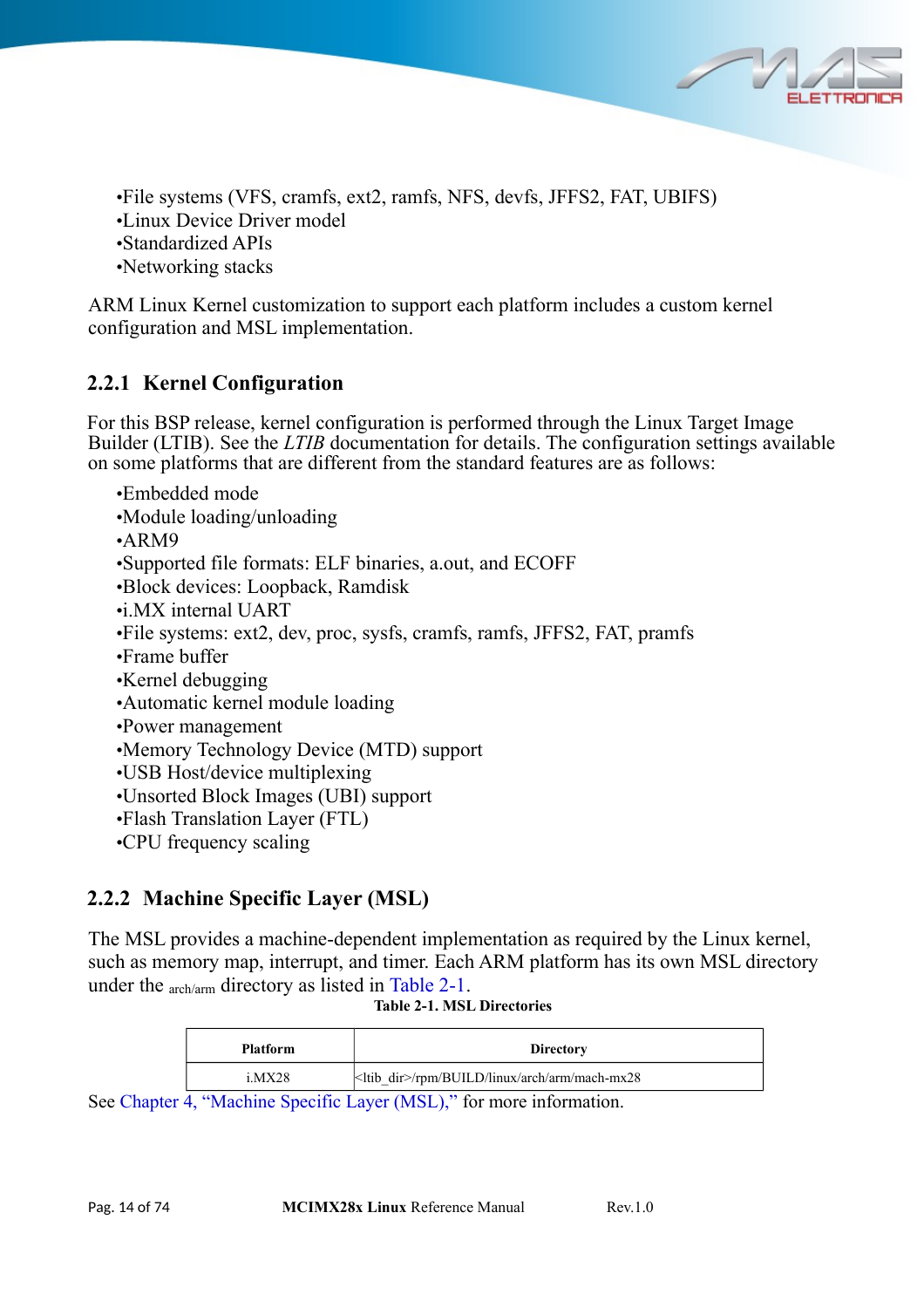

#### **2.2.2.1 Memory Map**

Before the kernel starts running in the virtual space, the physical-to-virtual address mapping for the I/O peripherals needs to be provided for the MMU to do the translation for memory/register accesses. The mapping is performed through a table structure in the MSL, specific to a particular platform, with each entry specifying a peripheral starting address of virtual addresses, starting address of physical addresses, and the size of the memory region and the type of the region.

#### **2.2.2.2 Interrupts**

The standard Linux kernel contains common ARM code for handling interrupts. The MSL contains platform-specific implementations of functions for interfacing the Linux kernel to the ARM9 Interrupt Controller (AITC).

Together, they support the following capabilities:

- •AVIC initialization
- •ARM Interrupt Controller (AITC) initialization
- •Interrupt enable/disable control
- •ISR binding
- •ISR dispatch
- •Interrupt chaining
- •Standard Linux API for accessing interrupt functions

#### **2.2.2.3 General Purpose Timer (GPT)**

The GPT is configured to generate an interrupt every 10 ms to provide OS ticks. This timer is also used by the kernel for additional timer events. Linux defines the MSL timer API required for the OS-tick timer and does not expose it beyond the kernel tick implementation. Linux facilitates timer use through various functions for timing delays, measurement, events, and alarms. The GPT is also used as the source to support the high resolution timer feature. The timer tick interrupt is disabled in low-power modes other than idle.

#### **2.2.2.4DMA API**

The i.MX28 device is equipped with two AHB-to-APBH/AHB-to-APBX bridges with builtin DMA capability that allow programmed data transfers between SDRAM and peripheral devices. The DMA is abstracted as a number of channels dedicated to on-chip peripheral devices such as UART, DAC/ADC, GPMI and so on. Each DMA channel is programmed by a set of per-channel registers and special DMA command structure located in memory. A command describes a single DMA transaction and may be chained with other commands. The MSL implements an internal DMA API that allows other drivers to initialize DMA channels and control DMA transfers. The following features are implemented:

- •Command structures allocation/de-allocation
- •Channel initialization
- •Channel execution control: start/stop/freeze a channel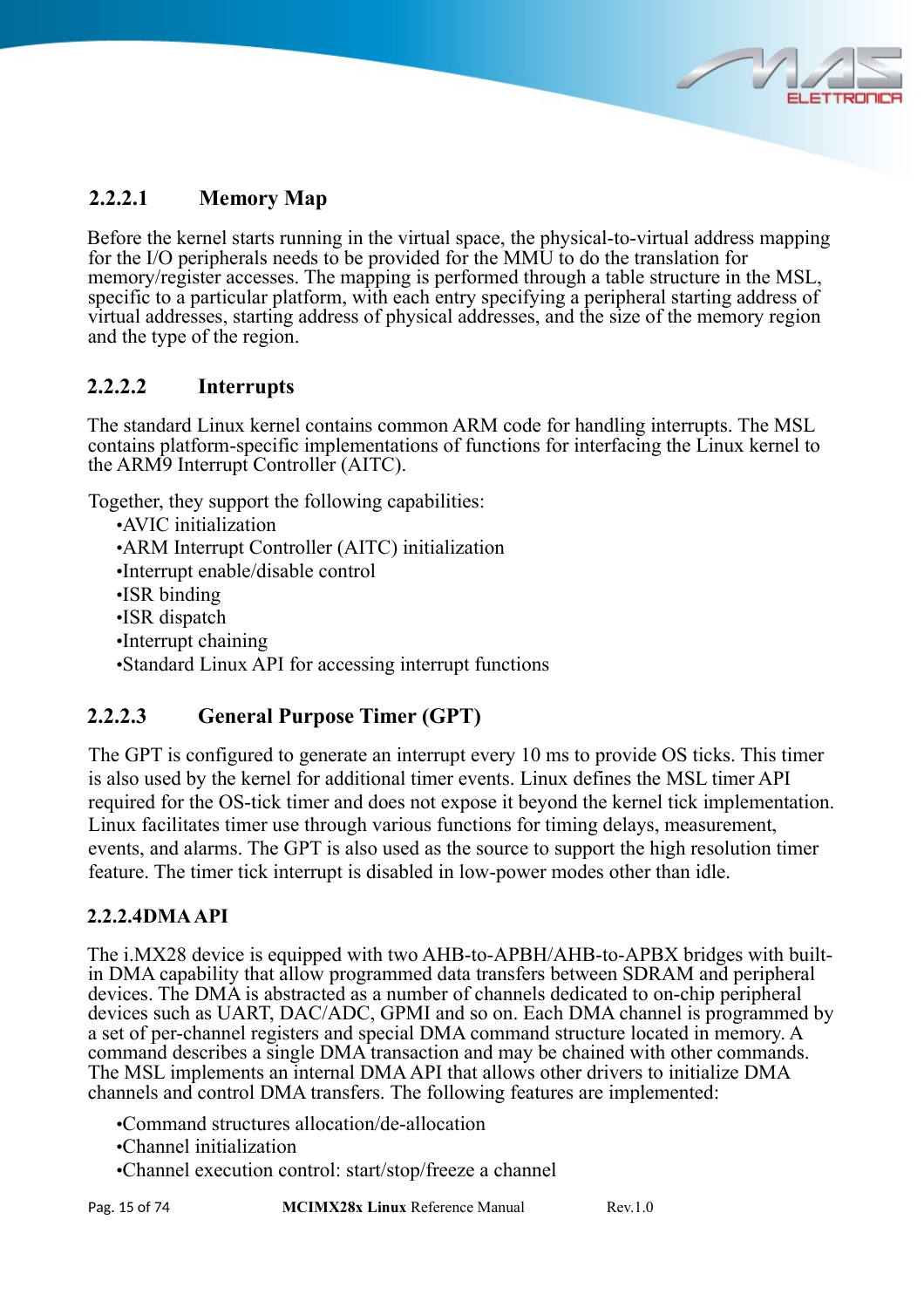

•Channel interrupts control

## **2.2.2.5 Input/Output (I/O)**

The Input/Output (I/O) component in the MSL provides an abstraction layer between the various drivers and the configuration and utilization of the system, including GPIO, IOMUX, pin multiplexing, and external board I/O. The I/O software module is boardspecific and resides in the MSL layer as a self-contained set of files. It provides the following features as part of a custom kernel-space API:

- •Initialization for the default I/O configuration after boot
- •Functions for configuring the various I/O for active use
- •Functions for configuring the various I/O for low power mode
- •Functions for controlling and sampling GPIO and board I/O
- •Functions for enabling, disabling, and binding callback functions to GPIO and EDIO interrupts
- •Functions to support different priority levels during ISR registration for different modules; if more than one interrupt occurs at the same time, the higher priority ISR callback gets called first
- •Atomic helper functions for GPIO, EDIO, and IOMUX configuration

These functions are organized by functional usage, and not by pin or port. This allows I/O configuration changes to be centralized in the GPIO module without requiring changes in the various drivers. These functions are used by other device drivers in the kernel space. User level programs do not have access to the functions in the GPIO module.

The exact API and implementations are different on each platform to account for the differences in hardware, drivers, and boards. This module is an evolving module. As more drivers are added, more functions are required from this module. The additions to the module are included in every new release of the BSP.

#### **2.2.2.6 Pin Multiplexing**

The pin multiplexing component is responsible for setting I/O pin configuration and routing. Each I/O pin is shared between up to three different i.MX28 modules or can be configured as a GPIO pin and controlled by software. The MSL implements a kernel-space API used by the MSL board specific components to set pins configurations corresponding to a particular board. The following features are implemented: • Pin resource manager to avoid conflicts on pin use

•Pin voltage control •Pin strength control •Pin pull-up resistor control •Pin group configuration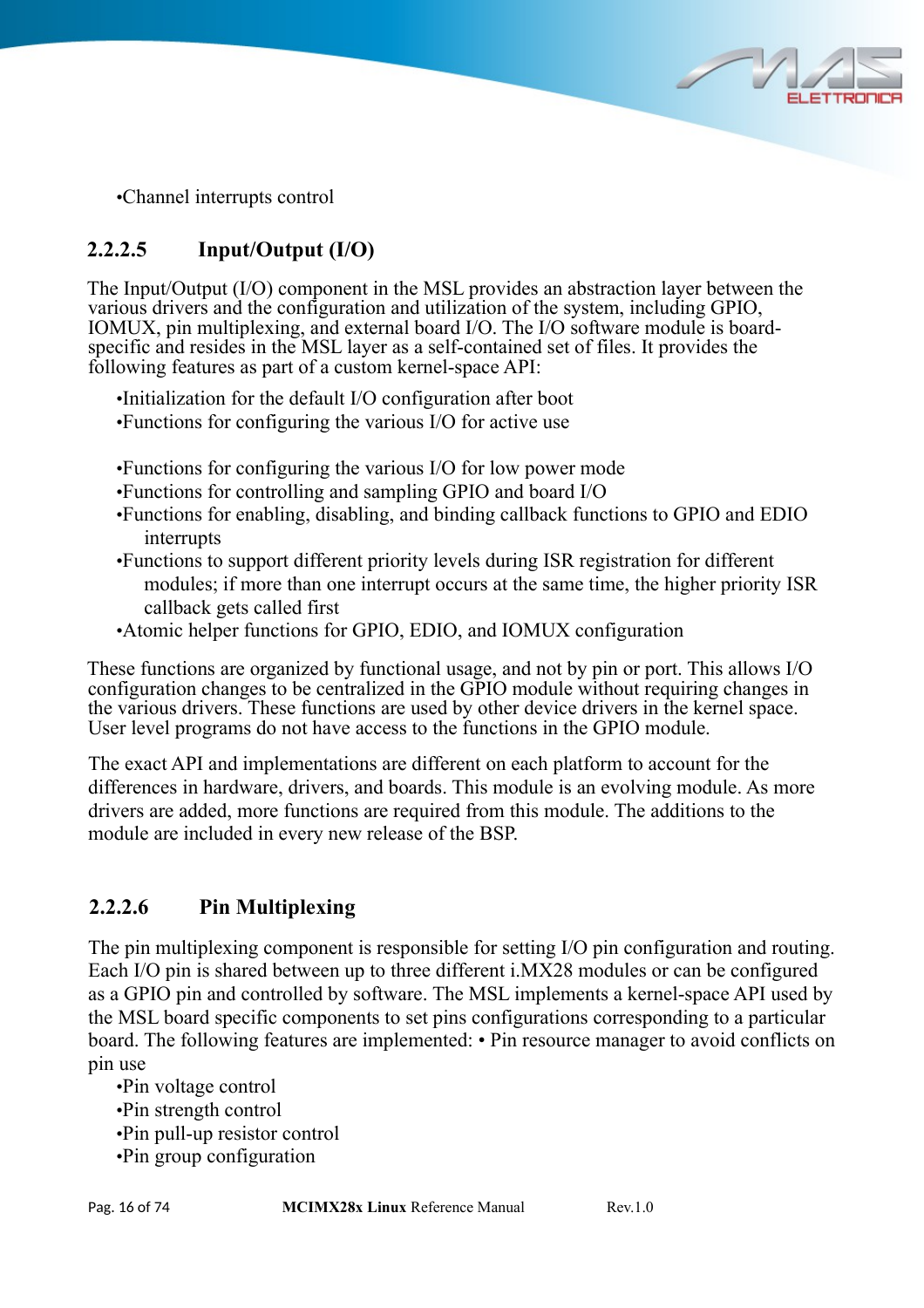

#### **2.2.2.7 Shared Peripheral Bus Arbiter (SPBA)**

The SPBA provides an arbitration mechanism to allow multiple masters to have access to the shared peripherals. The SPBA implementation under MSL defines the API to allow different masters to take or release ownership of a shared peripheral. These functions are also exported so that they can be used by other loadable modules.

## **2.3 Drivers**

Many drivers are provided by Freescale that are specific to the peripherals on the i.MX family of processors or to the development platforms. Many of these drivers are common across all of the platforms. Most can be compiled into the kernel or compiled as object modules which can be dynamically loaded from a file system through insmod or modprobe. Modules can be loaded automatically as required using the kernel auto-load feature. The BSP contains a modules.dep file and a modprobe.conf file that contain the dependency information for the modules.

The i.MX multimedia applications processors have several classes of drivers, explained in the following sections.

#### **2.3.1 Universal Asynchronous Receiver/Transmitter (UART) Driver**

The i.MX family of processors support a Universal Asynchronous Receiver/Transmitter (UART) driver.

#### **2.3.1.1 Debug Asynchronous Receiver/Transmitter (UART)**

The Debug UART driver provides an interface to the i.MX28 Debug UART controller. It provides the standard Linux serial driver API. The following features are supported:

- •Interrupt driven transmit/receive of characters
- •Standard Linux baud rates up to 115 Kbps
- •Receive and transmit FIFOs support
- •Transmitting and receiving characters with 5, 6, 7 or 8-bit character lengths
- •Odd and even parity
- •CTS/RTS hardware flow control
- •Send and receive break characters through the standard Linux serial API
- •Recognize break and parity errors
- •Supports the standard TTY layer IOCTL calls
- •Console support required to bring up the command prompt through Debug serial port
- •Power management features by suspending and resuming UART ports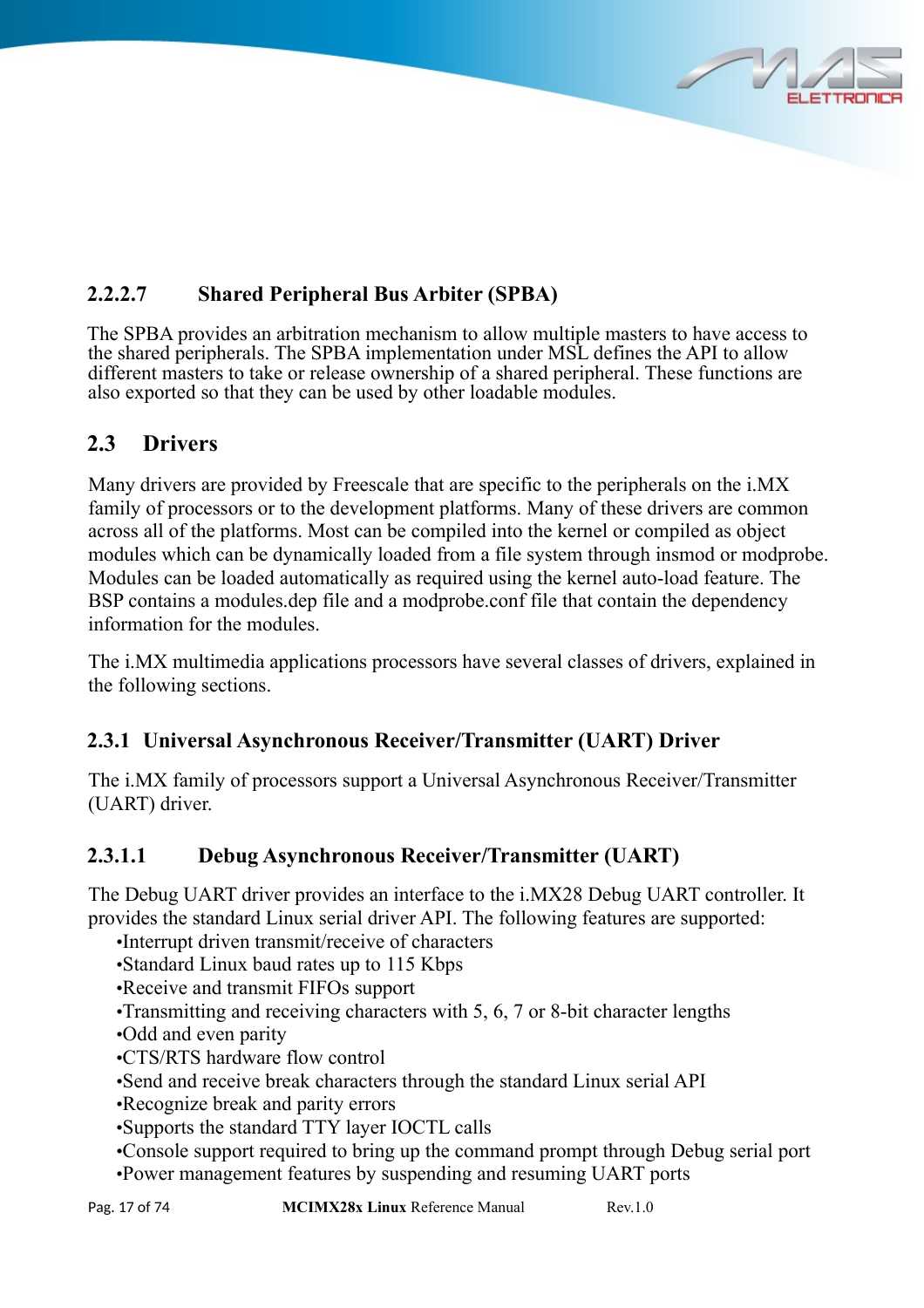

Currently, the Debug UART driver is used by default to bring up the console. DMA is not supported by this driver. The Debug UART can be accessed through the /dev/ttyAM0 device file.

#### **2.3.1.2 Application Asynchronous Receiver/Transmitter (UART)**

The Application UART driver provides an interface to the i.MX28 Debug UART controller. It provides the standard Linux serial driver API. The following features are supported:

- •Interrupt and DMA driven transmit/receive of characters
- •Standard Linux baud rates up to 3 Mb/s
- •Transmitting and receiving characters with 5, 6, 7 or 8-bit character lengths
- •Odd and even parity
- •CTS/RTS hardware flow control
- •Send and receive break characters through the standard Linux serial API
- •Recognize break and parity errors
- •Supports the standard TTY layer IOCTL calls
- •Includes console support required to bring up the command prompt through the Debug serial port
- •Supports power management features by suspending and resuming UART ports

The application UART can be accessed through the /dev/ttySP0 device file.

#### **2.3.2 Real-Time Clock (RTC) Driver**

The RTC is the clock that keeps the date and time while the system is running and even when the system is inactive. The RTC implementation supports IOCTL calls to read time, set time, set up periodic interrupts, and set up alarms. Linux defines the RTC API.

#### **2.3.3 Watchdog Timer (WDOG) Driver**

The Watchdog timer protects against system failures by providing a method of escaping from unexpected events or programming errors.

The WDOG software implementation provides routines to service the WDOG timer, so that the timeout does not occur. The WDOG is serviced (at the same time for the platforms with two WDOGs) if it is already enabled before the Linux kernel boots (enabled by boot loader or ROM) with a configurable service interval. In addition, compile-time options specify whether the Linux kernel should enable the watchdog, and if so, which parameters should be used. If the second WDOG is present (used to generate an interrupt after the timeout occurs), the highest interrupt priority (number 16) is assigned to the WDOG interrupt.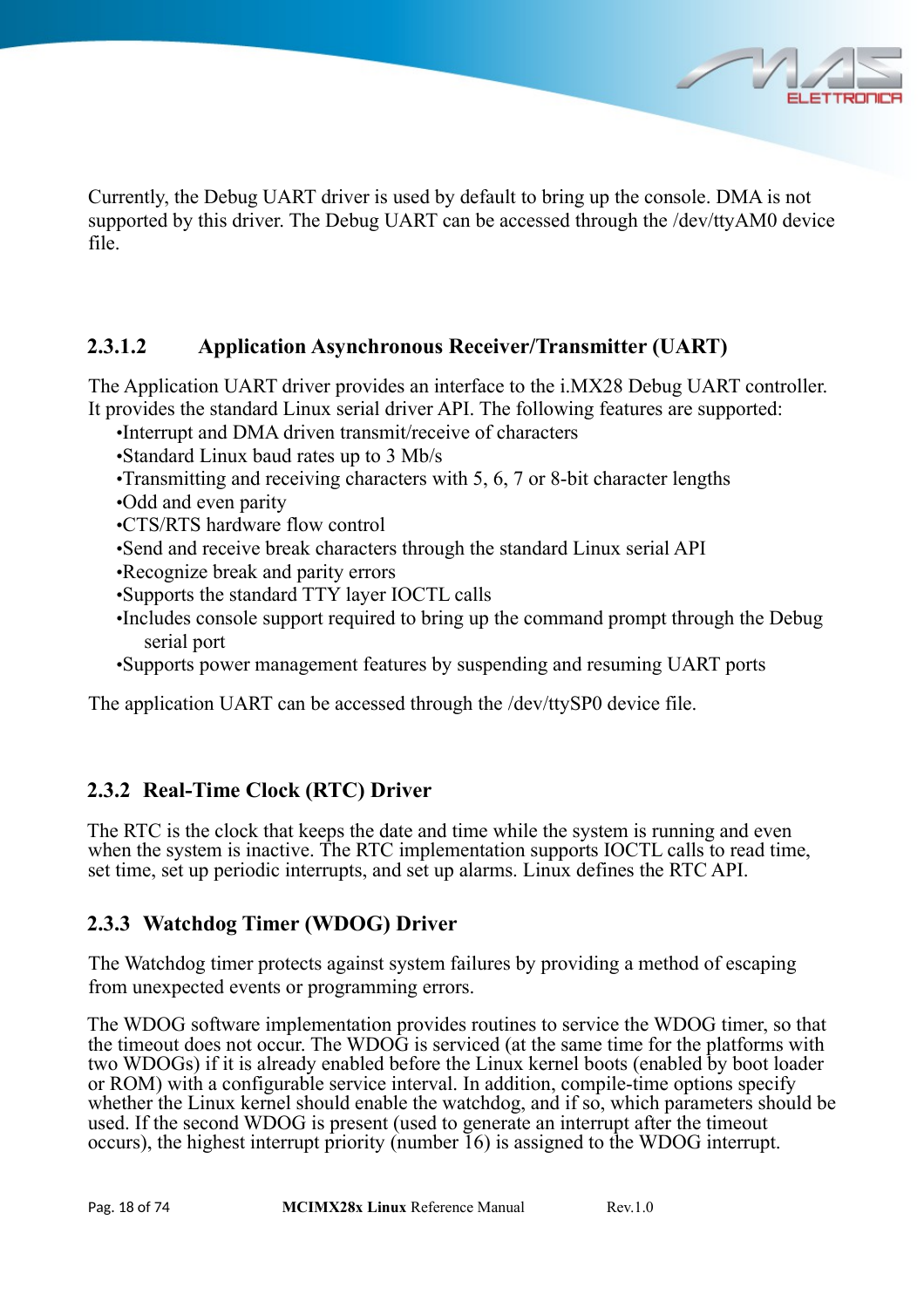

The Linux OS has a standard WDOG interface that allows a WDOG driver for a specific platform to be supported. This is supported under all i.MX platforms.

#### **2.3.4 DCP**

The DCP driver performs AES EBC decryption and encryption using the hardware OTP key that is not accessible from user space. The driver configures the i.MX28 DCP engine to AES 128-bit EBC mode and only supports encrypting/decrypting of a single 128-bit block.

The main purpose of this driver is to implement an interface to the DCP cryptography engine which is necessary for boot stream image verification performed before writing the boot stream to NAND flash. The driver implements a simple IOCTL interface to decrypt and encrypt a single 128-bit block.

#### **2.3.5 i.MX28 Graphics**

The graphics component consists of a number of Linux kernel drivers that implement the standard Linux kernel interface to the i.MX28 hardware to manipulate video buffers and output them to an LCD panel or TV screen. The graphic support includes the following components:

•Frame buffer driver

•LCDIF driver

•Pixel Pipeline (PxP) driver

•LCD panel driver

Figure 2-2 shows a block diagram of the i.MX28 Linux kernel graphic components and their relationship to each other.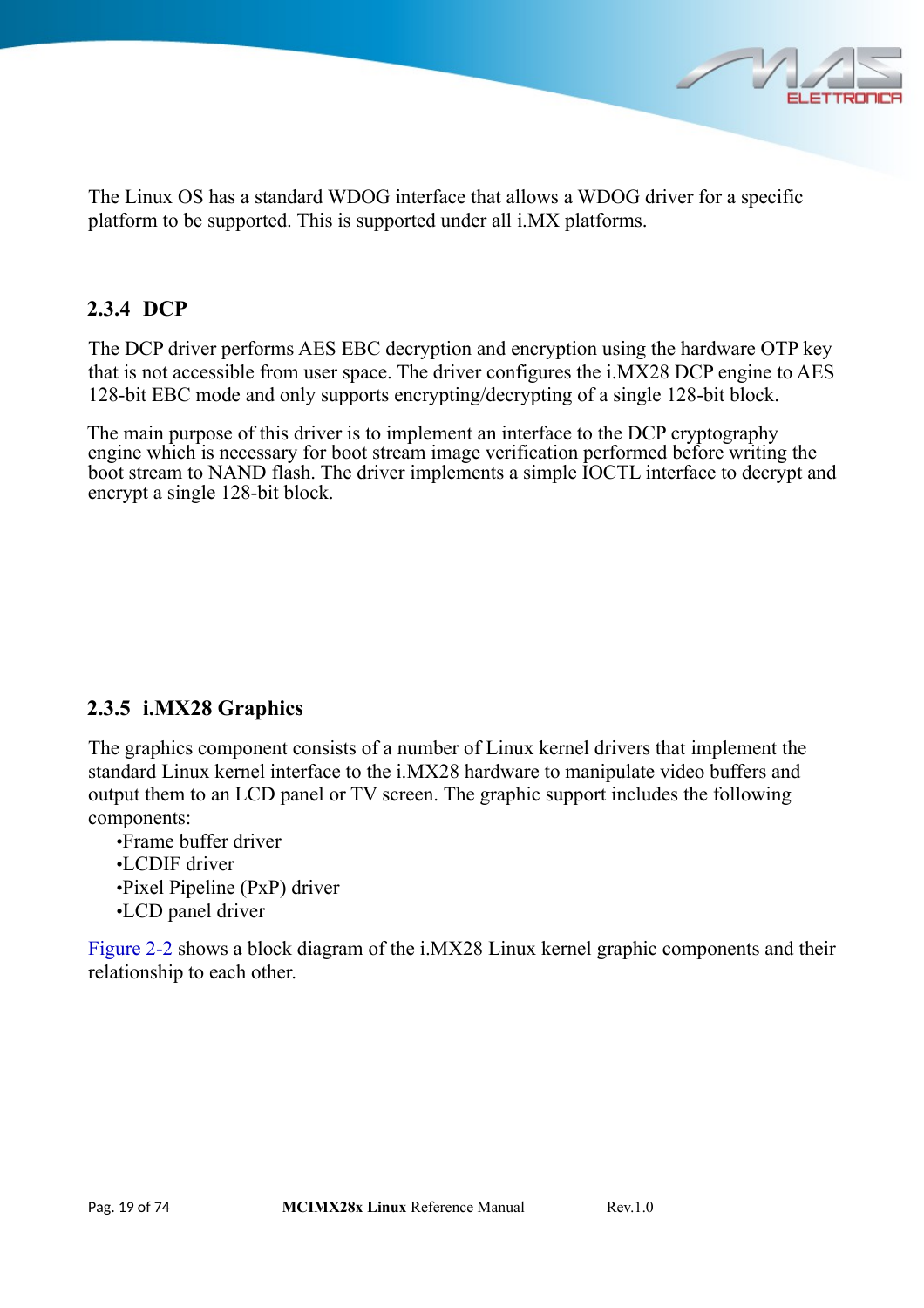



**Figure 2-2. i.MX28 Kernel Graphic Components**

## **2.3.5.1 LCDIF Driver**

The i.MX28 LCDIF driver implements the Linux kernel-space API for basic LCD interface operations such as initialization, as well as LCD interface DMA abstraction for the callers. The interface is used by other graphics components such as the LCD panel drivers or the Frame buffer driver.

## **2.3.5.2 LCD Panel Drivers**

LCD panel drivers provide an abstraction of a video output device for the Frame buffer driver. The LCD panel driver implements specific LCDIF initialization and exposes a set of API calls to the frame buffer driver so that it can control video output devices and perform dynamic switching between them (for example, run-time switching between the LCD panel and TV-output).

#### **2.3.5.3 Frame Buffer Driver**

The Frame buffer driver implements a standard Linux fbdev interface for user space applications and controls dynamic switching between different video outputs per user request.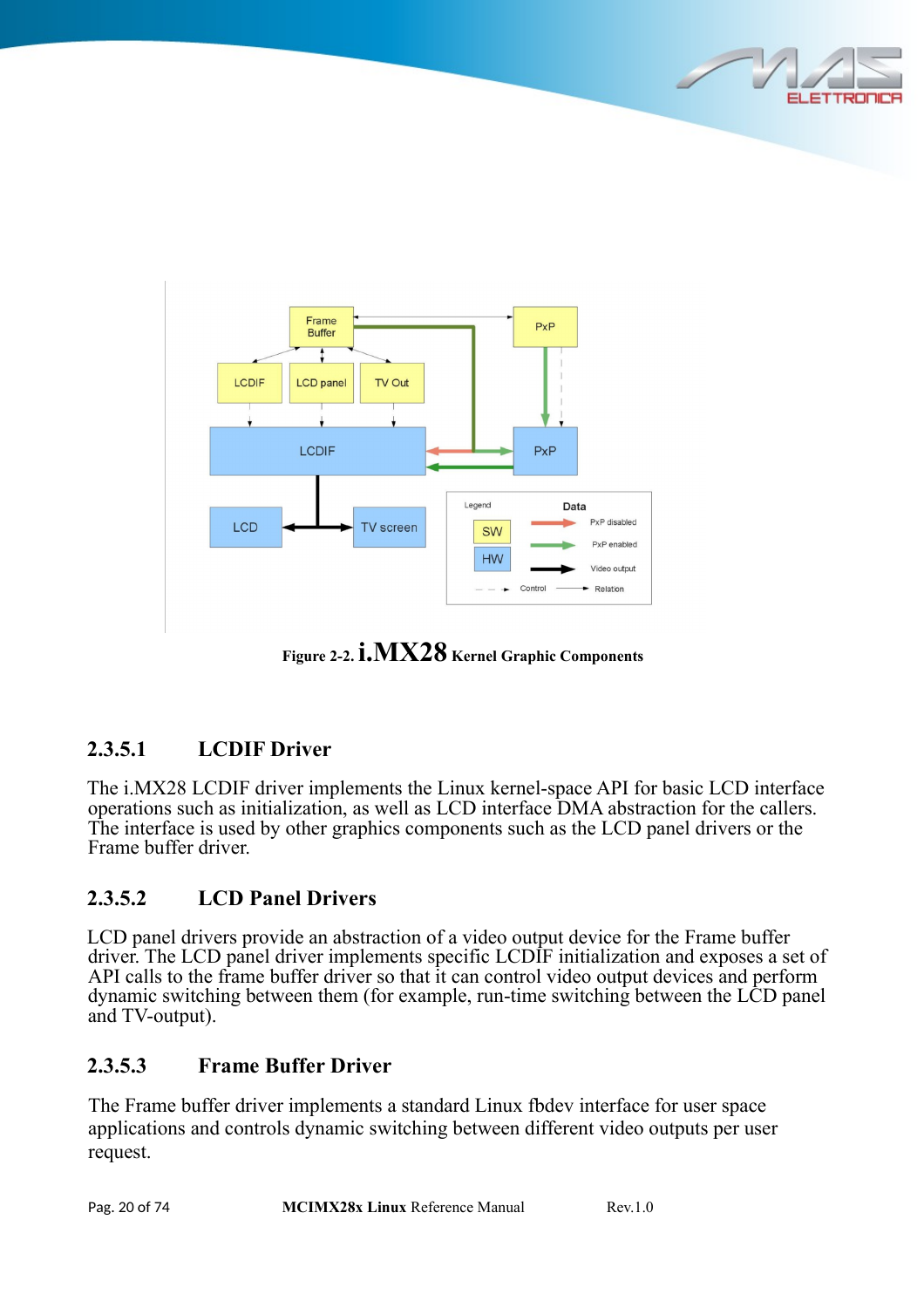## **2.3.5.4 Pixel Pipeline (PXP) Driver**

The PxP driver implements a Video for Linux (V4L2) interface to the i.MX28 PxP hardware capable of performing various manipulations with video buffers such as scaling, cropping, rotation, alpha blending and so on. The PxP module handles a video stream received from user space from the V4L interface, then combines it with the frame buffer image and outputs the final image to the LCDIF module.

The graphics components can operate in two modes, with PxP enabled or disabled. Figure 2-2 shows the different video data flows depending on different modes.

#### **2.3.6 Sound Driver**

The components of the audio subsystem are applications, the Advanced Linux Sound Architecture (ALSA), the audio driver, and the hardware. Applications interface with the ALSA, and the ALSA interfaces with the audio driver, which in turn controls the hardware of the audio subsystem. For more information about ALSA, see [www.alsa-project.org.](http://www.opensound.com/)

The sound driver runs on the ARM processor. Digital audio data is carried over the digital audio link interface to the codec hardware. This is managed by the audio driver. There may be one or more audio streams, depending on the codec, such as voice or stereo DAC. The audio driver configures sample rates, formats, and audio clocks. The audio driver also manages the setup and control of the codec, DMA, and audio accessories, such as headphones and microphone detection. Stream mixing may also be supported, depending on the codec.

#### **2.3.7 Keypad**

The keypad driver interfaces Linux to the keypad ladder connected to the i.MX28 LRADC controller. The software operation of the driver follows the Linux keyboard architecture.The driver is driven by interrupts generated by the LRADC controller when changing a signal on the keypad ladder input pin. The driver reads a current voltage on the LRADC pin, detects which key is being pressed and sends a key code to the upper layer. The driver detects long key presses and reports them as multiple key press events.The keypad driver may be used as a wake-up source for low-power standby mode.

#### **2.3.8 Memory Technology Device (MTD) Driver**

MTDs in Linux cover all memory devices, such as RAM, ROM, and different kinds of Flashes. As each memory device has its own idiosyncrasies in terms of read and write, the MTD subsystem provides a unified and uniform access to the various memory devices.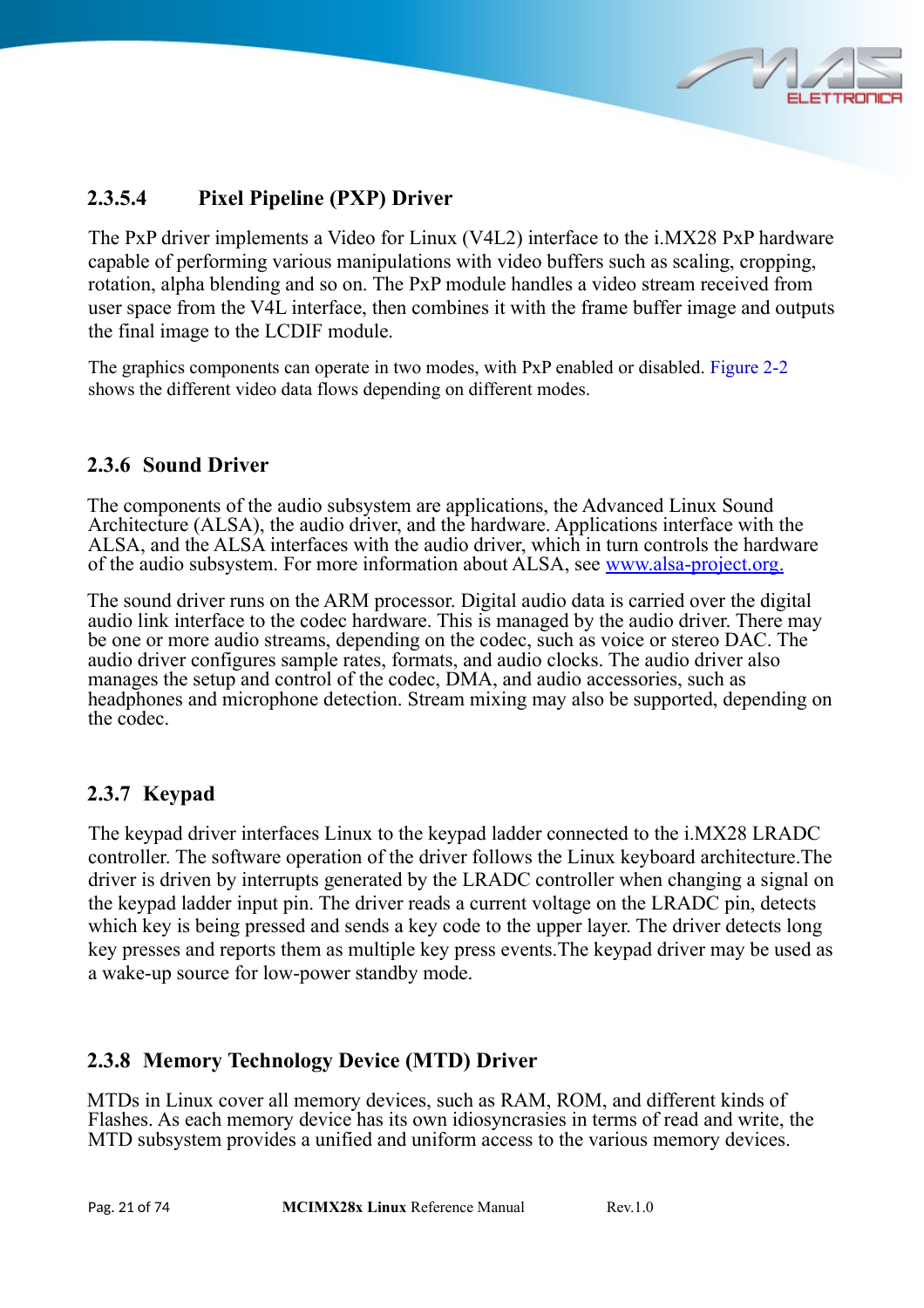

Figure 2-3 shows the MTD architecture.



**Figure 2-3. MTD Architecture**

Figure 2-3 is excerpted from *Building Embedded Linux Systems*, which describes the MTD subsystem. The user modules should not be confused with kernel modules or any sort of user-land software abstraction. The term MTD user module refers to software modules within the kernel that enable access to the low-level MTD chip drivers by providing recognizable interfaces and abstractions to the higher levels of the kernel or, in some cases, to user space.

MTD chip drivers register with the MTD subsystem by providing a set of predefined callbacks and properties in the mtd\_info argument to the add\_mtd\_device() function. The callbacks an MTD driver has to provide are called by the MTD subsystem to carry out operations, such as erase, read, write, and sync.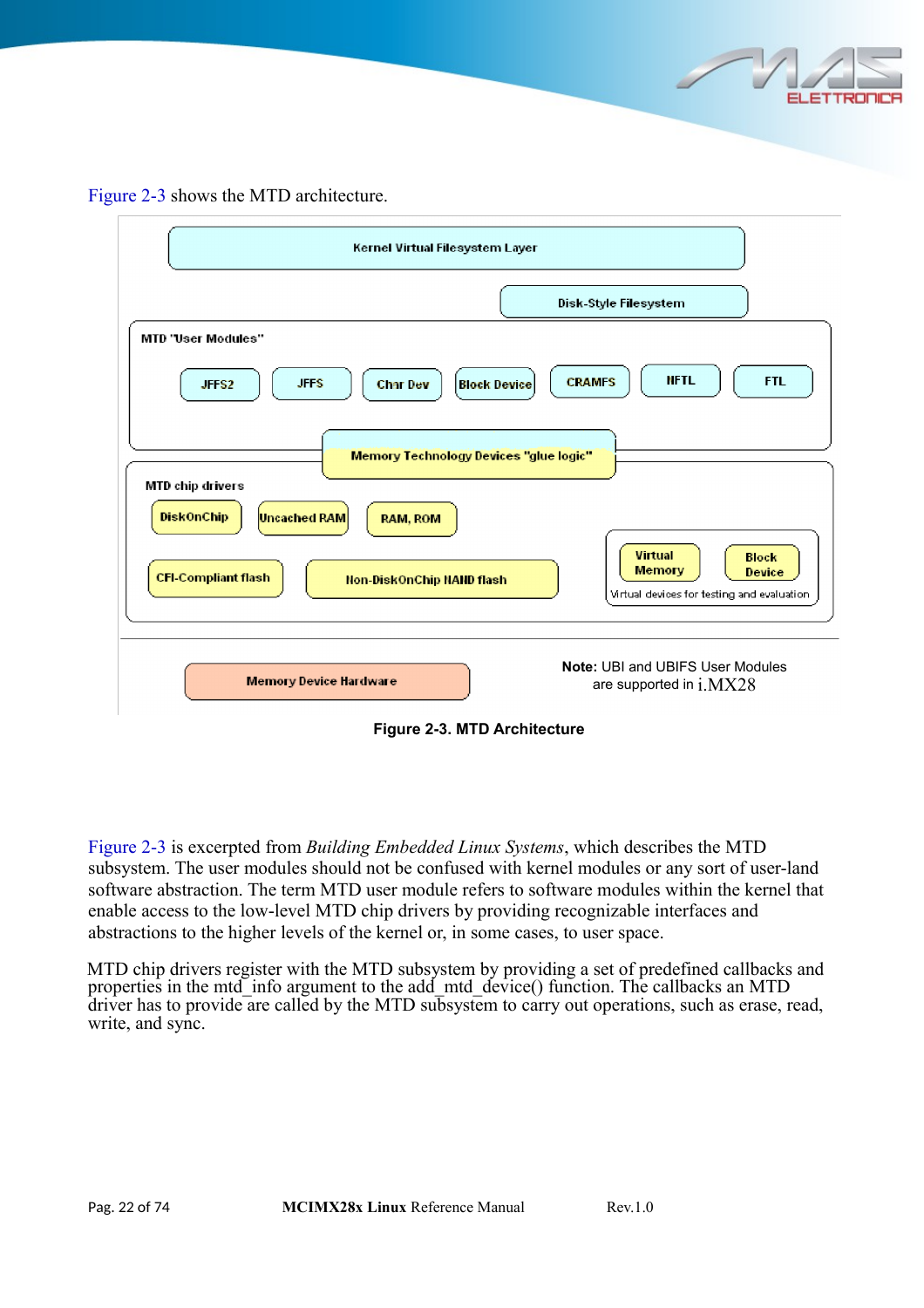

#### **2.3.8.1 GPMI/NAND**

The GPMI/NAND driver interfaces with the i.MX28 GPMI/NAND module that is able to interact with a variety of NAND flash chips with 2 Kbyte and 4 Kbyte page sizes. The driver implements a standard interface for the upper MTD subsystem layer and supports various file systems, such as JFFS2, UBIFS or different commodity file systems (for example, FAT or EXT2) created on top of the UBI FTL.

The GPMI/NAND driver supports the i.MX28 BCH HW Error Correcting Code (ECC) engine that speeds up NAND flash read and write operations

#### **2.3.9 USB Driver**

The Linux kernel supports two main types of USB drivers: drivers on a host system and drivers on a device. A common USB host is a desktop computer. The USB drivers for a host system control the USB devices that are plugged into it. The USB drivers in a device, control how that single device looks to the host computer as a USB device. Because the term "USB device drivers" is very confusing, the USB developers have created the term "USB gadget drivers" to describe the drivers that control a USB device that connects to a computer.

#### **2.3.9.1USB Host-Side API Model**

Within the Linux kernel, host-side drivers for USB devices talk to the usbcore APIs. The two types of public usbcore APIs, targeted at two different layers of USB driver:

- •General purpose drivers, exposed through driver frameworks such as block, character, or network devices.
- •Drivers that are part of the core, which are involved in managing a USB bus.

Such core drivers include the hub driver, which manages trees of USB devices, and several different kinds of Host Controller Drivers (HCDs), which control individual buses. See Chapter 2 of [http://www.kernel.org/doc/htmldocs/usb.html,](http://www.kernel.org/doc/htmldocs/usb.html) for more information.

The device model seen by USB drivers is relatively complex:

- •USB supports four kinds of data transfer (control, bulk, interrupt, and isochronous). Two transfer types use bandwidth as it is available (control and bulk), while the other two types of transfer (interrupt and isochronous) are scheduled to provide guaranteed bandwidth.
- •The device description model includes one or more configurations per device, only one of which is active at a time. Devices that are capable of high speed operation must also support full speed configurations, along with a way to ask about the other speed configurations that might be used.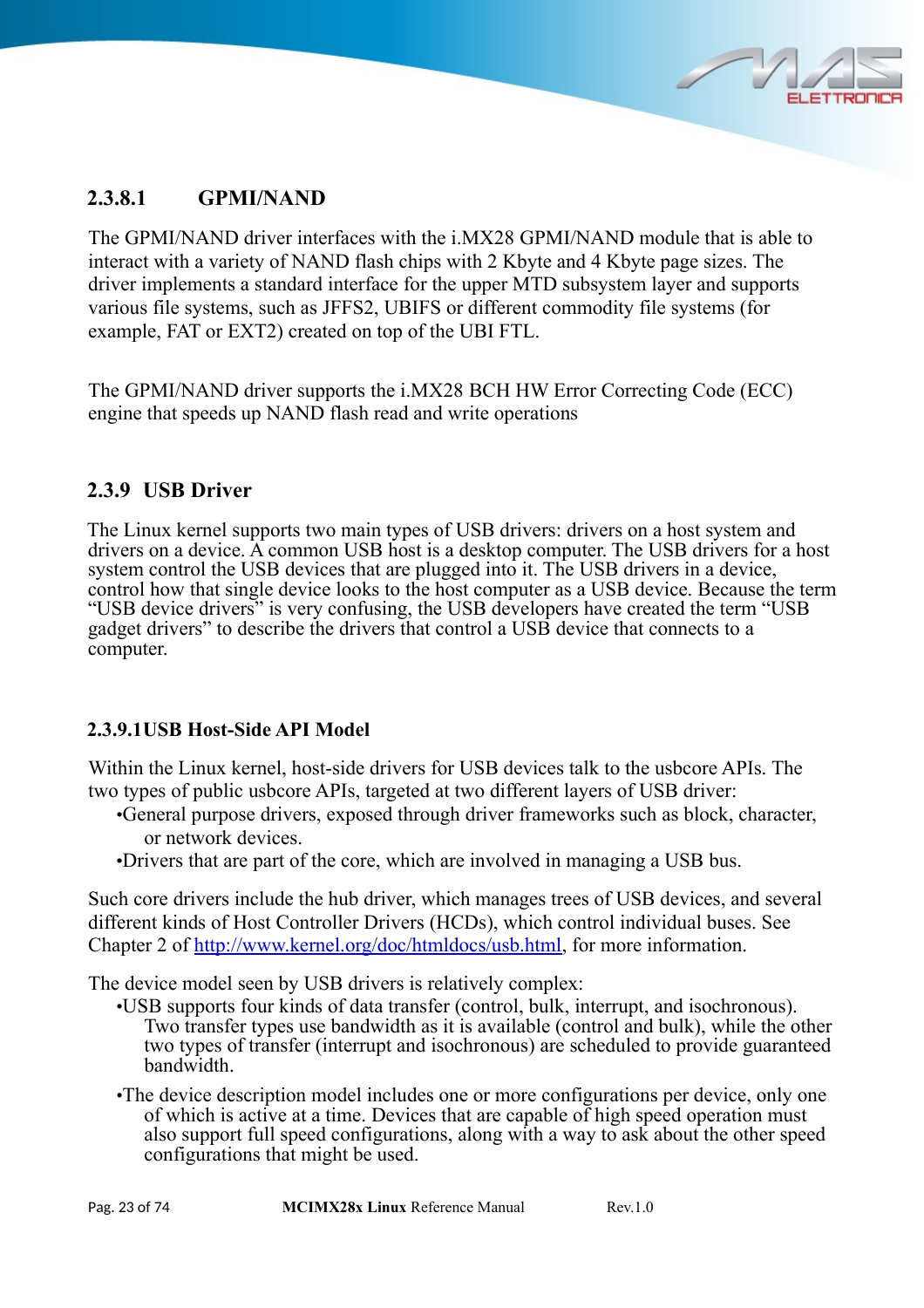

- •Configurations have one or more interfaces. Interfaces may be standardized by USB Class specifications, or may be specific to a vendor or device.
- •Interfaces have one or more endpoints, each of which supports one type and direction of data transfer such as bulk out or interrupt in.
- •The only host-side drivers that actually touch hardware (reading/writing registers, handling IRQs, and so on) are the HCDs.

#### **2.3.9.2USB Device-Side Gadget Framework**

The Linux Gadget API can be used by peripherals, which act in the USB device (slave) role.

Components of the Gadget Framework (see http://www.linux-usb.org/gadget/) are as follows :

- •Peripheral Controller Drivers—implement the Gadget API, and are the only layers that talk directly to the hardware. Different controller hardware needs different drivers, which may also need board-specific customization. These provide a software gadget device, visible in sysfs. This device can be thought of as being the virtual hardware to which the higher-level drivers are written.
- •Gadget Drivers—use the Gadget API, and can often be written to be hardware-neutral. A gadget driver implements one or more functions, each providing a different capability to the USB host, such as a network link or speakers.
- •Upper Layers, such as the network, file system, or block I/O subsystems—generate and consume the data that the gadget driver transfers to the host through the controller driver.

#### **2.3.9.3USB OTG Framework**

Systems need specialized hardware support to implement OTG, including a special Mini-AB jack and associated transceiver to support Dual-Role operation. They can act either as a host, using the standard Linux-USB host side driver stack, or as a peripheral, using the Gadget framework. To do that, the system software relies on small additions to those programming interfaces, and on a new internal component (here called an OTG Controller) affecting which driver stack connects to the OTG port. In each role, the system can re-use the existing pool of hardware-neutral drivers, layered on top of the controller driver interfaces (usb bus or usb gadget). Such drivers need at most minor changes, and most of the calls added to support OTG can also benefit non-OTG products.

- •Gadget drivers test the is otg flag, and use it to determine whether or not to include an OTG descriptor in each of their configurations.
- •Gadget drivers may need changes to support the two new OTG protocols, exposed in new gadget attributes such as b\_hnp\_enable flag. HNP support should be reported through a user interface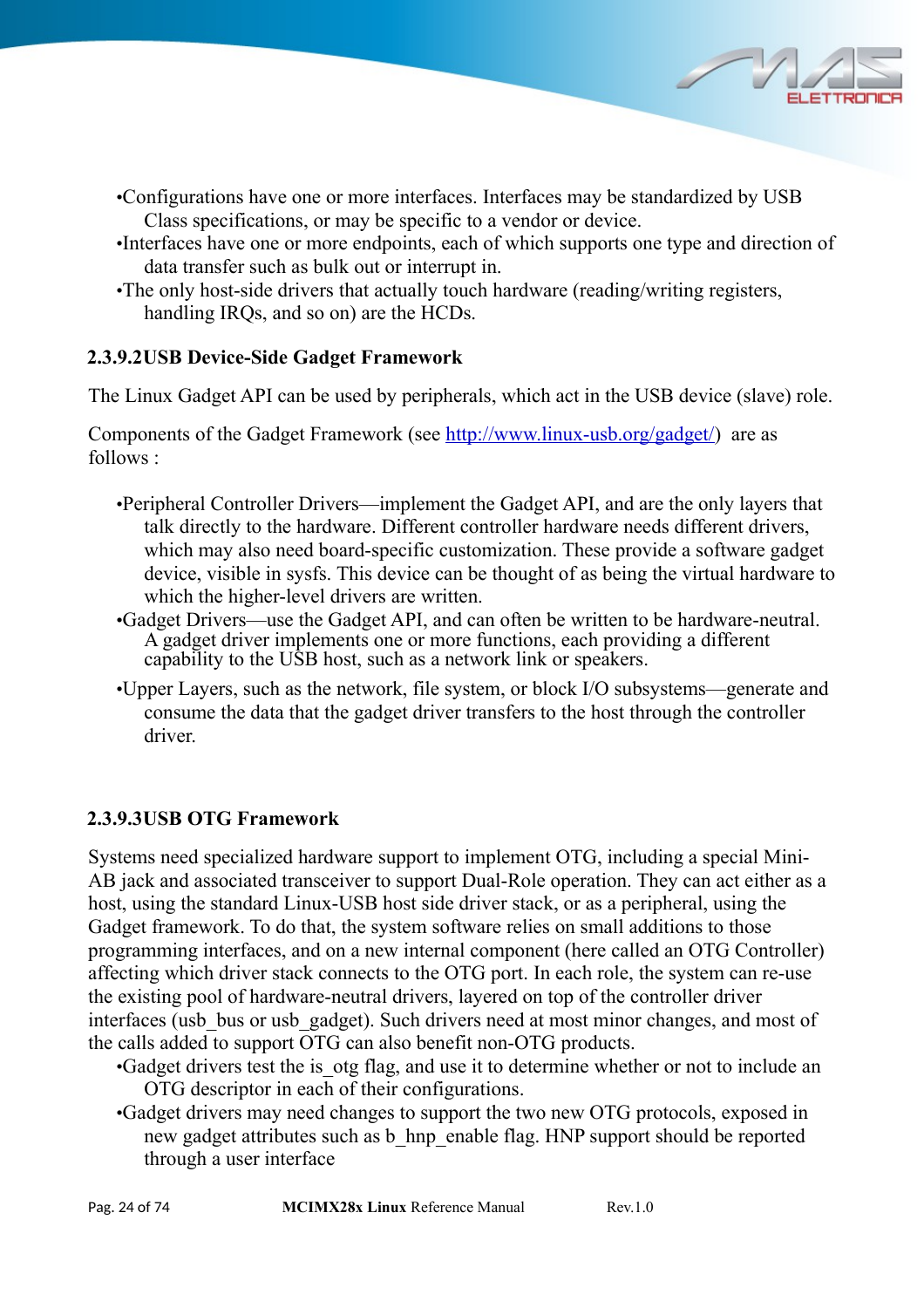

(two LEDs could suffice), and is triggered in some cases when the host suspends the peripheral. SRP support can be user-initiated just like remote wakeup, probably by pressing the same button.

- •On the host side, USB device drivers need to be taught to trigger HNP at appropriate moments, using usb suspend device(). That also conserves battery power, which is useful even for non-OTG configurations.
- •Also on the host side, a driver must support the OTG Targeted Peripheral List, a whitelist used to reject peripherals not supported with a given Linux OTG host. This whitelist is product-specific—each product must modify otg\_whitelist.h to match its interoperability specification.

Non-OTG Linux hosts, such as PCs and workstations, normally have some solution for adding drivers, so that peripherals that are not recognized can eventually be supported. That approach is unreasonable for consumer products that may never have their firmware upgraded, and where it is usually unrealistic to expect traditional PC/workstation/server kinds of support model to work. For example, it is often impractical to change device firmware after the product has been distributed, so driver bugs cannot normally be fixed if they are found after shipment.

Additional changes are required below those hardware-neutral usb bus and usb gadget driver interfaces but those are not discussed here. Those affect the hardware-specific code for each USB Host or Peripheral controller, and how the HCD initializes (since OTG can be active only on a single port). They also involve what may be called an OTG Controller Driver, managing the OTG transceiver and the OTG state machine logic as well as much of the root hub behavior for the OTG port. The OTG controller driver needs to activate and deactivate USB controllers depending on the relevant device role. Some related changes were required inside usbcore, so that it can identify OTG-capable devices and respond appropriately to HNP or SRP protocols.

#### **2.3.10General Drivers**

General drivers discussed in the following sections, include the following:

- •Multimedia Card (MMC)/Secure Digital (SD) driver
- •I <sup>2</sup>C Client and Bus drivers
- •Dynamic Power Management (DPM) driver

## **2.3.10.1 MMC/SD Host Driver**

The MMC/SD card driver implements a standard Linux MMC host driver SSP interface configured to work in MMC/SD mode. The driver is an underlying layer for the Linux MMC block driver that follows standard Linux driver API. The driver has the following features:

•MMC/SD cards

•Standard MMC/SD commands

•1- bit or 4-bit operation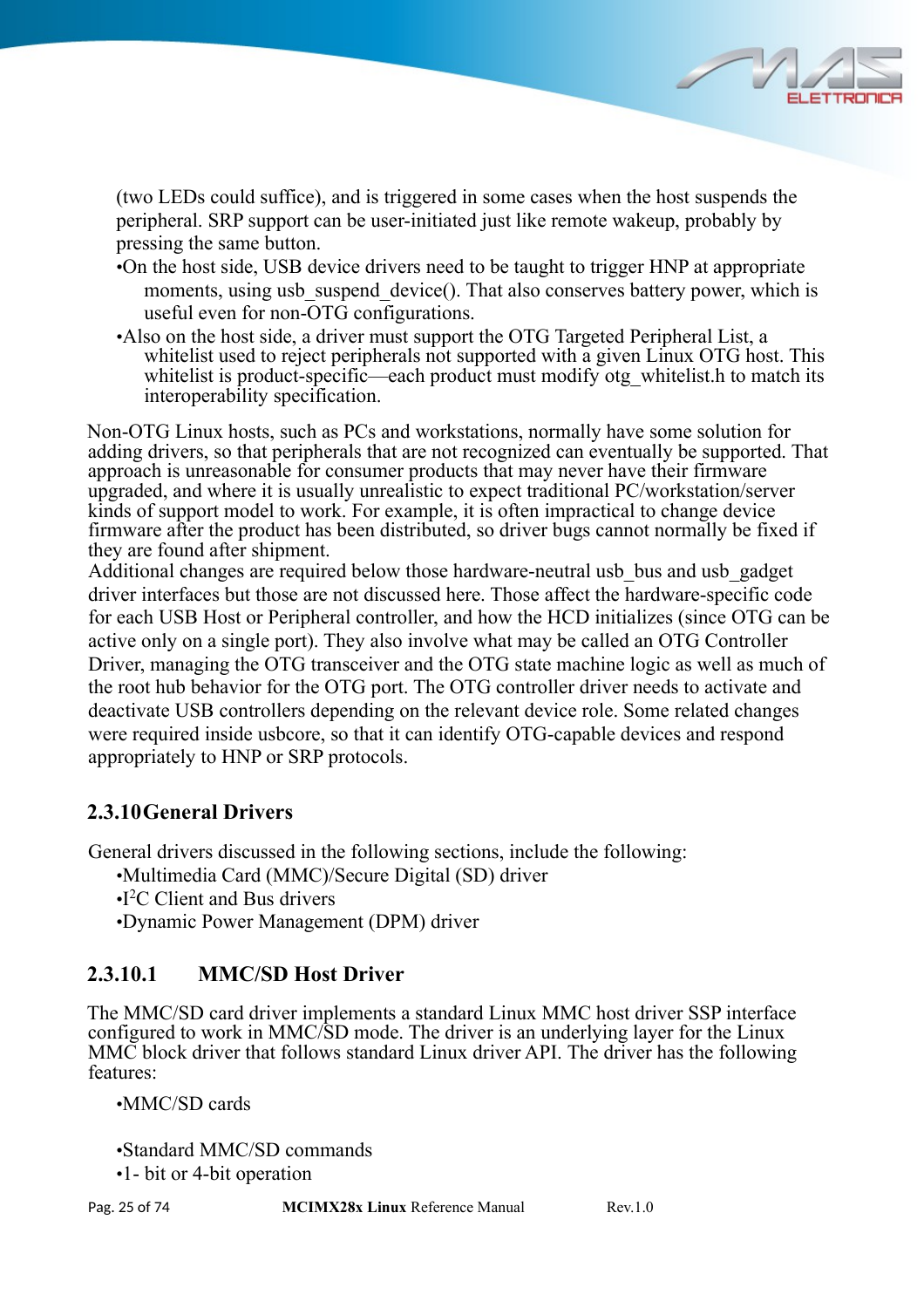•Card insertion and removal events

•Write protection signal

#### **2.3.10.2 Inter-IC (I<sup>2</sup>C) Bus Driver**

The I<sup>2</sup>C bus driver is a low-level interface that is used to interface with the I<sup>2</sup>C bus. This driver is invoked by the I<sup>2</sup>C chip driver. It is not exposed to the user space. The standard Linux kernel contains a core I<sup>2</sup>C module that is used by the chip driver to access the bus driver to transfer data over the I<sup>2</sup>C bus. The chip driver uses a standard kernel space API that is provided in the Linux kernel to access the core I<sup>2</sup>C module. The standard I<sup>2</sup>C kernel functions are documented in the files available under Documentation/i2c in the kernel source tree. This bus driver supports the following features:

•Compatibility with the I<sup>2</sup>C bus standard

•Bit rates up to 400 Kbps

•Start and stop signal generation/detection

•Acknowledge bit generation/detection

•Interrupt-driven, byte-by-byte data transfer

•Standard  $I<sup>2</sup>C$  master mode

•Power management features by suspending and resuming  $I^2C$ 

The I<sup>2</sup>C slave mode is not supported by this driver.

#### **2.3.10.4 Dynamic Power Management (DPM) Driver**

DPM refers to power management schemes implemented while programs are running. DPM focuses on system wide energy consumption while it is running. In any CPU-intensive application, lowering bus frequencies from their maximum performance points can result in system wide energy savings. DPM implementation includes the following data structures:

- •Operating points
- •Operating states
- •Policies
- •Policy manager

#### **2.3.10.4.1 Policy Architecture**

A DPM policy is a named data structure installed in the DPM implementation within the operating system, and managed by the policy manager, which may be outside of the operating system. After a DPM system is initialized and activated, the system is always Pag. 26 of 74 **MCIMX28x Linux** Reference Manual Rev.1.0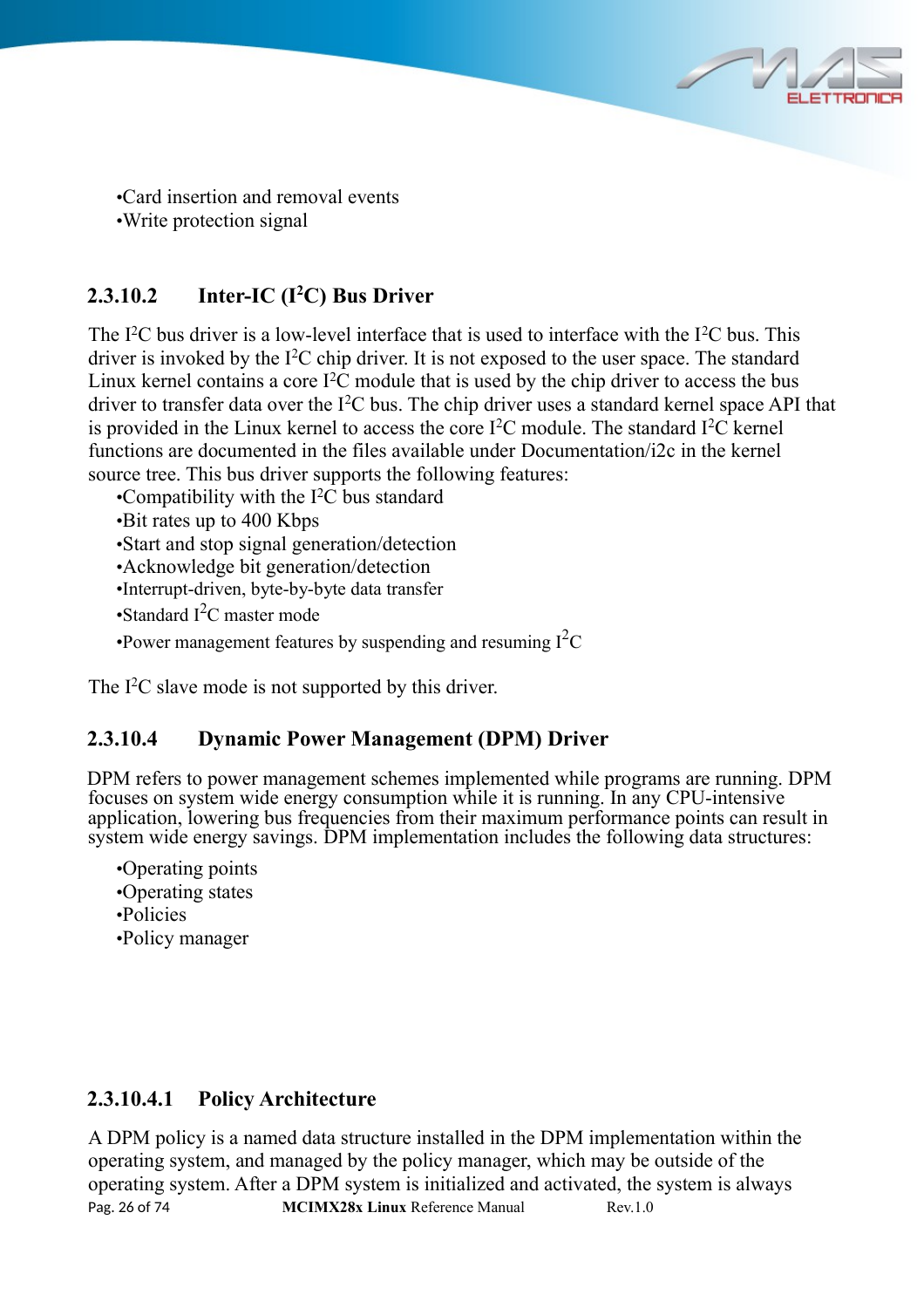

executing a particular DPM policy.

#### **2.3.10.4.2 Operating Points**

At any given point in time, a system is said to be executing at a particular operating point. The operating point is described using hardware parameters, such as core voltage, CPU and bus frequencies, and the states of peripheral devices. A DPM system could properly be defined as the set of rules and procedures that move the system from one operating point to another as events occur.

#### **2.3.10.4.3 Operating States**

As already mentioned, the system supports multiple operating points. Some rules and mechanisms are required to move the system from one operating point to another. Each operating state is associated with an operating point. The system at a particular operating point is said to be in an operating state.

#### **2.3.10.4.4 Policy Managers**

A policy maps each operating state to a congruent class of operating points. The system supports multiple operating states and hence multiple operating points. At any point in time, the system operates using a single policy. For example, a power management strategy contains at least one policy, and may specify as many different policies as necessary for different situations. If multiple policies are required, then a policy manager must exist in the system to coordinate the activation of different policies.

Figure 2-4 shows the high level design for DPM.

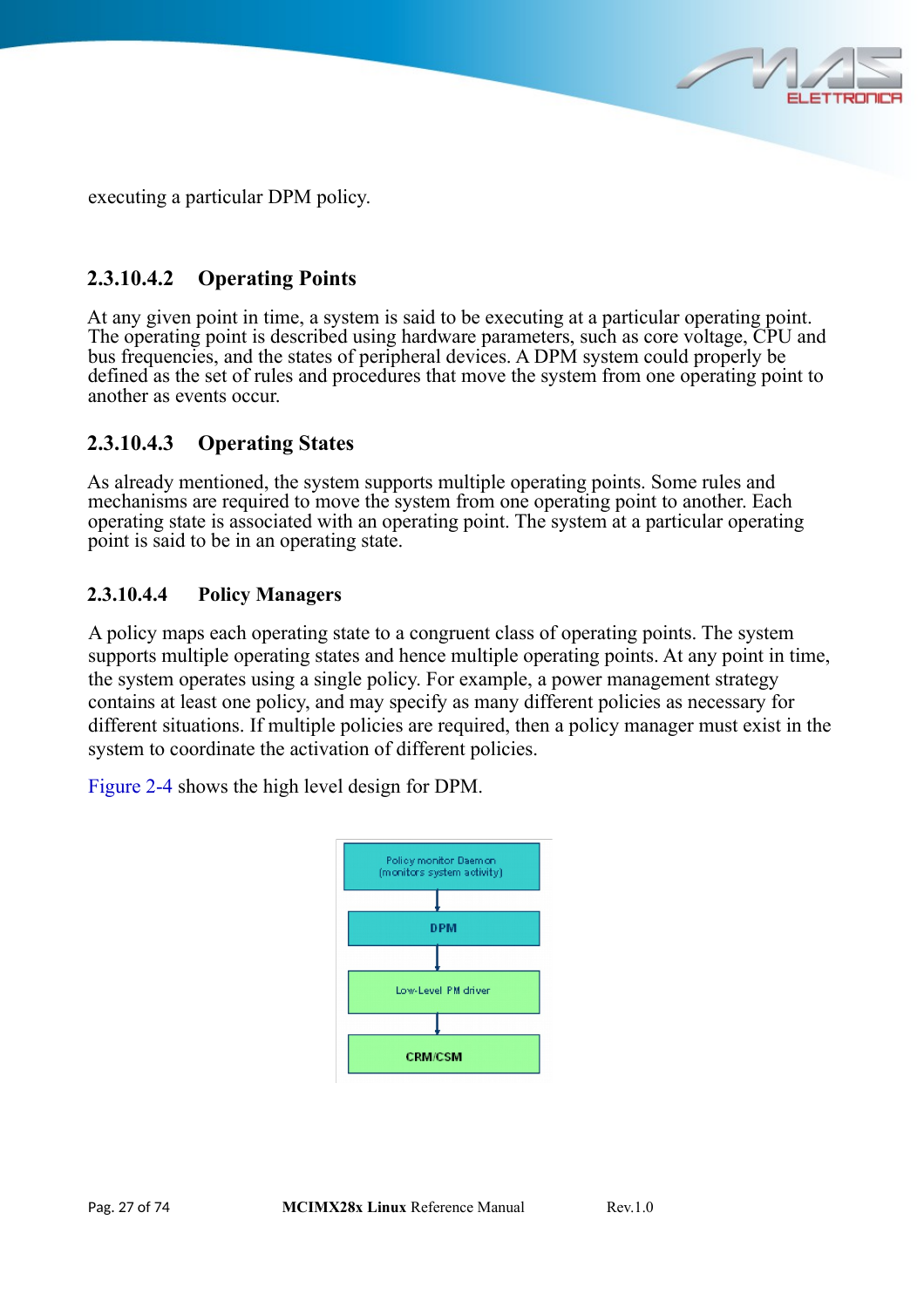

The low-level power management driver is responsible for implementing hardware-specific operations to meet power requirements and also to conserve power. Driver implementation may be different for different platforms. It is used by the DPM layer. This driver implements Dynamic Voltage and Frequency Scaling (DVFS) or Dynamic Frequency Scaling (DFS) techniques, depending on the platform, and low-power modes. The DVFS or DFS driver is used to change the frequency/voltage or frequency only when the DPM layer decides to change the operating point to meet the power

requirements. This is performed when the system is in RUN mode which helps in conserving power while the system is running. Low-power modes, such as WAIT and STOP are also implemented to save power. In all these cases, power consumption is managed by reducing the voltage/frequency and the severity of clock gating.

## **2.3.10.6 Dynamic Voltage and Frequency Scaling (DVFS) Driver**

The DVFS driver is responsible for varying the frequency and voltage of the ARM core. Other software modules interface to it through a custom, kernel-space API. The mode can be controlled manually through the API and automatically on those processors with the required monitor hardware.

## **2.3.10.7 Backlight Driver**

The backlight driver implements a standard Linux kernel-space interface for a Linux kernel backlight core driver that, in turn, exposes LCD backlight control interface to user space applications by sysfs.

The backlight driver controls the LCD backlight though the i.MX28 PWM modules connected either directly to the LCD panel backlight LED or to the intermediate backlight controller that sets backlight LED brightness based on input PWM signal. The LCD panel driver implements a LCD specific part of backlight control which is registered with the i.MX28 backlight driver. See Section 2.3.5, "i.MX28 Graphics," for more details about the LCD panel drivers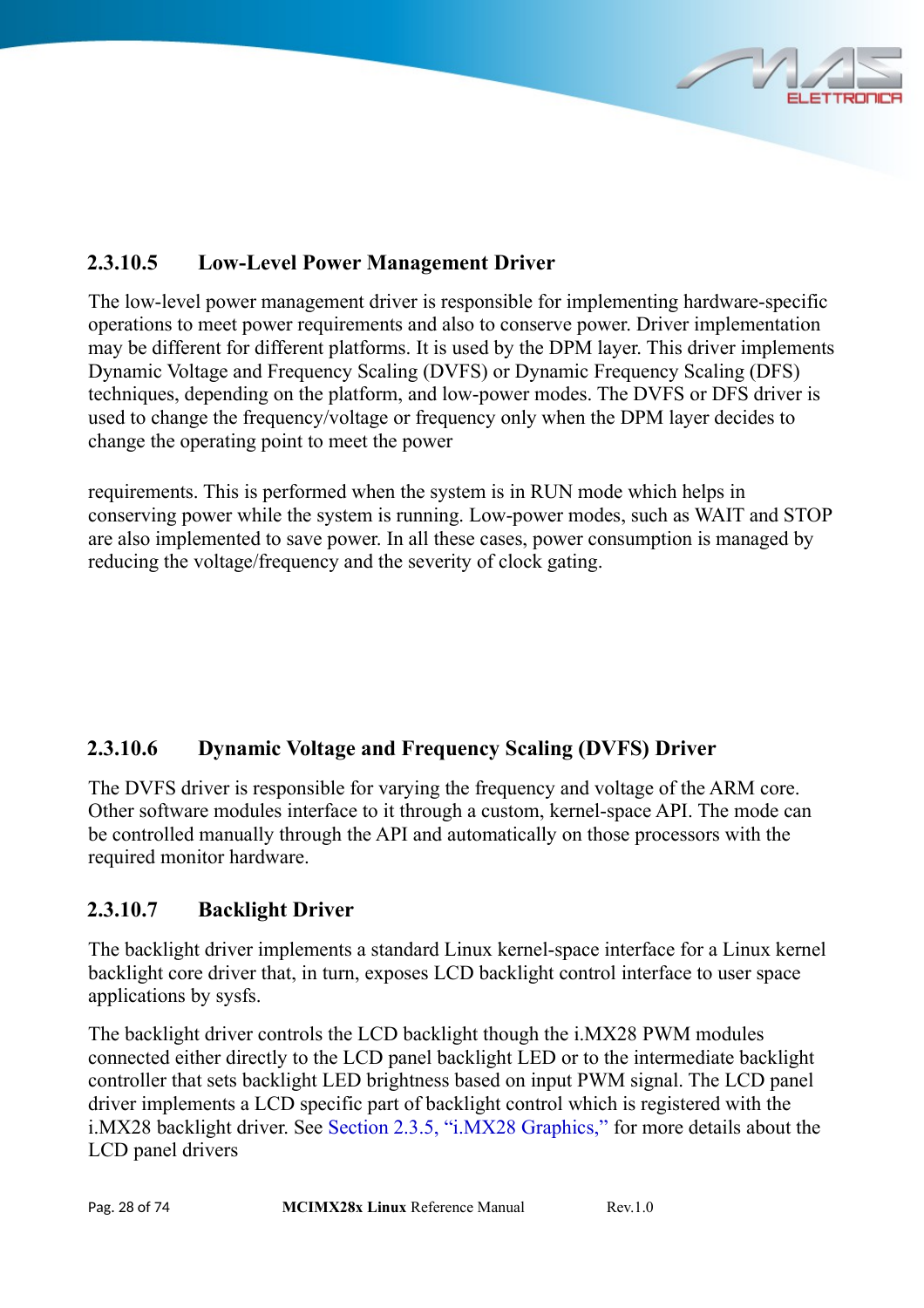

#### **2.3.10.8 LED Driver**

The LED driver controls on-board LEDs connected to the i.MX28 PWM module. The LED driver implements a standard interface that is exposed to user space applications by sysfs and other kernel drivers though the kernel space API, which may use LEDs to warn about different events, such as timer ticks or MMC data transfers.

#### **2.3.10.9 Power Source Manager and Battery Charger**

Power Source Manager and Battery charger drivers controls the i.MX28 power supply module. The i.MX28 may be powered from different power sources that include:

•5 V wall power supply •5 V USB •Li-Ion 3.7 V battery

Regardless of the power input, the power supply supplies voltage to several output voltage rails intended to power various on-chip and on-board components, such as ARM CPU core, SDRAM, peripheral I/O devices and so on. The way that these output voltages are generated depends on which power source is used. When the device is powered from a 5 V source, it uses internal voltage regulators to convert input voltage. When the device is powered from a battery source, it uses on-chip DC-DC converters. Certain software operations are required during transition from one power source to another, for which the power source manager driver is responsible. Also the power source manager notifies other drivers about power source changes.

Thei.MX28 power supply contains a built-in battery charger module capable of charging Li-Ion batteries. The battery charger driver implements a state machine that controls charging current and protects the battery from damage caused by under or overcharging.

Both drivers are implemented in a single standalone module and do not expose any interfaces to other kernel or userspace components except subscribing for different events detected by the drivers.

#### **2.3.10.10 CPUFreq Driver**

The CPUFreq driver is built on top of the voltage regulators and clock framework and implements a set of operating points that define clock speed of CPU, SDRAM and AHB bus along with appropriate CPU voltage value. The CPUFreq driver is plugged into Linux kernel CPUFreq subsystem that, in turn, implements a set of different policies (governors) that control transitions between different operating points.

Pag. 29 of 74 **MCIMX28x Linux** Reference Manual Rev.1.0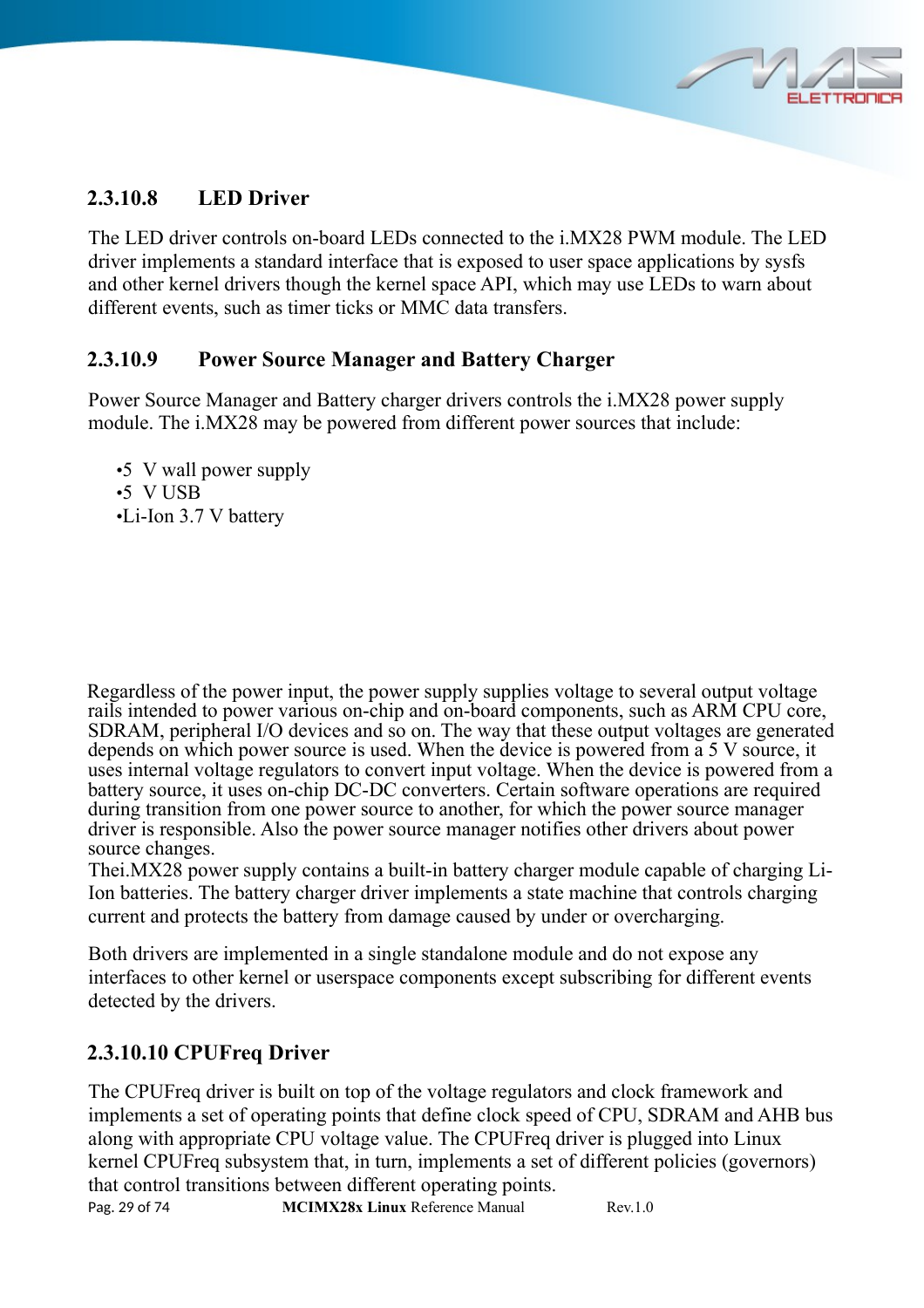

#### **2.4 Boot Loaders**

A boot loader is a small program that runs first after a CPU powers up. A boot loader is required to boot an ARM Linux system. The boot loader for ARM Linux serves several purposes:

•Loads Linux kernel image to SDRAM

•Obtains proper information for the Linux kernel

•Passes control to the Linux kernel

#### **NOTE**

Not all boot loaders are supported on all boards.

#### **2.4.1 i.MX28 Boot Loader**

For the i.MX28, some boot loader functionality is delegated to the built-in ROM firmware that is capable of loading a boot stream image containing the Linux kernel from different locations. The bootstream, in turn, implements hardware initialization and an interface to the Linux kernel. Since the i.MX28 built-in ROM is entirely implemented in hardware, it is not described in this document.

The i.MX28 boot image may contain the following bootlets implementing general boot loader functions:

•Boot prep

•Linux prep

•U-boot loader



Figure 2-6 shows block diagrams of two boot stream images.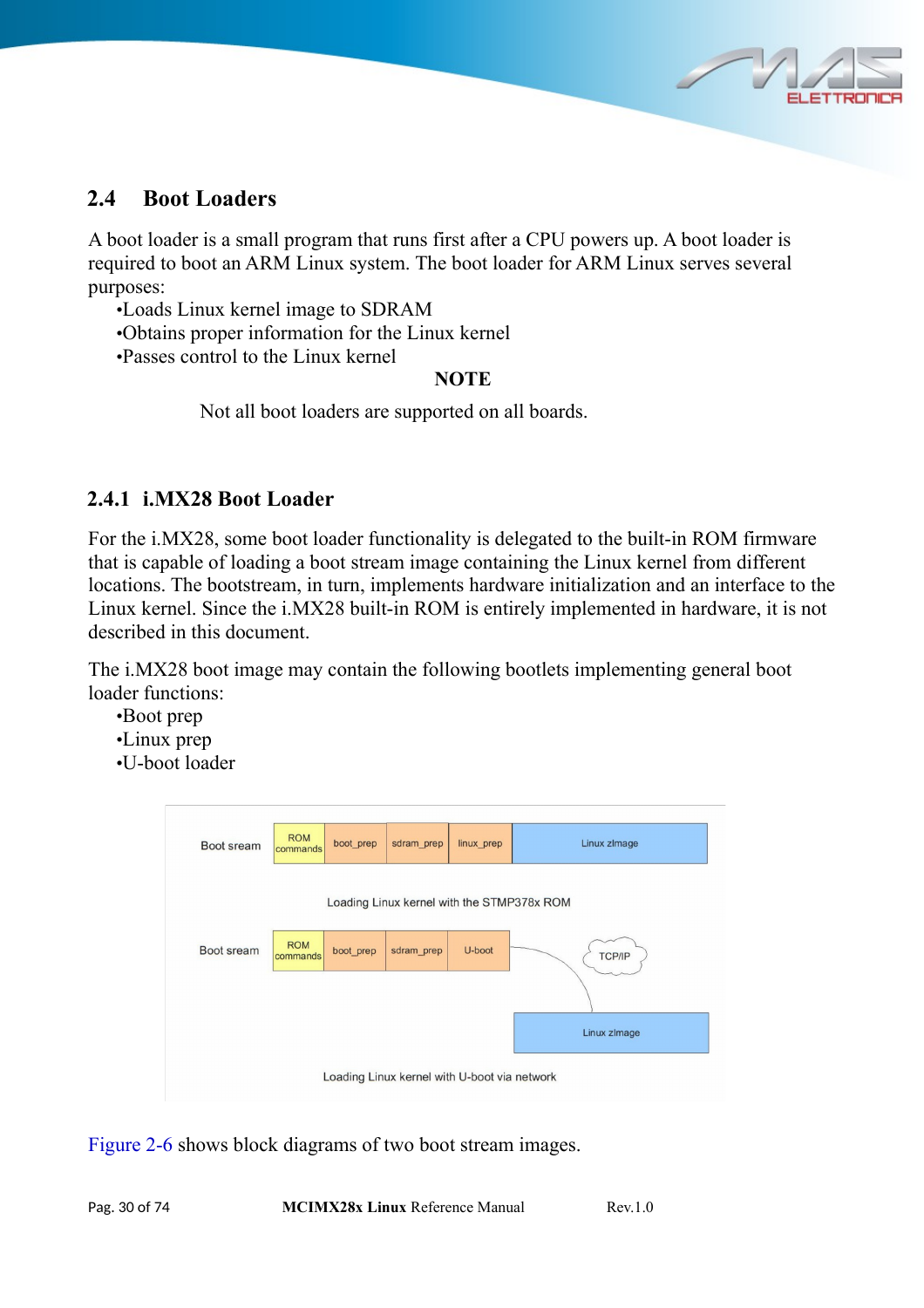## **2.4.1.1 Boot Prep**

The boot prep bootlet implements basic power supply, EMI controller initialization and clock initialization necessary to start the Linux kernel.

#### **2.4.1.2 Linux Prep**

This component provides a standard interface between ARM Linux kernel and boot loader, including:

•Generating a list of ARM tags containing necessary information, such as SDRAM size, ARM CPU and machine identification and Linux kernel command line.

•Jumping to the Linux kernel that has already been downloaded to SDRAM by the i.MX28 ROM firmware.

#### **2.4.1.3 U-boot**

U-boot is an open source universal boot loader for various embedded platforms including ARM, PowerPC, MIPS and so on. For the i.MX28, U-boot is used to load Linux kernel image to SDRAM over a network connection because the i.MX28 built-in ROM firmware does not implement a TCP/IP network stack.

The i.MX28 U-boot port implements a driver for the built-in FEC ethernet controller used to transfer data over TCP/IP network.

# <span id="page-30-0"></span>**Chapter 3** Machine Specific Layer (MSL)

The Machine Specific Layer (MSL) provides the Linux kernel with the following machinedependent components:

•Interrupts including GPIO and EDIO (only on certain platforms)

- •Timer
- •Memory map
- •General Purpose Input/Output (GPIO) including IOMUX on certain platforms These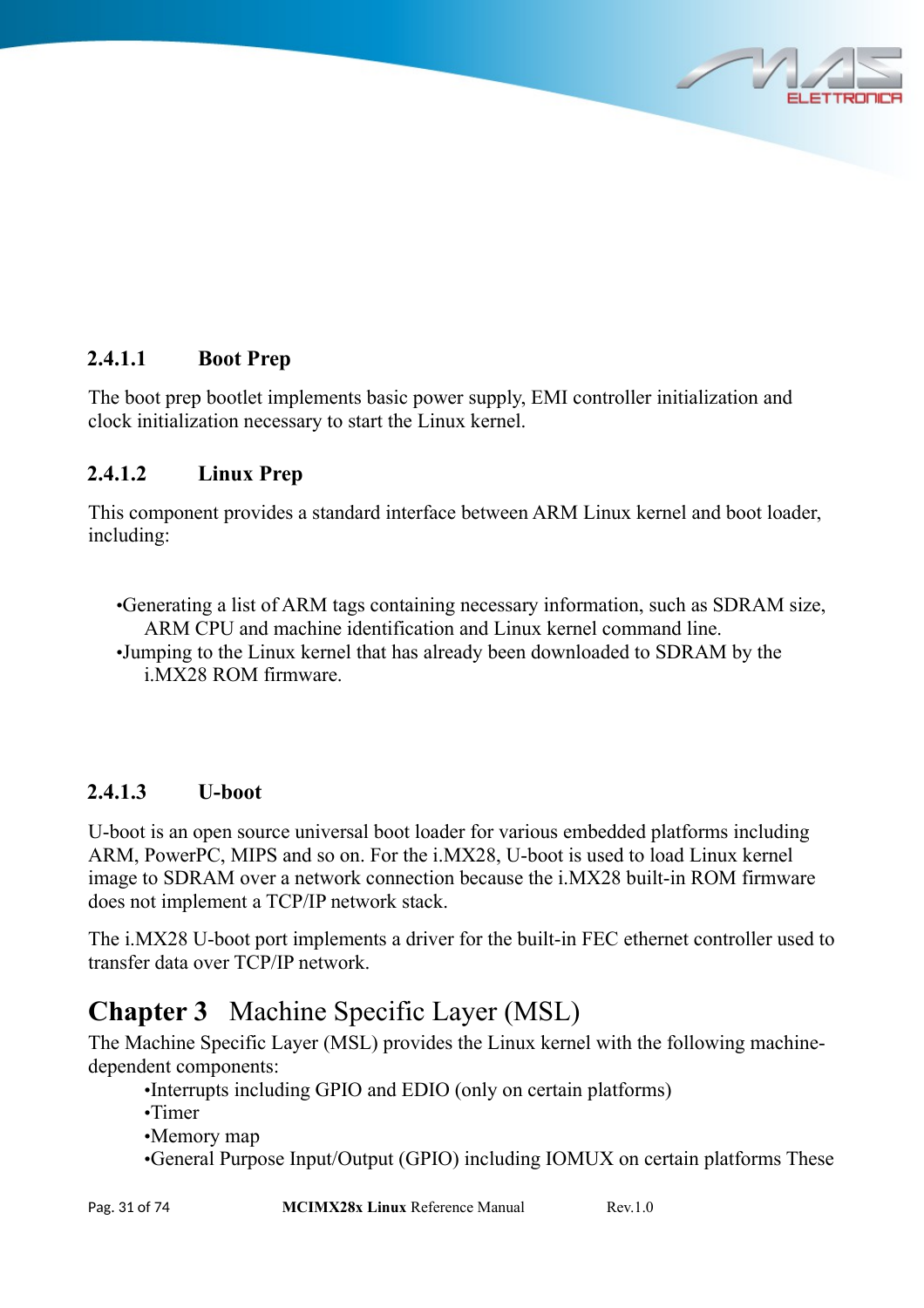

< litb\_dir>/rpm/BUILD/linux/arch/arm/mach-mx28 for imx28 platform The header files are implemented under the following directory:

#### < ltib\_dir>/rpm/BUILD/linux/arch/arm/plat-mxs/include/mach

The MSL layer contains not only the modules common to all the boards using the same processor, such as the interrupts and timer, but it also contains modules specific to each board, such as the memory map. The following sections describe the basic hardware and software operation and the software interfaces for MSL modules. First, the common modules, such as Interrupts and Timer are discussed. Next, the board-specific modules, such as Memory Map and General Purpose Input/Output (GPIO) (including IOMUX on some platforms) are detailed. Each of the following sections contains an overview of the hardware operation. For more information, see the corresponding device documentation.

## **3.1 Interrupts**

The i.MX28 uses an Interrupt Collector module. The following sections explain the hardware and software operation for the interrupts.

## **3.1.1 Interrupt Hardware Operation**

The Interrupt Collector module controls and prioritizes a maximum of 128 internal and external interrupt sources. Each source can be enabled and disabled by configuring the ENABLE bit in the dedicated Hardware Interrupt Collector Interrupt register. When an interrupt source is enabled and the

corresponding interrupt source is asserted, the Interrupt Collector asserts a normal or a fast interrupt request to the ARM core depending on the ENFIQ bit value in the dedicated Hardware Interrupt Collector Interrupt register.

The Interrupt Collectors interrupt requests are prioritized in the order of fast interrupts and normal interrupts in order of highest priority level. There are four normal interrupt levels, with zero level being the lowest priority. The interrupt levels are configurable through the PRIORITY bits of the Hardware Interrupt collector Interrupt register. Only in supervisor mode can the Interrupt Collector registers be accessed. A number of IRQ sources can be expanded by using GPIO lines to assert interrupts.

## **3.1.2 Interrupt Software Operation**

In ARM based processors, normal interrupt and fast interrupt are two different exceptions. The exception vector addresses can be configured to start at a low address  $(0x0)$  or at a high address (0xFFFF0000). The ARM Linux implementation chooses the high vector address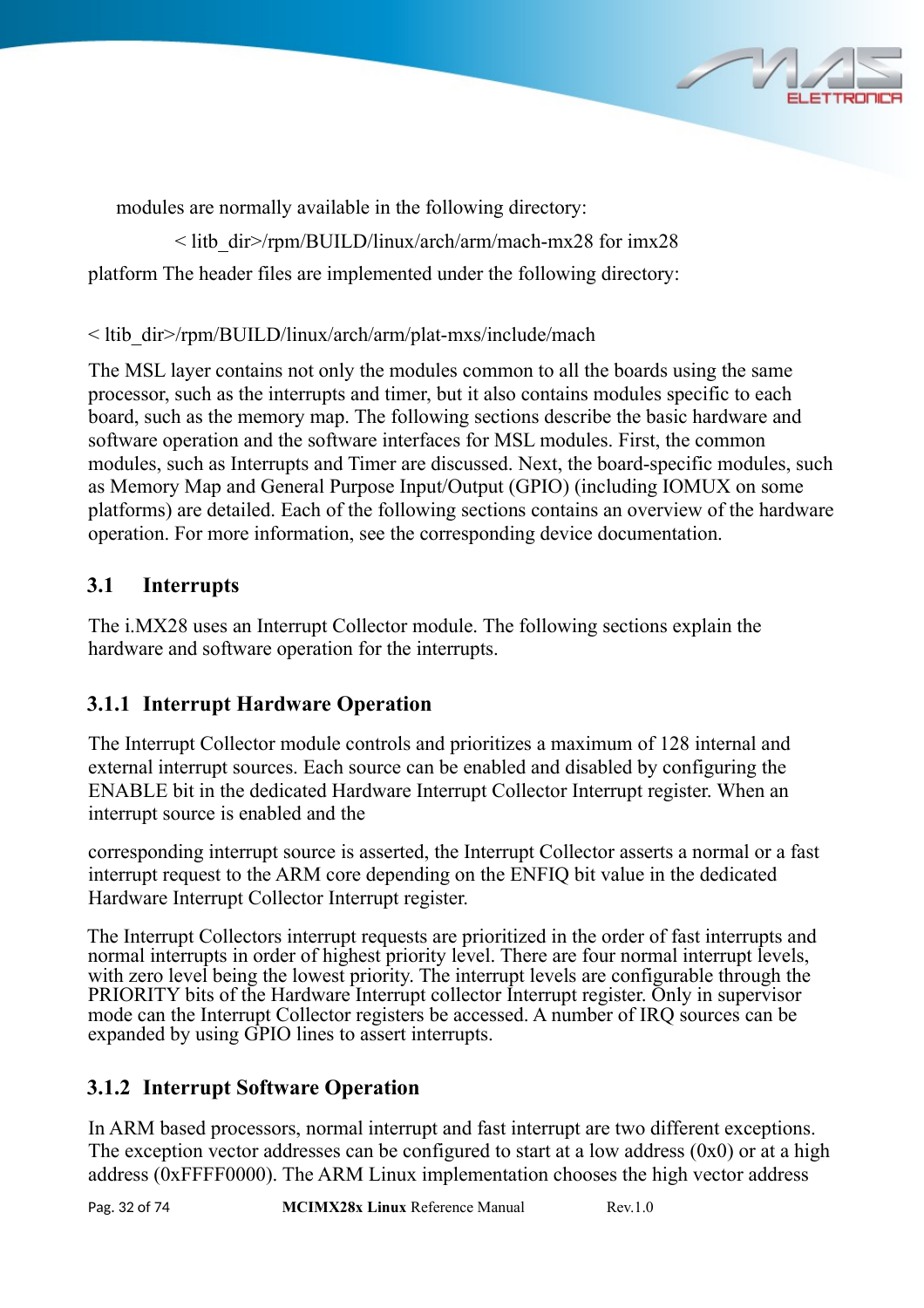

model. The following file has a detailed description about the ARM interrupt architecture: < ltib\_dir>/rpm/BUILD/linux/Documentation/arm/Interrupts

The software provides a processor-specific interrupt structure with callback functions defined in the irqchip structure and exports one initialization function, which is called during system startup.

#### **3.1.3 Interrupt Source Code Structure**

The MSL interrupt layer is implemented in the source files shown in Table 3-1, located in the directories indicated at the beginning of this chapter:

| File          | <b>Description</b>               |
|---------------|----------------------------------|
| icoll.c       | Interrupt manipulation functions |
| irqs.h        | Interrupt source numbers         |
| regs-icoll.h  | Interrupt Collector registers    |
| entry-macro.S | Interrupt source detection       |

#### **Table 3-1. Interrupt Files List**

#### **3.1.4 Interrupt Programming Interface**

The Machine Specific Layer implementation exports a single function that initializes the Interrupt Collector and register interrupt manipulation routines for each interrupt source in the system. This performs with the structures irq\_chip and mxs\_gpio\_chip of the irq\_chip type that contain functions to enable, disable, and acknowledge interrupt sources.

The irq chip is associated with i.MX28normal 128 interrupt sources while mxs gpio chi is used for external GPIO interrupts. Each interrupt source is associated with one of the <sub>irq-chip</sub> structures with the set irq chip call. After initialization, the interrupt can be used by the drivers through the request  $irq()$ and free irq() functions to register device-specific interrupt handlers. Upon receiving the interrupt, the interrupt code uses get irqnr and base to detect the interrupt source, acknowledges the interrupt using

the registered irq chip structure set by the MSL, and calls the registered device-specific interrupt handler. Depending on the flags passed to the request irq function, the code may disable the interrupt using an irq chip call before executing the device-specific handler.

**Machine Specific Layer (MSL)**

#### **3.2 Timer**

The Linux kernel relies on the underlying hardware to provide support for both the system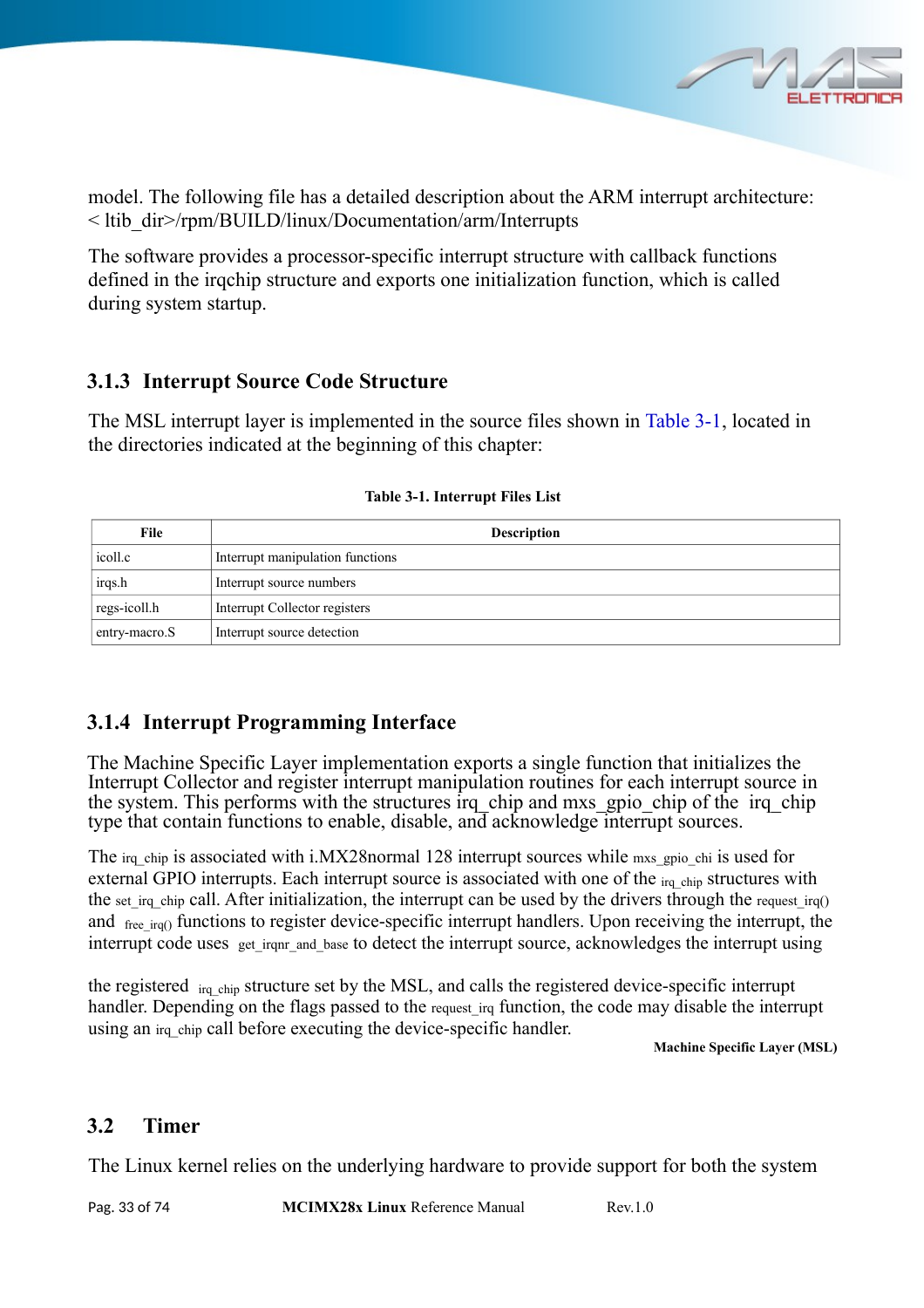

timer (which generates periodic interrupts) and the dynamic timers (to schedule events). After the system timer interrupt occurs, it does the following:

- •Updates the system uptime
- •Updates the time of day
- •Reschedules a new process if the current process has exhausted its time slice
- •Runs any dynamic timers that have expired
- •Updates resource usage and processor time statistics The timer hardware consists of

four 32-bit 32 KHz timers.

#### **3.2.1 Timer Hardware Operation**

Each of the four timers consists of a 32-bit fixed count value and a 32-bit free-running count value. In most cases, the free-running count decrements to 0. When it decrements to 0, it sets an interrupt status bit associated with the counter, which causes:

- •If the RELOAD bit is set to 1, the count is automatically copied to the free-running counter and the count continues
- •If the RELOAD bit is not set, the timer stalls when it reaches 0

Each timer has an UPDATE bit that controls whether the free-running-counter is loaded at the same time that the fixed-count register is written from the CPU. The output of each timer's source select has a polarity control that allows the timer to operate on either edge. The timers have multiple clock sources that include the PWM output signals and the on-chip 32 KHz XTAL that, in turn, can be programmed to 32 KHz, 8 KHz, 4 KHz or 1 KHz timer update cycles.

Each of the four times have compare match register. When free-running counter equal match value, it issue a interrupt.

#### **3.2.2 Timer Software Operation**

The timer software implementation provides an initialization function that initializes the GPT with the proper clock source, interrupt mode and interrupt interval. The timer then registers its interrupt service routine and starts timing. The interrupt service routine is required to service the OS for the purposes mentioned in Section 3.2, "Timer." Another function provides the time elapsed as the last timer interrupt.

#### **3.2.3 Timer Features**

The timer implementation supports the following features:

- •Functions required by Linux to provide the system timer and dynamic timers.
- •Generates an interrupt every 10 ms.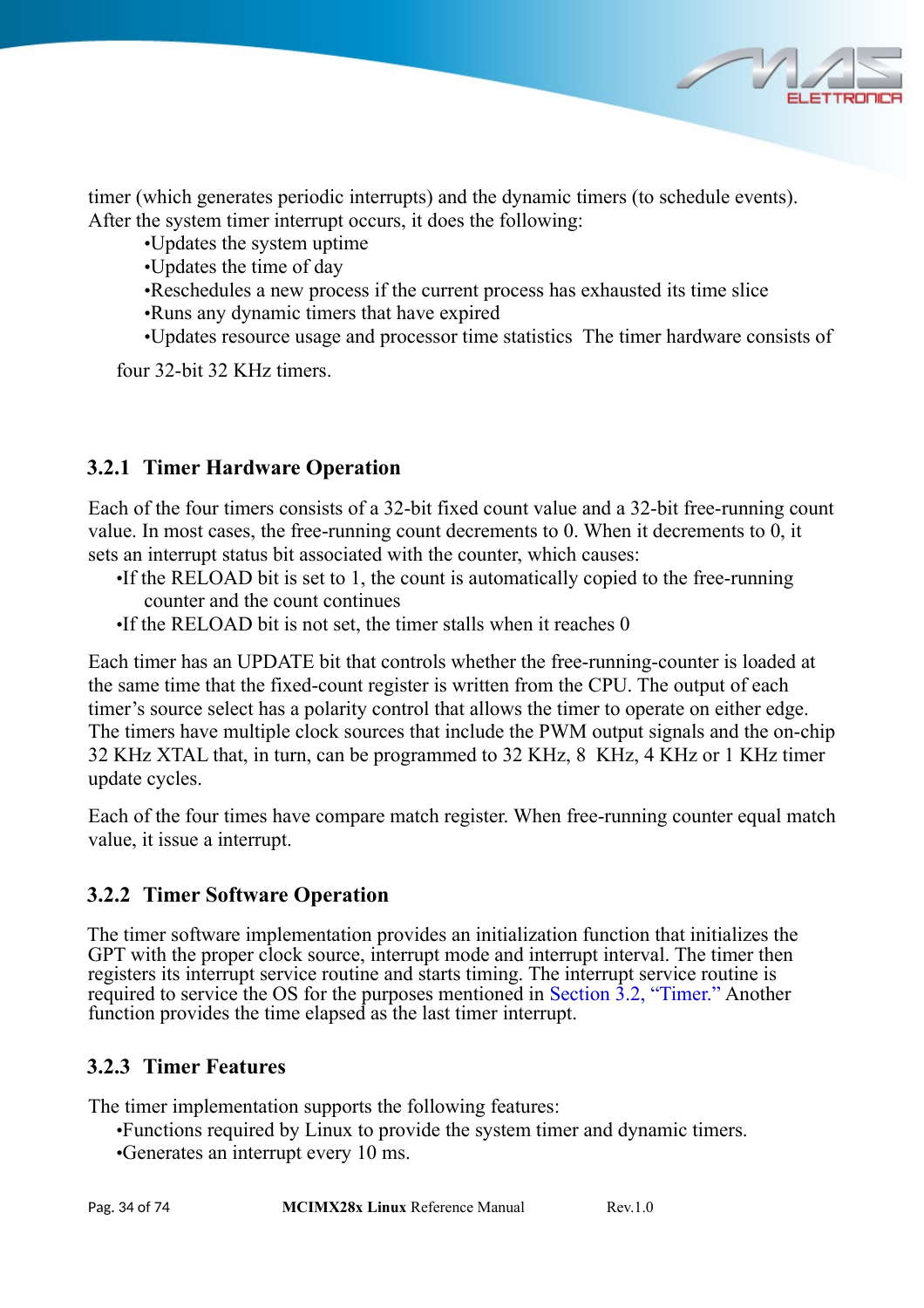#### **3.2.4 Timer Source Code Structure**

The timer module is implemented in the arch/arm/plat-mxs/timer-match.c file.

#### **3.2.5 Timer Programming Interface**

The timer module utilizes four hardware timers, to implement clock source and clock event objects. This is done with the mxs\_clocksource structure of struct clocksource type and mxs clockevent structure of struct mxs clockevent type. Both structures provide routines required for reading current timer values and scheduling the next timer event. The module implements a timer interrupt routine that services the Linux OS with timer events for the purposes mentioned in the beginning of this chapter.

## **3.3 Memory Map**

A predefined virtual-to-physical memory map table is required for the device drivers to access to the device registers since the Linux kernel is running under the virtual address space with the Memory Management Unit (MMU) enabled.

#### **3.3.1 Memory Map Hardware Operation**

The MMU, as part of the ARM core, provides the virtual to physical address mapping defined by the page table. For more information, see the *ARM Technical Reference Manual* (TRM) from ARM Limited.

#### **3.3.2 Memory Map Software Operation**

A table mapping the virtual memory to physical memory is implemented for i.MX platforms as defined in the <tib\_dir>/rpm/BUILD/linux/arch/arm/mach-mx28/ mx28evk.cfile.

#### **3.3.3 Memory Map Features**

The Memory Map implementation programs the Memory Map module to creates the physical to virtual memory map for all the I/O modules.

#### **3.3.4 Memory Map Source Code Structure**

The Memory Map module implementation is in  $_{mx28evk,c}$  under the platform-specific MSL directory. The hardware.h header file is used to provide macros for all the IO module physical and virtual base addresses and physical to virtual mapping macros. All of the memory map source code is in the in the following directories:

 $\leq$ ltib\_dir $>$ /rpm/BUILD/linux/arch/arm/plat-mxs/include/mach

 $\leq$ ltib\_dir $\geq$ /rpm/BUILD/linux/arch/arm/mach-imx

<sup>&</sup>lt;ltib\_dir>/rpm/BUILD/linux/arch/arm/mach-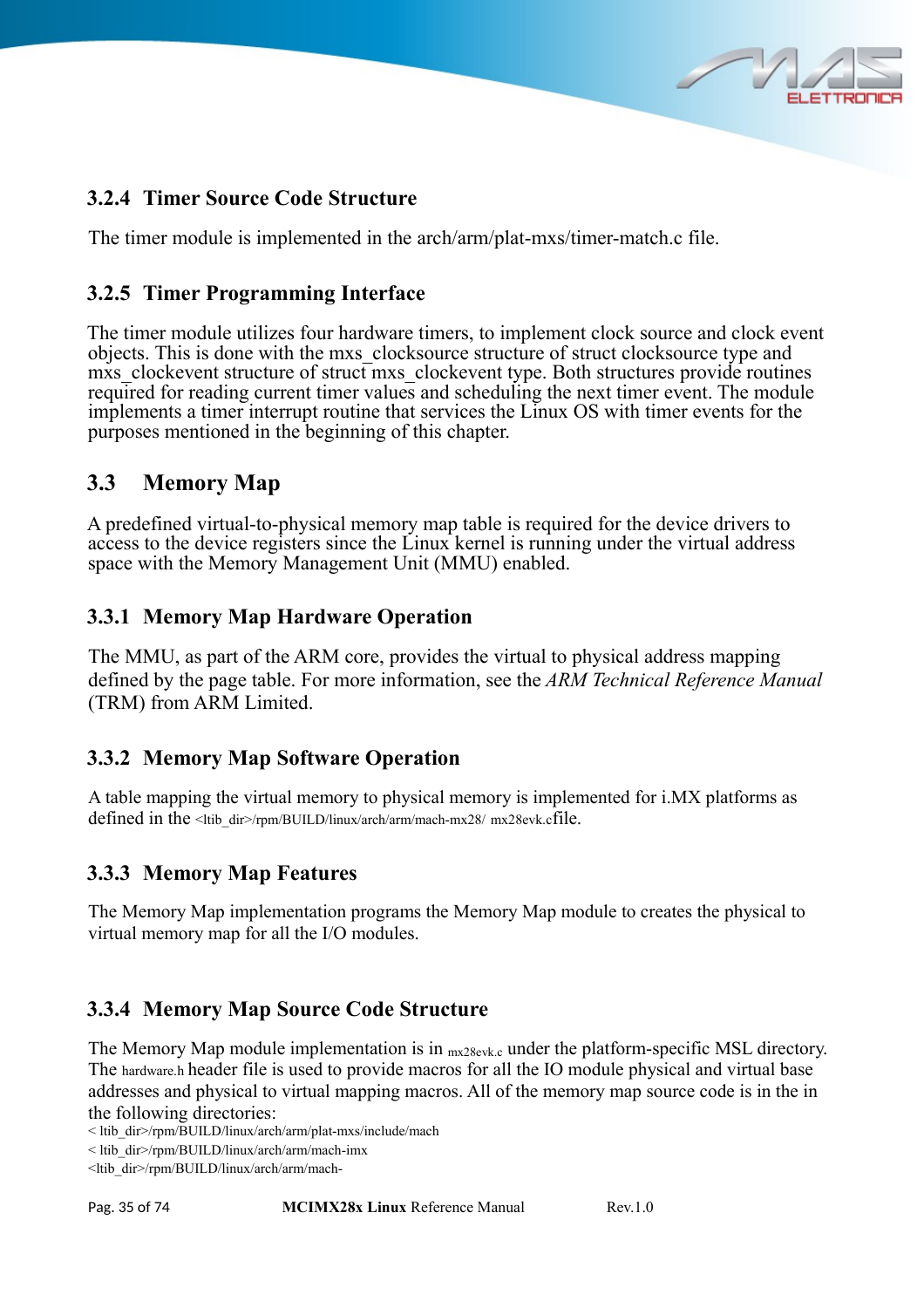

Table 3-2 lists the source file for the memory map.

**Machine Specific Layer (MSL)**

## **3.3.5 Memory Map Programming Interface**

The Memory Map is implemented in the  $_{mx28evk.c}$  file to provide the map between physical and virtual addresses. It defines an initialization function to be called during system startup.

## **3.4 Pin Multiplexing**

The i.MX28 implements a flexible pin multiplexing mechanism that permits using the same SoC I/O pins for different purposes depending on the board hardware configuration. The following section describes the Pin Multiplexing software and hardware operation

## **3.4.1 Pin Multiplexing Hardware Operation**

The i.MX28 SoC implements 120 digital interface pins divided into four banks. The first three banks implement multiplexed pins where each pin can be routed up to three different modules or serve as GPIO. The fourth bank implements EMI pins which are not multiplexed.

The pin control interface has the following features:

- •All digital pins have selectable output drive strengths
- •All EMI pins have 1.8/2.5 V and 3.3 V selects
- •Several digital pins can be programmed to enable pull up resistors

## **3.4.2 Pin Multiplexing Software Operation**

The MSL contains board specific files that define I/O pin routing and provide functions for device drivers to set up pin routing during the initialization stage. These mechanisms allow boardindependent drivers where all board-specific details are hidden within the MSL. The pin multiplexing implements a pin resource manager intended to prevent conflicting access to shared I/O pins by different device drivers.

## **3.4.3 Pin Multiplexing Source Code Structure**

The MSL Pin Multiplexing layer is implemented in the directories listed at the beginning of this chapter.

The files are listed in Table 3-4.

| File          |                                        | <b>Description</b> |  |
|---------------|----------------------------------------|--------------------|--|
| $mx28$ pinsh  | <i>VO</i> pins definitions             |                    |  |
| Pag. 36 of 74 | <b>MCIMX28x Linux Reference Manual</b> | Rev. 1.0           |  |

|  | <b>Table 3-4. Pin Multiplexing Source Files</b> |  |
|--|-------------------------------------------------|--|
|  |                                                 |  |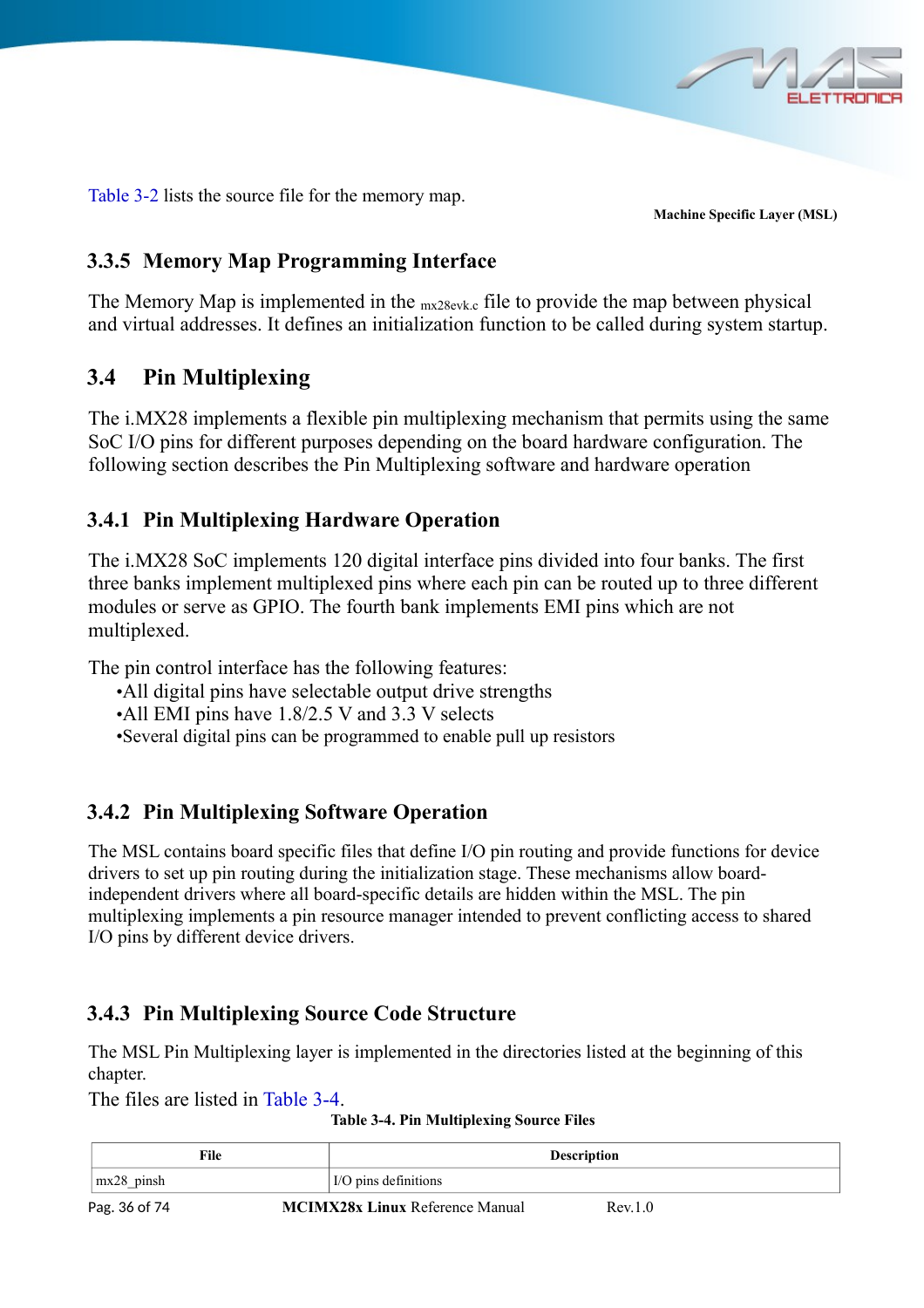pinctrl.c Pin Multiplexing API implementation

#### **3.4.4 Pin Multiplexing Programming Interface**

The MSL Pin Multiplexing module provides a kernel-space internal MSL interface to control I/O pins. This interface is not exposed to other device drivers or kernel components. The interface indirectly sets up pin configuration through driver-specific callbacks implemented by the MSL. Board-specific details are hidden for easier driver migration. The Pin Multiplexing API defines the following structures and

functions: enum pin fun, enum pin strength, enum pin voltage

Define pin routing and configuration. struct pin desc, struct pin group Describe a group of pins. int mxs request pin(unsigned id, enum pin fun fun, char \*label) Request access to a pin. The label should be used later to configure pin parameters. void mxs\_release\_pin(unsigned id, char \*label) Release the pin.

int mxs\_request\_pin\_group(struct pin\_group \*pin\_group, char \*label) Request access to a group of pins.

void mxs release pin group(struct pin group \*pin group, char \*label Release pin group.

void mxs\_pin\_strength(unsigned id, enum pin\_strength strength, char \*label) Set pin output strength.

void mxs\_pin\_voltage(unsigned id, enum pin\_voltage voltage, char \*label) Set pin output voltage.

void mxs pin pullup(unsigned id, int enable, char \*label) Control pull up

resistor of a pin.

#### **3.4.5 GPIO With Pin Multiplexing**

The Pin Multiplexing module allows routing multiplexed pins to the general purpose input/output module that provides an API to configure pins and a central place to configure GPIO interrupts. Once the i.MX28 pin is routed to the GPIO module, this pin can be manually configured by a set of the pin multiplexing registers dedicated to the GPIO module. These registers allow setting pin direction (input or output), pin output value, and pin configuration as an interrupt source by specifying an interrupt trigger mode (edge or level, high or low).

Each Linux kernel driver or subsystem can request an external pin to be configured as GPIO and then control the pin state using a kernel-space standard Linux GPIO API. The GPIO pins are handled with the standard GPIO API as documented in Documentation/gpio.txt. The MSL GPIO module implementation is contained in the gpio.c and gpio.h files in the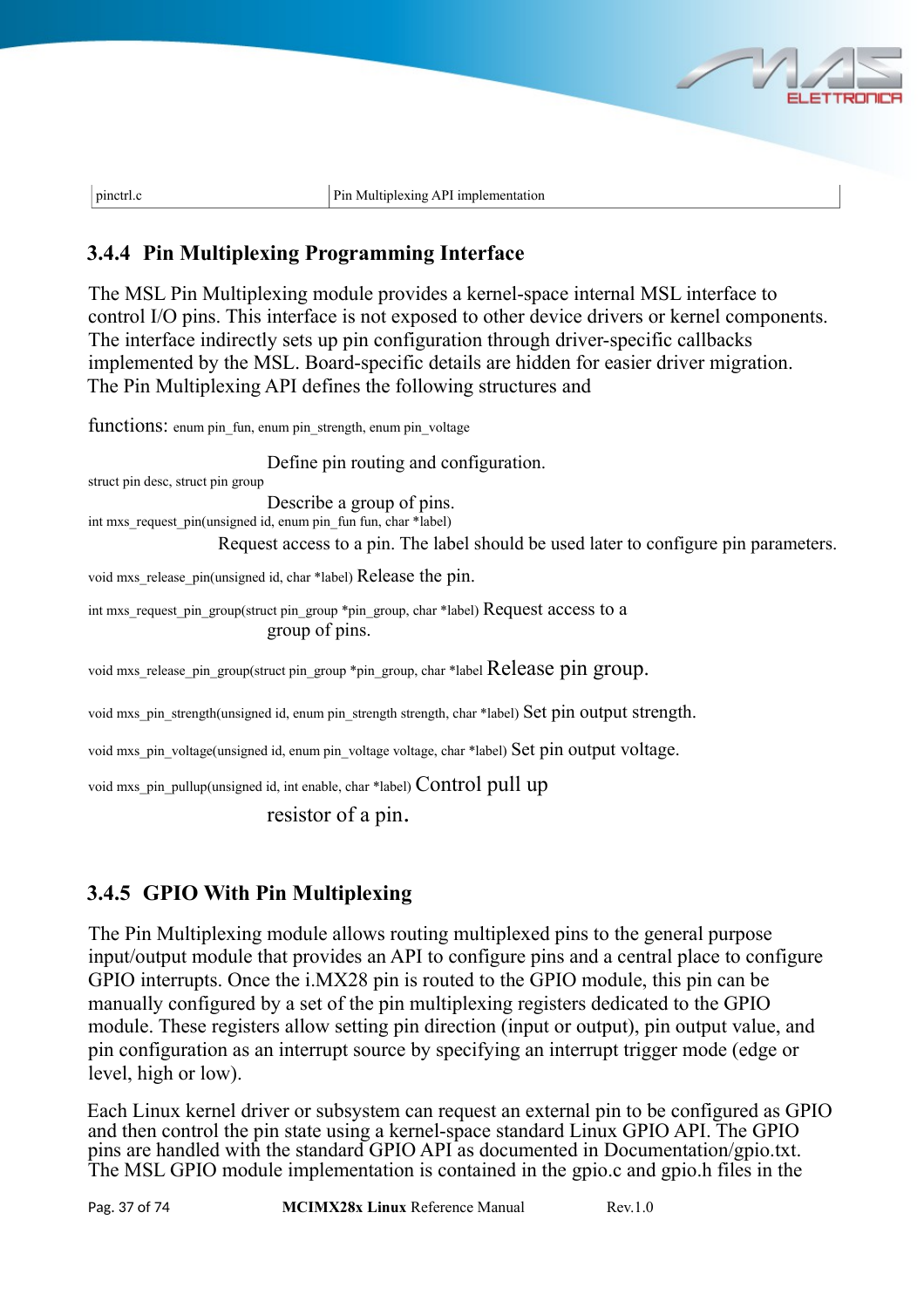

directories indicated at the beginning of this chapter.

# **Chapter 4 Direct Memory Access Controller (DMAC) API**

The Direct Memory Access Controller (DMAC) provides 16 channels supporting linear memory, 2D memory, and FIFO transfers to provide support for a wide variety of DMA operations.

### **4.1 Hardware Operation**

The i.MX28 device is equipped with two AHB-to-APBH/AHB-to-APBX bridges with builtin DMA capability that allows programmed data transfers between SDRAM and peripheral devices. The DMA is abstracted as a number of channels dedicated to on-chip peripheral devices such as UART, ADC/DAC, GPMI and so on. Each DMA channel is programmed by a set of per-channel registers and a special DMA command structure located in memory. A command describes a single DMA transaction and can be chained with other commands to set up multiple DMA transfers.

Each DMA channel implements a semaphore used to start and stop the DMA channels. The semaphore may contain values from 0 to 255 that are set by software. The DMA channel starts transferring data on writing a semaphore value greater than zero and continues operation until the semaphore is decremented to zero or an error occurs. The semaphore is decremented after completion of a single DMA transfer if the corresponding flag is set within the command structure.

The DMA channel may generate interrupt events on command completion or on an error. This is configurable through a set of DMA channel registers.

The DMA includes the following features:

- •Sixteen channels support linear memory, 2D Memory, and FIFO for both source and destination
- •DMA chaining for variable length buffer exchanges and high allowable interrupt latency requirement
- •Increment, decrement, and no-change support for source and destination addresses
- •Each channel is configurable to response to any of the DMA request signals
- •Supports 8, 16, or 32-bit FIFO and memory port size data transfers
- •DMA burst length configurable up to a maximum of 16 words, 32 half-words, or 64 bytes for each channel
- •Bus utilization control for the channel that is not triggered by a DMA request
- •Burst time-out errors terminate the DMA cycle when the burst cannot be completed within a programmed time count
- •Buffer overflow error terminates the DMA cycle when the internal buffer receives more than 64 bytes of data
- •Transfer error terminates the DMA cycle when a transfer error is detected during a

Pag. 38 of 74 **MCIMX28x Linux** Reference Manual Rev.1.0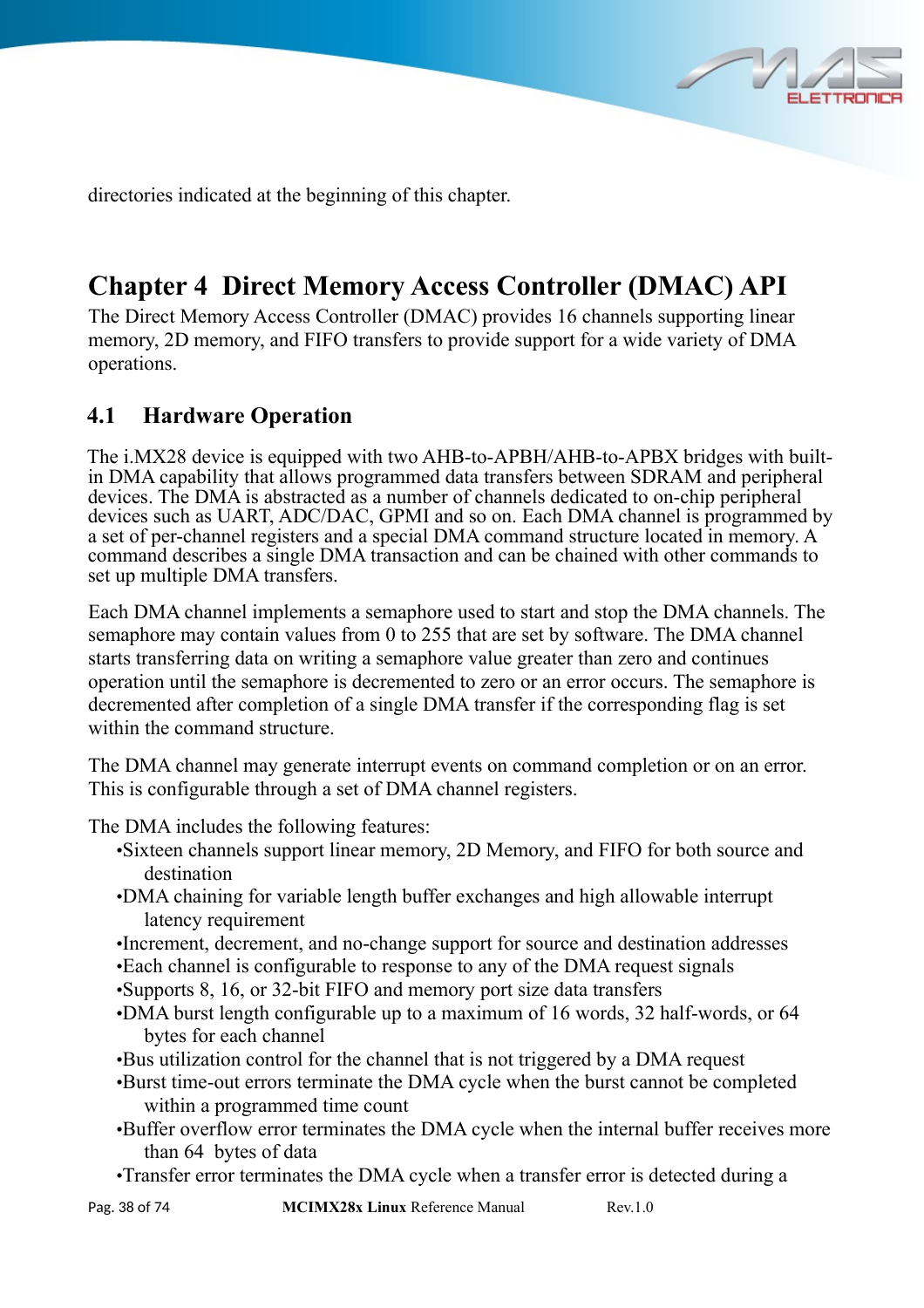

DMA burst

#### **Direct Memory Access Controller (DMAC) API**

### **4.2 Software Operation**

Prior to using a DMA channel, the driver should register an interrupt handler for interrupts generated by the DMA channel in order to receive DMA error or completion events.

The most used scenario of DMA operation is when a device driver wants to transfer a number of bytes to or from a memory buffer located on SDRAM. First, it allocates and initializes a DMA command structure or a list of command structures for multiple transfers. Then it resets the DMA channel and configures the channel registers to point to a command structure for the first DMA transfer. When all the required initialization is done, the DMA channel is started by setting a DMA channel semaphore.

The module provides an API for other drivers to control DMA channels. The DMA software operations are as follows:

- •Requesting DMA channel
- •Initialization of the channel
- •Setting configuration of DMA channel
- •Enabling/Disabling DMA
- •Getting DMA transfer status
- •DMA IRQ handler

### **4.3 Source Code Structure**

The header file, dmaengine.h, is available in the directory: arch/arm/plat-

mxs/include/mach/

Table 4-1 lists the source files available in the directory, arch/arm/plat-mxs/ **Table 4-1. DMA API Files**

| File                   | <b>Description</b>         |  |
|------------------------|----------------------------|--|
| dma-apbh.c, dma-apbx.c | Parameters of DMA channels |  |
| dmaengine.c            | DMA API functions          |  |

### **4.4 Programming Interface**

The module implements custom DMA API. Standard API is not supported. Refer to the doxygen files in the release notes for more information on the methods implemented in the driver.

Pag. 39 of 74 **MCIMX28x Linux** Reference Manual Rev.1.0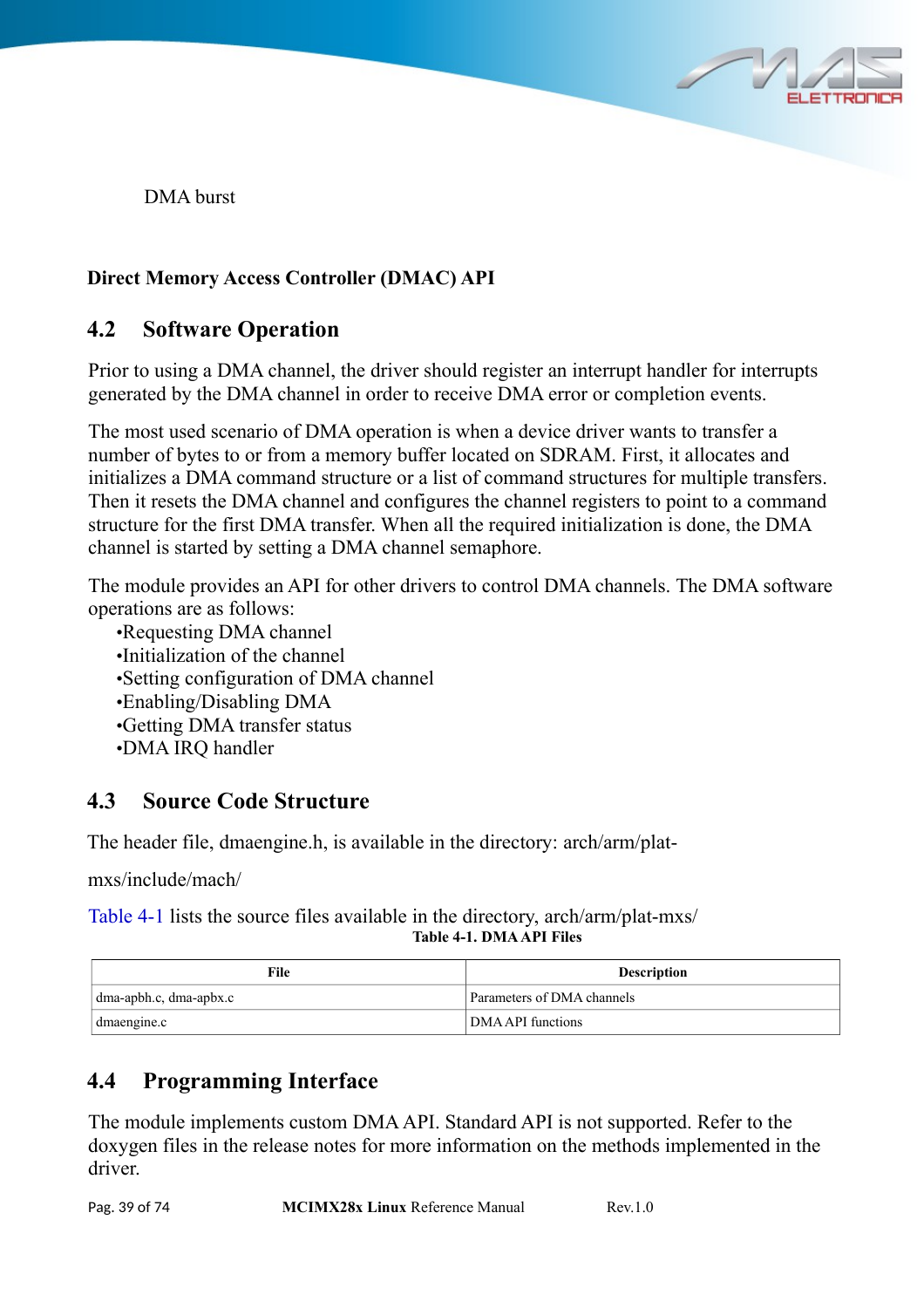

# **Chapter 5 Persistent Bits Driver**

Persistent bits refers to a small number of registers that persist over power cycles.

### **5.1 Hardware Operation**

The persistent bit block uses persistent storage and resides in a special power domain (crystal domain) that remains powered up even when the rest of the device is in its powered-down state. Six 32-bit persistent bit registers. They are as below:

•HW\_RTC\_PERSISTENT0—holds bits used to configure various hardware settings

•HW\_RTC\_PERSISTENT1—holds bits related to the ROM and redundant boot handling

•HW\_RTC\_PERSISTENT2–5—general purpose use

## **5.2 Software Operation**

The persistent bit support code is implemented as a user-space accessible API, but with the configuration of the bits done by the board setup code. The configuration structures map the name of a bit-field to a part of a 32-bit hardware register; for example:

```
\{ .req = 1, .start = 1, .width = 1, .name = "NAND SECONDARY BOOT" \}
```
declares that the name NAND\_SECONDARY\_BOOT is mapped to the HW\_RTC\_PERSISTENT1 register, starting at bit 1, having a width of 1 bit (a single bit register).

User space accesses the persistent bits by sysfs device attributes in the

/sys/devices/platform/mxs-persistent.0 directory. Access is done by reading and writing the attribute files.

For example, to read:

```
# cat sys/devices/platform/mxs-persistent.0/NAND_SECONDARY_BOOT
       \overline{0}#
To write:
```

```
# echo -n 1 > sys/devices/platform/mxs-
persistent.0/NAND SECONDARY BOOT
```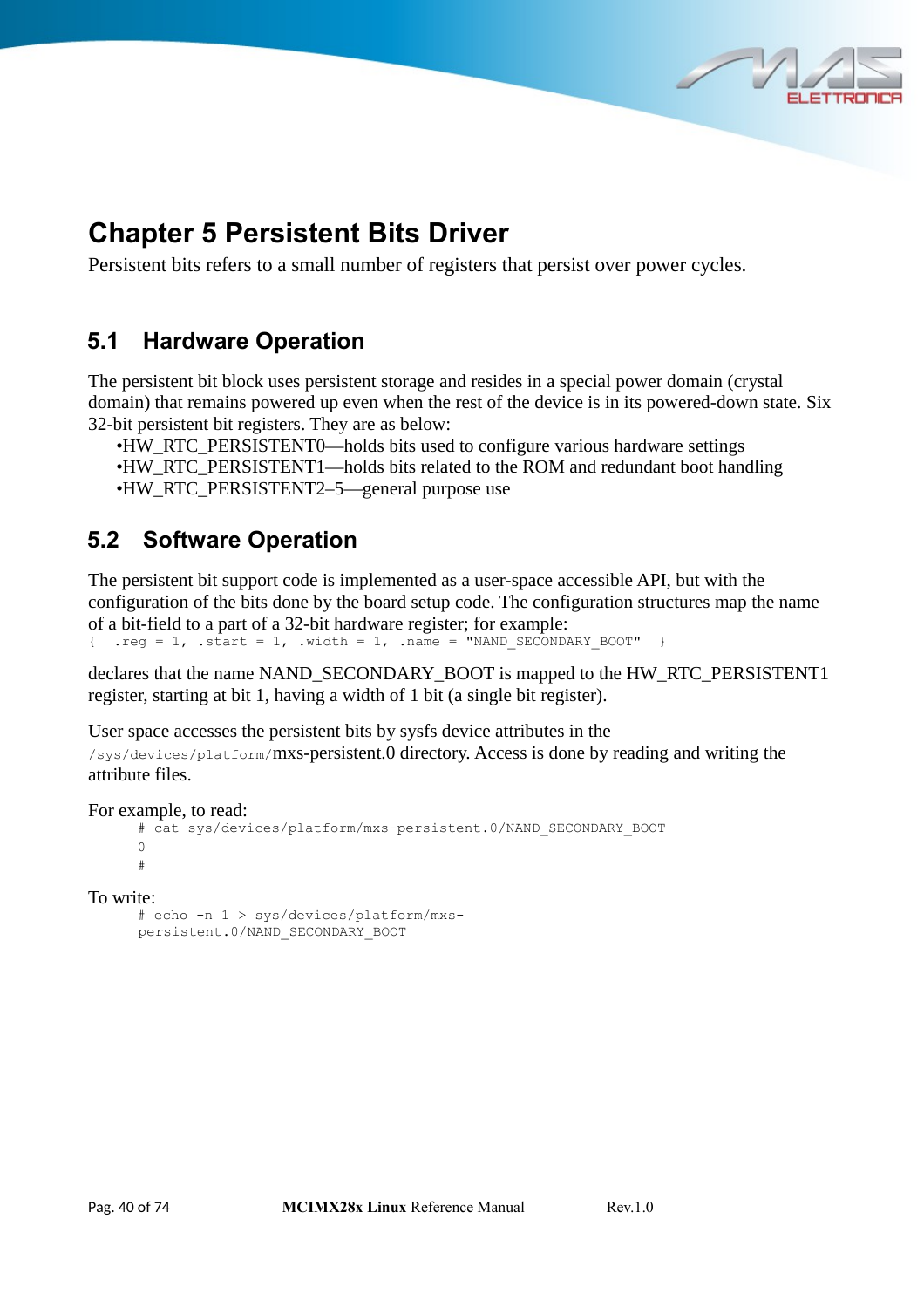

#### **5.3 Source Code Structure**

The persistent bit driver code listed in Table 5-1, is located in: arch/arm/mach-mx28/include/mach/

arch/arm/mach-mx28

drivers/misc/

#### **Table 5-1. Persistent Bits Driver Files**

| <b>File</b>      | <b>Description</b>              |
|------------------|---------------------------------|
| mx28.h           | Device configuration structures |
| devices.c        | Device configuration            |
| mxs-persistent.c | Driver file                     |

#### **5.4 Menu Configuration Options**

The persistent bit driver is unconditionally compiled into the kernel image.

### **5.5 Programming Interface**

The kernel persistent bit API is defined by means of the following structures to facilitate persistent bit configuration.

```
struct mxs_persistent_bit_config { int reg;
      int start; int width; const char *name;
} ;
struct mxs_platform_persistent_data { const struct mxs_persistent_bit_config
      *bit_config_tab; int bit_config_cnt;
} ;
```
The structure mxs\_persistent\_bit\_config defines a single bit that always lies in a single hardware

32-bit register. The structure mxs platform persistent data contains all of the persistent bit definitions which are valid for the given board.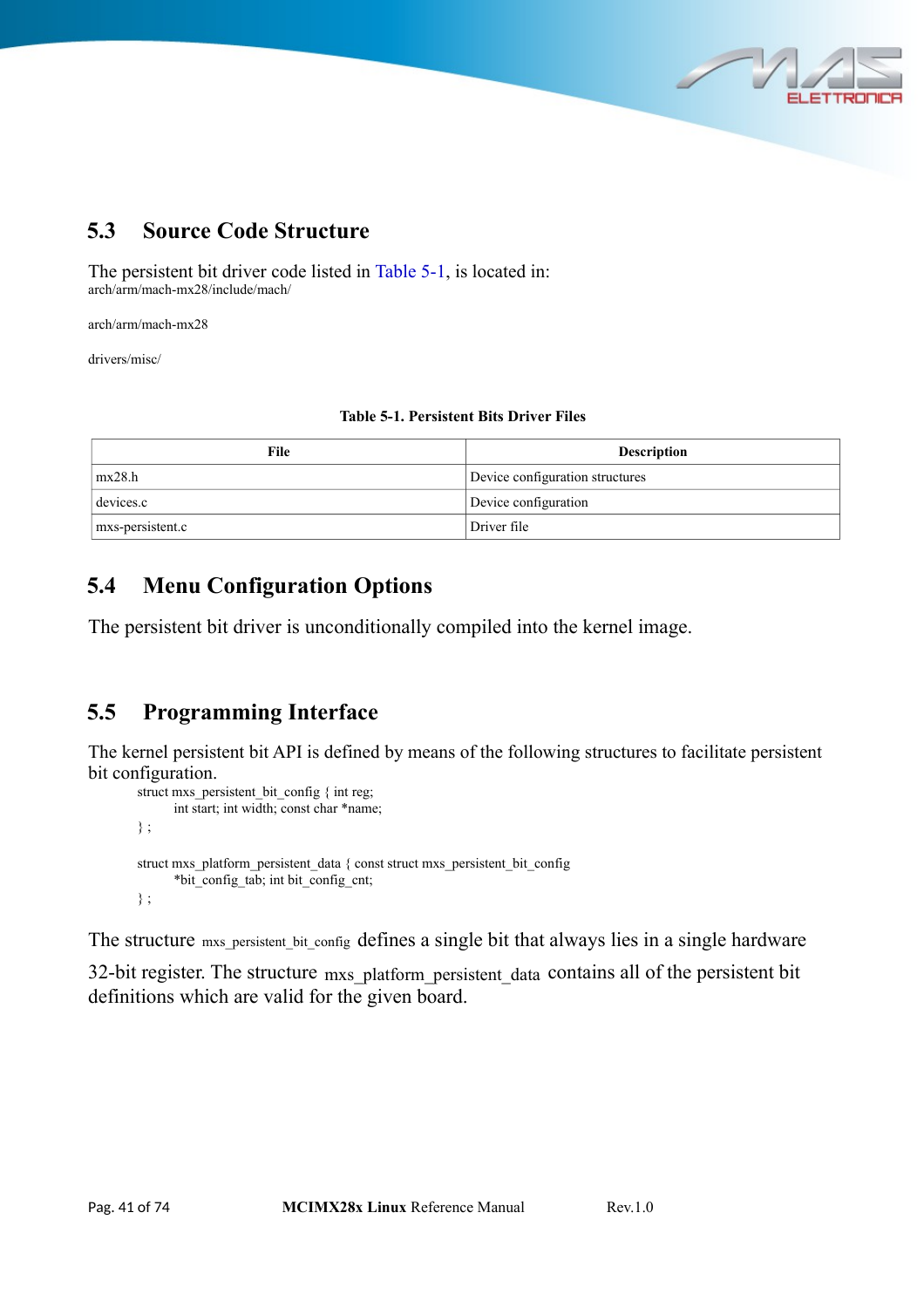

# **Chapter 6** Unique ID on Boot Media

The i.MX28 Unique ID (UID) storage feature allows customers to keep a limited sequence of bytes in a secured place such as:

• One-Time-Programmed (OTP) bits

#### **6.1 Software Operation**

The Unique ID module provides a sysfs interface to end users. When the module is started, a new sys entry is created:  $\frac{1}{s}$  is contains one or more subdirectories that match the UID provider registered in the system. In turn, each of the subdirectories contains files id and id.bin. These files can be read from the user space and written to with root privileges. Data that is read from or written to id is in human-readable form, while <sub>id.bin</sub> provides access to the raw binary data. The UID provider can enable access to <sub>id</sub>, id.bin or both.

Before a UID value can be written, the module must be unlocked. This is achieved by writing 1 to the file

/sys/modules/unique-id/parameters/unlock. The access is limited to three minutes. After three minutes, the module is locked and must be enabled again.

The nature of UID storage forces some limits and assumptions:

• For OTP—bits can be written only once and the user has access to only three long words  $(3 \times 32 = 96$  bits) of data

## **6.2 Programming Interface**

A provider shall register the table of functions using a call to: uid provider init(char \*name, struct uid ops \*ops, void \*context).

This function registers the table <sub>ops</sub> as a new UID provider with name <sub>name</sub>. When finished, the provider should be unregistered using a call to: uid provider remove(char \*name)

It completely removes the UID provider from the system.

The structure uid ops contains two pointers to functions id show and id store. Both of these functions follow the conventions for attribute accessors, except for the added first parameter void \*context, which is passed to uid provider init.

#### **6.3 Source Code Structure**

The Unique ID module code listed in Table 6-1, is located in: arch/arm/plat-mxs/include/mach/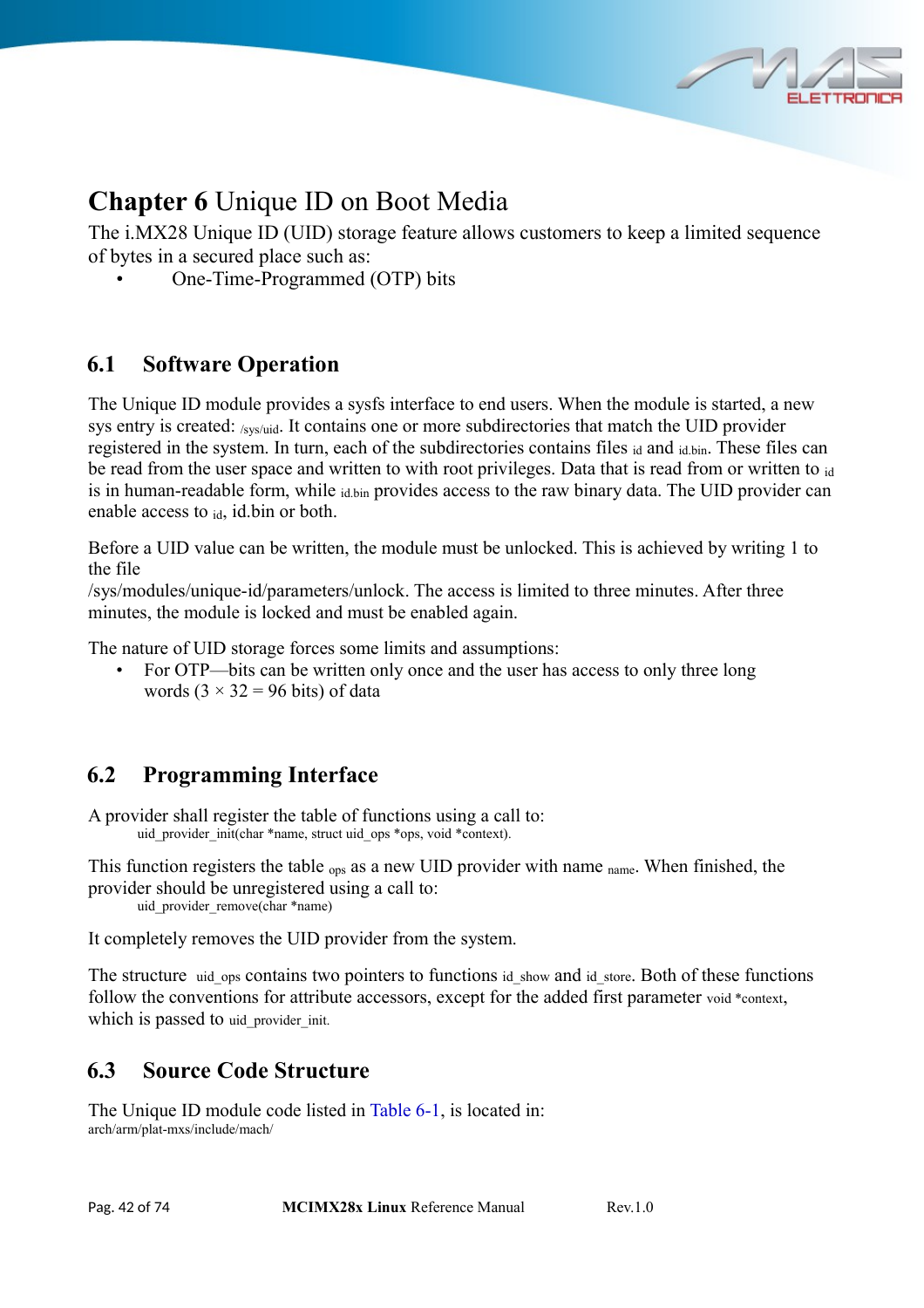

arch/arm/plat-mxs/

#### **Table 6-1. Unique ID Files**

| File          | <b>Description</b>                 |
|---------------|------------------------------------|
| unique-id.c   | Generic UID code                   |
| unique-id.h   | Header with function prototypes    |
| $\circ$ otp.c | Implementation of OTP UID provider |

### **6.4 Menu Configuration Options**

The following Linux kernel configurations are provided for this module:

 $\cdot$ CONFIG\_MXS\_UNIQUE\_ID = y

 $\cdot$ CONFIG\_MXS\_UNIQUE\_ID\_OTP = y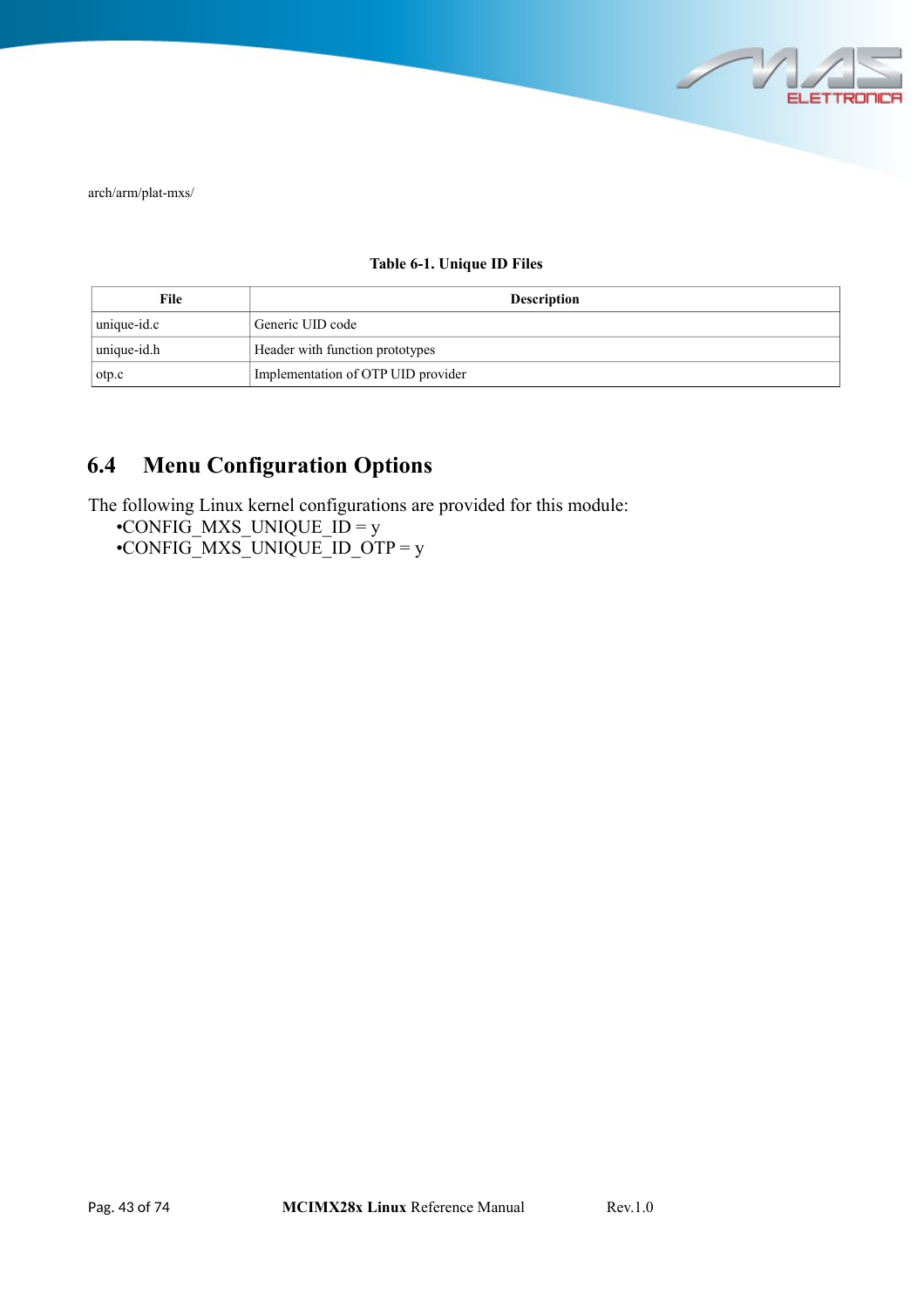

# **Chapter 7 CPU Frequency Scaling (CPUFREQ) Driver**

The CPU frequency scaling device driver allows the clock speed of the CPU to be changed on the fly. Once the CPU frequency is changed, the voltages VDDD, VDDD BO, VDDIO, and VDDA are changed to the voltage value defined in profiles[]. This method can reduce power consumption (thus saving battery power), because the CPU uses less power as the clock speed is reduced.

#### **7.1 Software Operation**

The CPUFREQ device driver is designed to change the CPU frequency and voltage on the fly. If the frequency is not defined in profile<sup>[]</sup>, the CPUFREQ driver changes the CPU frequency to the nearest frequency in the array. The CPU frequency 64 MHz and below in the array profiles[] can be changed only if both USB clock usage and LCD clock usage are zero. The frequencies are manipulated using the clock framework API, while the voltage is set using the regulators API. By default, the userspace CPU frequency governor is used with CPU frequency, which can be changed manually. To change CPU frequency automatically, the conservative CPU frequency governor can be used. Refer to the API document for more information on the functions implemented in the driver (in the doxygen folder of the documentation package).

To view what values the CPU frequency can be changed to in KHz (The values in the first column

are the frequency values) use this command:

cat /sys/devices/system/cpu/cpu0/cpufreq/stats/time\_in\_state

To change the CPU frequency to a value that is given by using the command above (for

example, to 392.727 MHz) use this command :

echo 392727 > /sys/devices/system/cpu/cpu0/cpufreq/scaling\_setspeed

The frequency 392727 is in KHz, which is 392.727 MHz. The maximum frequency can be checked

using this command:

cat /sys/devices/system/cpu/cpu0/cpufreq/scaling\_max\_freq

Use the following command to view the current CPU frequency in KHz:

cat /sys/devices/system/cpu/cpu0/cpufreq/cpuinfo\_cur\_freq

Use the following command to change to conservative CPU frequency governor:

echo conservative > /sys/devices/system/cpu/cpu0/cpufreq/scaling\_governor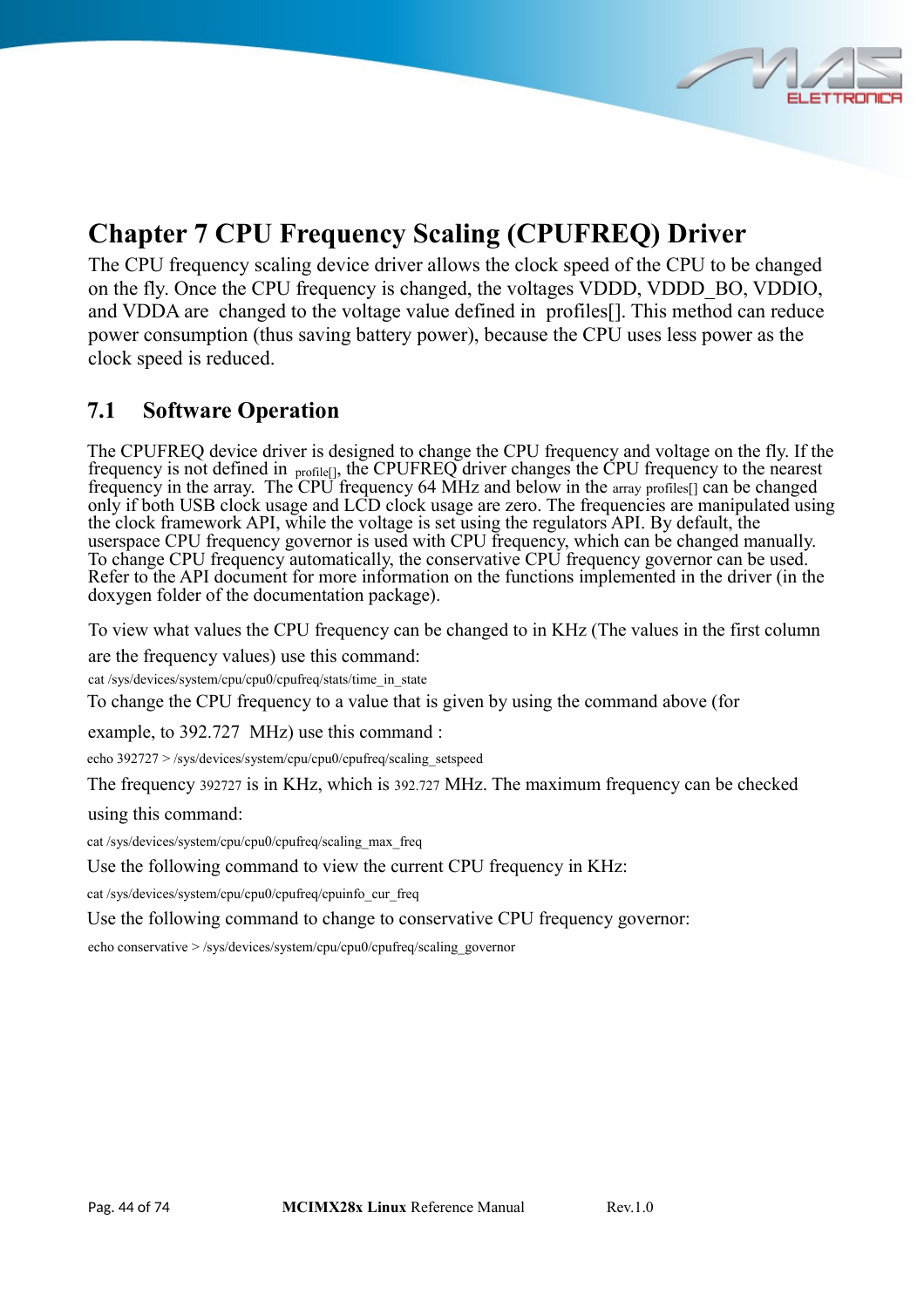

#### **7.2 Source Code Structure**

Table 7-1 shows the source files and headers available in the following directory:

< ltib\_dir>/rpm/BUILD/linux/arch/arm/plat-mxs/

**Table 7-1. CPUFREQ Driver Files**

| File      | Description       |
|-----------|-------------------|
| cputreq.c | CPUFREQ functions |

### **7.3 Menu Configuration Options**

The following Linux kernel configuration is provided for this module:

• CONFIG CPU FREQ—In menuconfig, this option is

located under CPU Power Management > CPU Frequency

scaling The following options can be selected:

— CPU Frequency scaling

- CPU frequency translation statistics
- Default CPU frequency governor (userspace)

— Performance

governor —

Powersave governor

- Userspace governor for userspace frequency scaling
- Conservative CPU frequency governor
- CPU frequency driver for i.MX CPUs

#### **7.3.1 Board Configuration Options**

There are no board configuration options for the CPUFREQ device driver.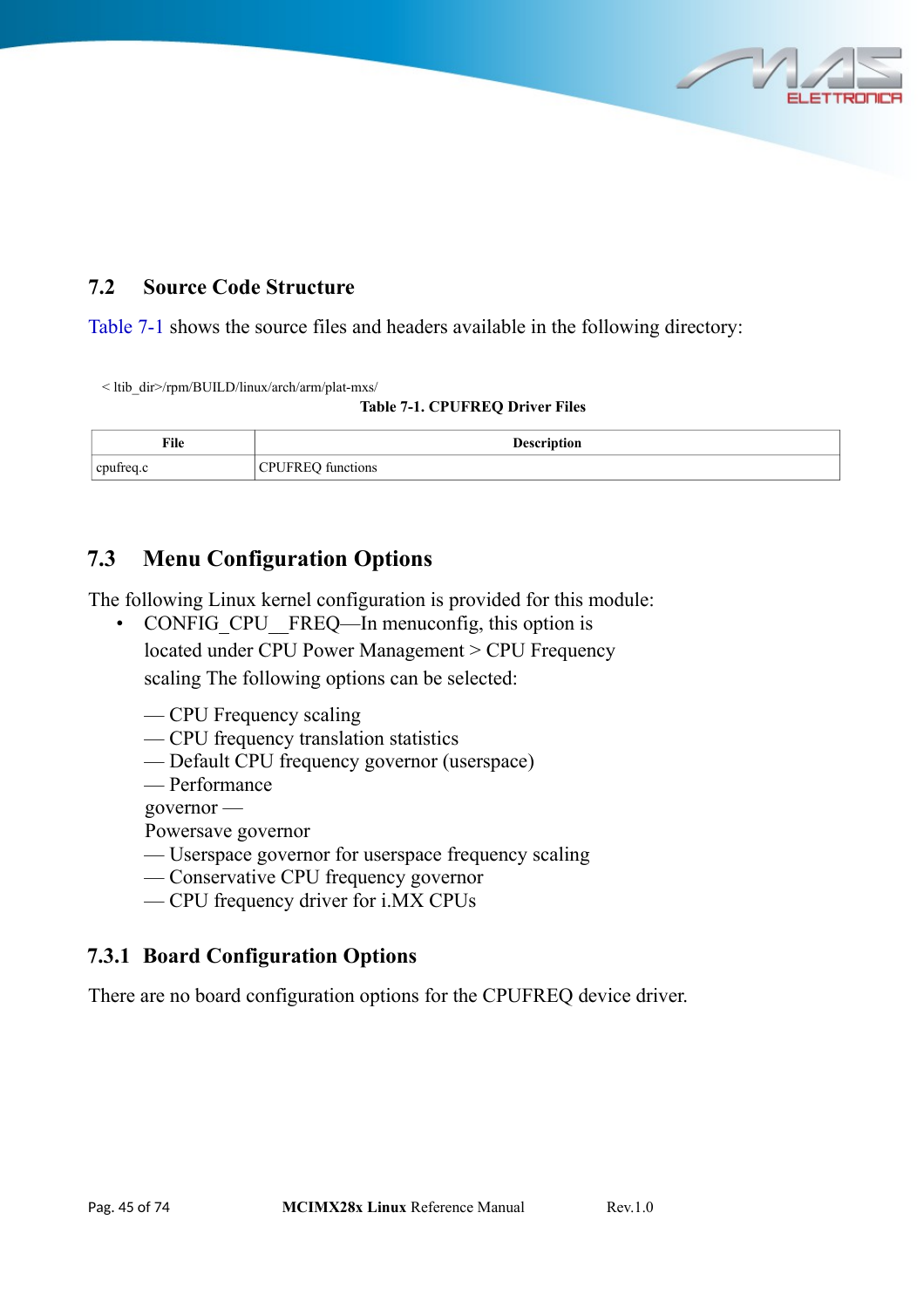

# **Chapter 8 i.MX28 Static Power Management Driver**

Static Power Management refers to the system power management states set according to the operating mode, as opposed to the dynamic power management where the state is changing according to the given limitations, based on parameters such as system load. Static power management in Linux usually refers to the power saving states. Linux power states are:

- •Standby/power-on suspend (standby)
- •Suspend-to-RAM (mem)
- •Suspend-to-disk (disk)

Refer to Documentation/power/states.txt within the Linux kernel source tree for more information on these states. Within the i.MX28 BSP only the standby state is supported.

#### **8.1 Hardware Operation**

Standby state, which is also sometimes referred to as Wait for Interrupt (WFI) mode, is entered when the corresponding ARM co-processor instruction (mcr  $p15$ , 0, r0, c7, c0, 4) is executed. The i.MX28 also has an additional feature for more power saving in WFI mode, called INTERRUPT WAIT mode. This mode is activated by setting a 1 in the INTERRUPT WAIT bit of the CLKCTRL CPU register. This activation should be performed prior to WFI command execution. The coprocessor instruction sequence enables an internal gating signal. This signal triggers the write buffers drain and guarantees that the CPU is in the idle state. With the INTERRUPT\_WAIT bit is set, after the WFI command execution, the CPU halts on the  $_{\text{mer}}$  instruction. When an interrupt or a FIQ occurs, the mcr instruction completes and the IRQ/FIQ handler is entered normally.

#### **8.2 Software Operation**

The standby state is implemented within the i.MX28 BSP to minimize the power consumption as much as possible. Before issuing the WFI instruction, the following preparation steps are done:

- •Interrupts are disabled except for those that are wakeup sources
- •DMA is disabled
- •CPU is switched to bypass mode (direct clocking from crystal)
- •RAM is switched to bypass mode and put into self-refresh
- •PLL is switched off; Xtal oscillator is switched on
- •INTERRUPT WAIT bit is set in the CPU Clock Control register (CLKCTRL CPU)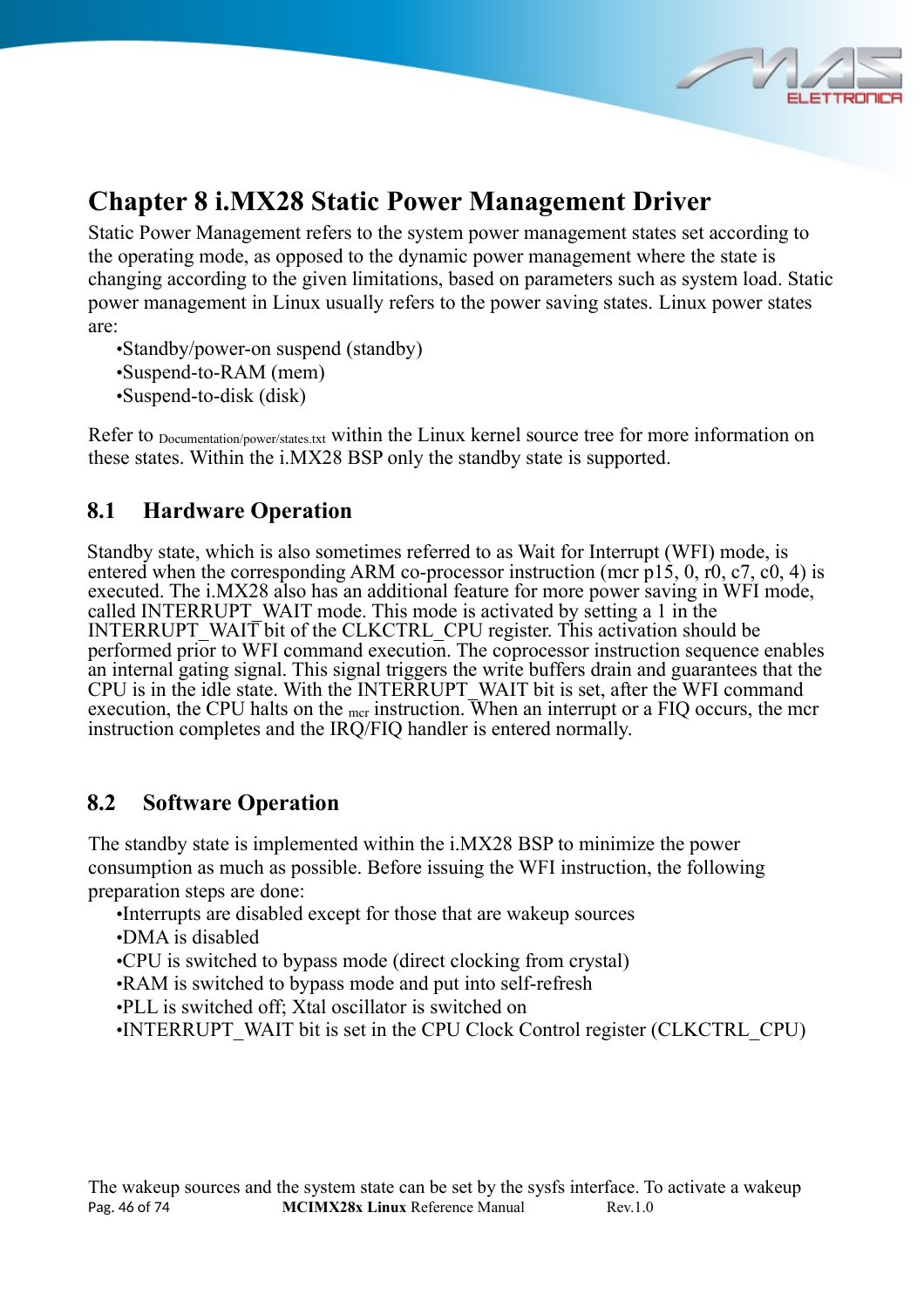

source, write 1 to /sys/bus/platform/devices/<device>/power/wakeup.

For example:

# echo 1 > /sys/bus/platform/devices/mxs-duart.0/power/wakeup To put the entire system into standby mode, run the following command:

# echo standby > /sys/power/state

#### **8.3 Source Code Structure**

The platform-specific static power management code listed in Table 8-1, is located in arch/arm/mach-mx28/.

#### **Table 8-1. Power Management Driver Files**

| <b>File</b> | <b>Description</b>                                                                    |  |
|-------------|---------------------------------------------------------------------------------------|--|
| pm.c        | High level code interfacing with the platform-independent static power management API |  |
| sleep.S     | Assembly code implementing the low-level part of standby mode                         |  |
| sleep.h     | Header file containing definitions and structures                                     |  |

### **8.4 Menu Configuration Options**

The following Linux kernel configurations are provided for this driver:

• CONFIG  $PM$   $[=Y]$ 

Generic configuration option to enable static power management. Once it is enabled, the source files listed above are automatically selected for compilation.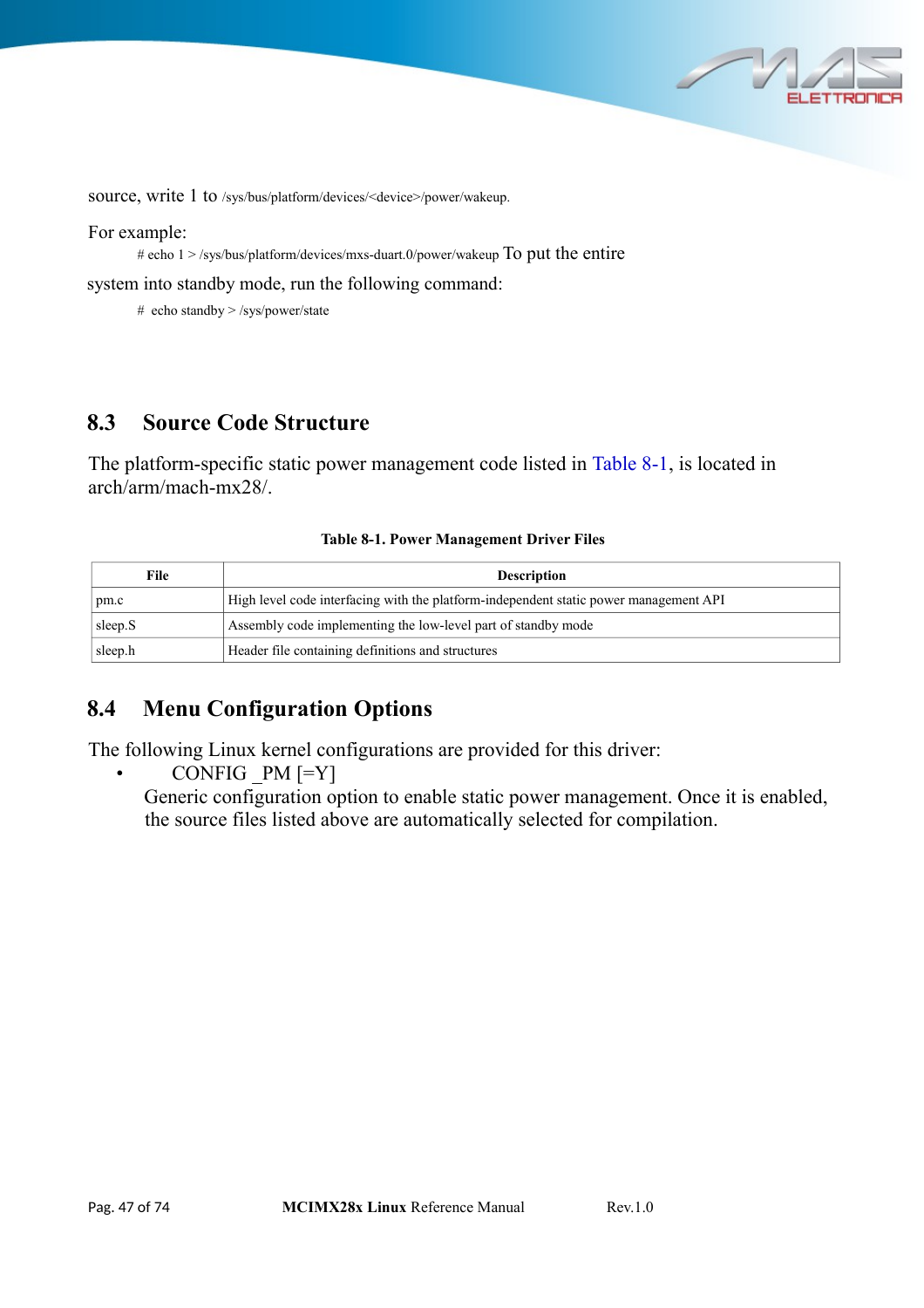# **Chapter 9 NAND GPMI Flash Driver**

The NAND Flash Memory Technology Devices (MTD) driver is used in the Generic-Purpose Media Interface (GPMI) controller on the i.MX28. Only the hardware specific layer has to be implemented for the NAND MTD driver to operate. The rest of the functionality such as Flash read/write/erase is automatically handled by the generic layer provided by the Linux MTD subsystem for NAND devices.

## **9.1 Hardware Operation**

NAND Flash is a nonvolatile storage device used for embedded systems. It does not support random accesses of memory as in the case of RAM or NOR Flash. Reading or writing to NAND Flash must be done through the GPMI. NAND Flash is a sequential access device appropriate for mass storage applications. Code stored on NAND Flash can not be executed from there. Code must be loaded into RAM memory and executed from there. The i.MX28 contains a hardware error-correcting block.

## **9.2 Software Operation**

MTDs in Linux cover all memory devices such as RAM, ROM, and different kinds of NOR/NAND Flashes. The MTD subsystem provides uniform access to all such devices. Above the MTD devices there could be either MTD block device emulation with a Flash file system (JFFS2) or a UBI layer. The UBI layer in turn, can have either UBIFS above the volumes or a Flash Translation Layer (FTL) with a regular file system (FAT, Ext2/3) above it. The hardware specific driver interfaces with the GPMI module on

i.MX28. It implements the lowest level operations such as read, write and erase. If enabled, it also provides information about partitions on the NAND device—this information has to be provided by platform code.

The NAND driver is the point where read/write errors can be recovered, if possible. Hardware error correction is performed by BCH blocks and is driven by NAND drivers code.

Detailed information about NAND driver interfaces can be found at [http://www.linux](http://www.linux-mtd.infradead.org/)[mtd.infradead.org](http://www.linux-mtd.infradead.org/)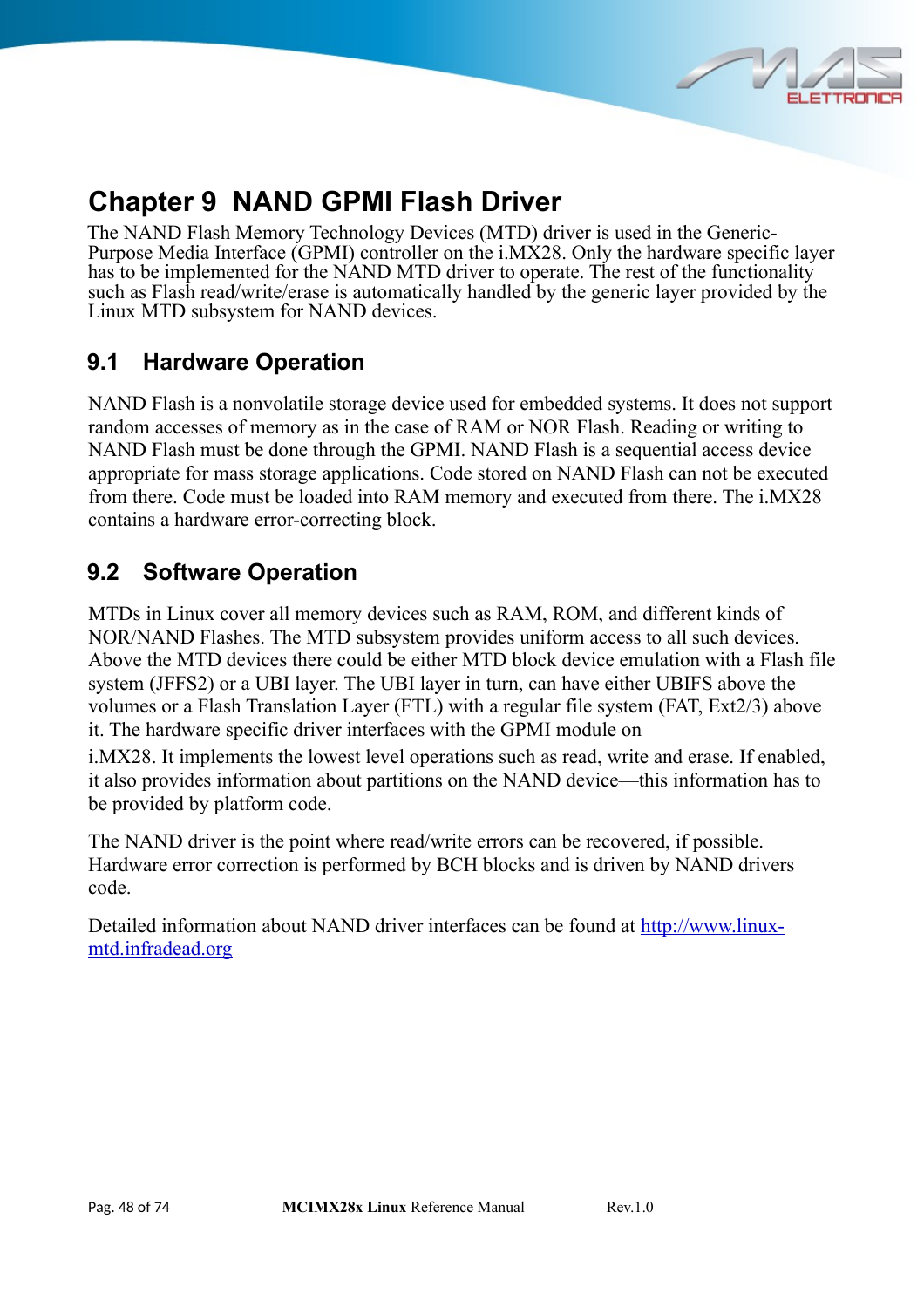#### **9.2.1 Basic Operations: Read/Write**

The NAND driver exports the following callbacks: •mil ecc read page (with ECC)

 $\bullet$ mil ecc write page ( with ECC )

 $\bullet$ mil\_read\_byte ( without ECC )  $\bullet$ mil\_read\_buf ( without ECC ) •mil\_write\_buf (without ECC)

•mil ecc read oob ( with ECC )

#### **NAND GPMI Flash Driver**

14-1

•mil ecc write oob ( with ECC )

These functions read the requested amount of data, with or without error correction. In the case of read, the mil\_incoming\_buffer\_dma\_begin function is called, which creates the DMA chain, submits it to execute, and waits for completion. The write case is a bit more complex: the data to be written is mapped and flushed out by calling mil incoming buffer dma begin before processing the command NAND\_CMD\_PAGEPROG.

#### **9.2.2 Error Correction**

When reading or writing data to Flash, some bits can be flipped. This is normal behavior, and NAND drivers utilize various error correcting schemes to correct this. It could be resolved with software or hardware error correction. The GPMI driver uses only a hardware correction scheme with the help of an hardware accelerator-BCH.

For BCH, the page laylout of 2K page is  $(2k + 64)$ , the page layout of 4K page is  $(4k +$ 218).

#### **9.2.3 Boot Control Block Management**

During startup, the NAND driver scans the first block for the presence of a NAND Control Block (NCB). Its presence is detected by magic signatures. When a signature is found, the boot block candidate is checked for errors using Hamming code. If errors are found, they are fixed, if possible. If the NCB is found, it is parsed to retrieve timings for the NAND chip.

All boot control blocks are created when formatting the medium using the user space kobs application.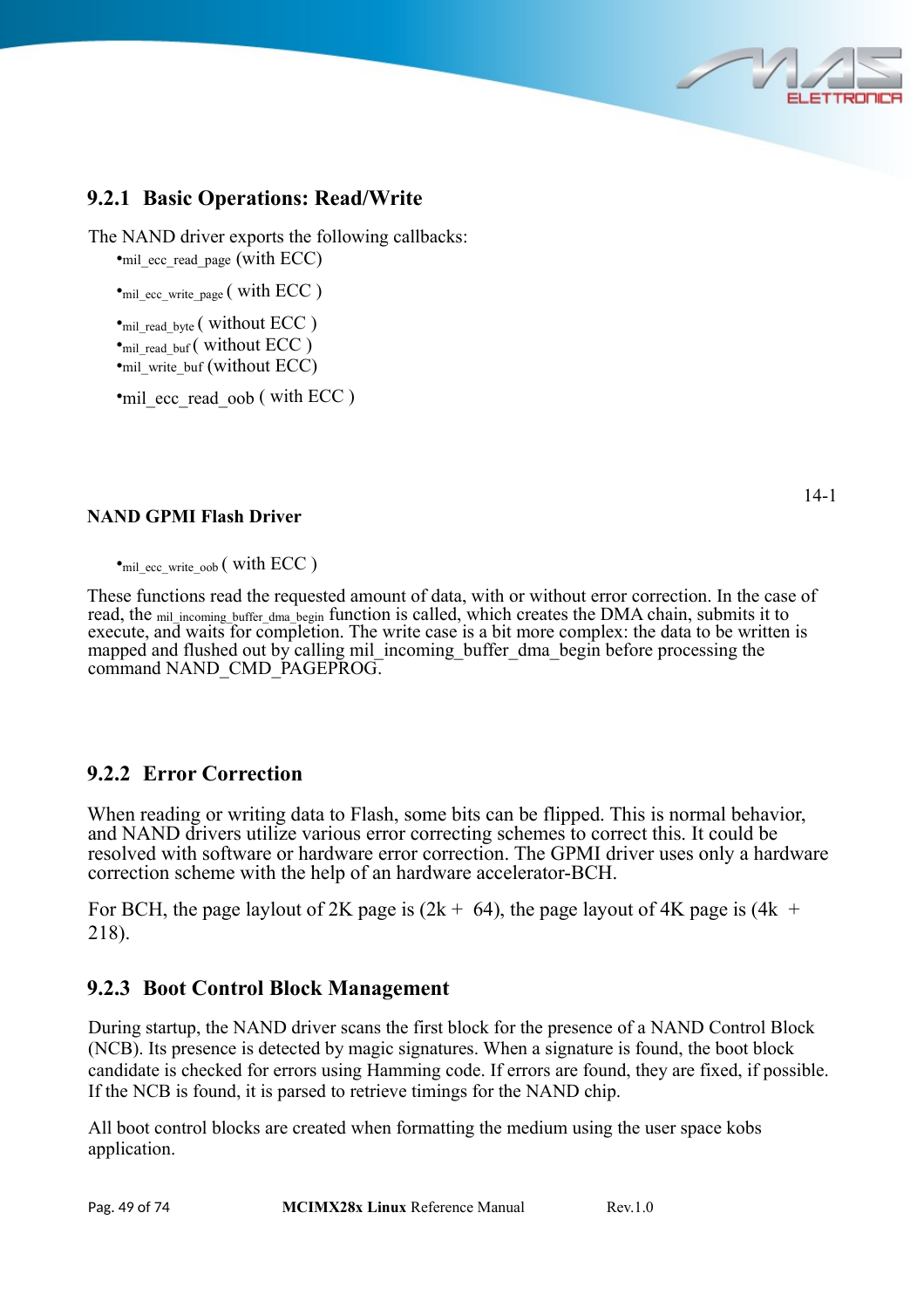

#### **9.2.4 Bad Block Handling**

When the driver begins, by default, it builds the bad block table. It is possible to determine if a block is bad, dynamically, but to improve performance it is done at boot time. The badness of the erase block is determined by checking a pattern in the beginning of the spare area on each page of the block. However, if the chip uses hardware error correction, the bad marks falls into the ECC bytes area. Therefore, if hardware error correction is used, the bad block mark should be moved. The driver decides if bad block marks should be moved if there is no NAND control block. Then, to prevent another move of bad block marks, the driver writes the default NCB to the Flash.

The following functions that deal with bad block handling are grouped together in the gpmi-nfc-mil.c file:

•mil\_block\_bad •mil\_scan\_bbt

#### **9.2.5 Special NAND supporting**

#### **9.3 Source Code Structure**

The NAND driver is located in the drivers/mtd/nand/gpmi-nfc directory. The following files are included in the NAND driver:

- •gpmi-nfc-main.c
- •gpmi-nfc-mil.c
- •gpmi-nfc-hal-common.c
- •gpmi-nfc-hal-v0.c
- •gpmi-nfc-hal-v1.c
- •gpmi-nfc-hal-v2.c
- •gpmi-nfc-event-reporting.c
- •gpmi-nfc-rom-v0.c
- •gpmi-nfc-rom-v1.c
- •gpmi-nfc-rom-common.c
- •gpmi-nfc.h
- •gpmi-nfc-gpmi-regs-v0.h
- •gpmi-nfc-gpmi-regs-v2.h
- •gpmi-nfc-gpmi-regs-v3.h
- •gpmi-nfc-bch-regs-v0.h
- •gpmi-nfc-bch-regs-v1.h
- •gpmi-nfc-bch-regs-v2.h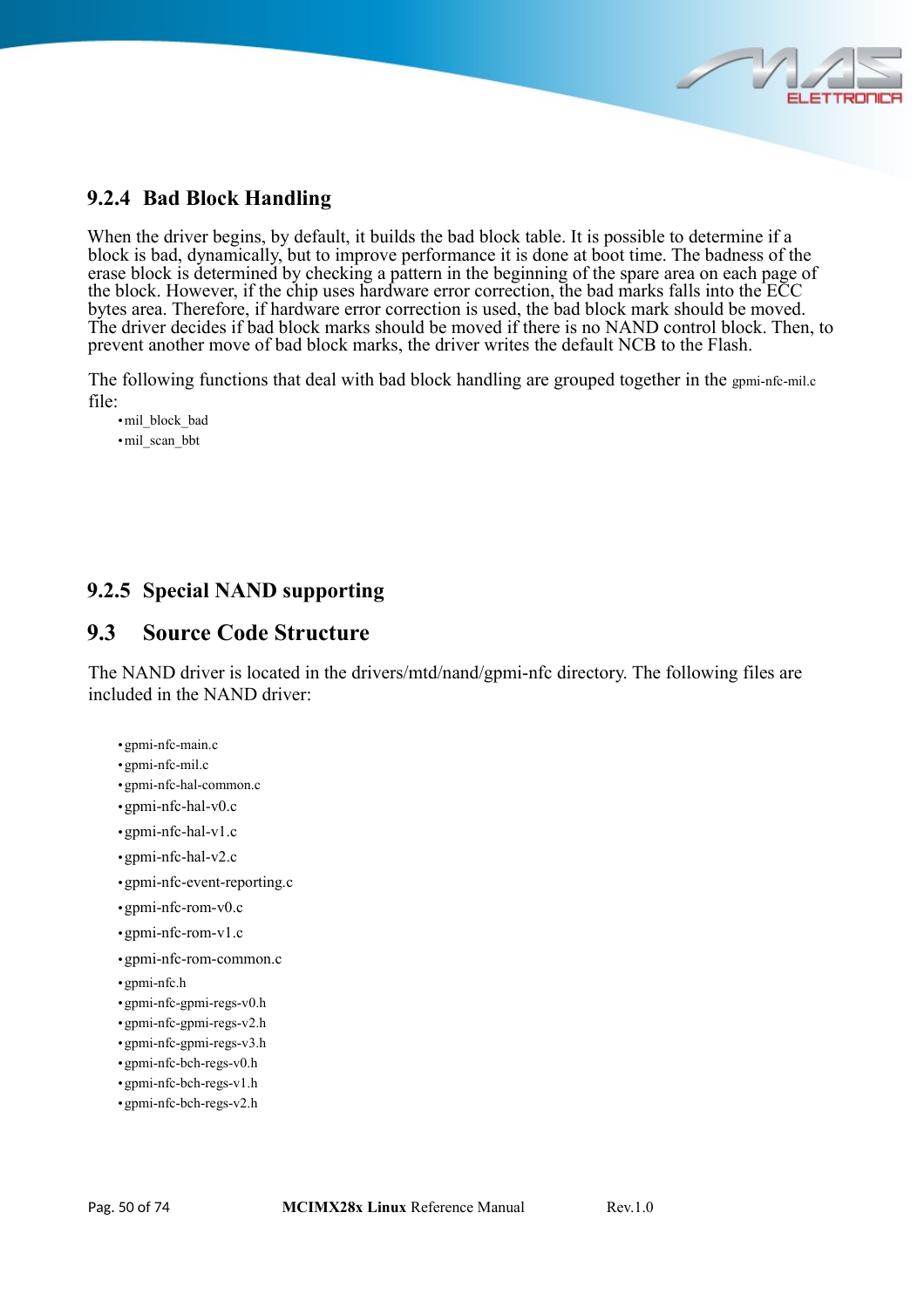#### **9.4 Menu Configuration Options**

To enable the NAND driver, the following options must be set: •CONFIG MTD NAND GPMI NFC =  $[Y | M]$ 

In addition, these MTD options must be enabled: •CONFIG MTD NAND =  $[v | m]$  $\cdot$ CONFIG MTD = y •CONFIG MTD PARTITIONS  $= y$ •CONFIG MTD CHAR  $= y$ •CONFIG MTD BLOCK =  $v$ 

In addition, these UBI options must be enabled: •CONFIG\_MTD\_UBI=y •CONFIG\_MTD\_UBI\_WL\_THRESHOLD=4096 •CONFIG\_MTD\_UBI\_BEB\_RESERVE=1 •CONFIG\_UBIFS\_FS=y •CONFIG\_UBIFS\_FS\_LZO=y •CONFIG\_UBIFS\_FS\_ZLIB=

# **Chapter 10 I<sup>2</sup>C Driver**

I <sup>2</sup>C is a two-wire, bidirectional serial bus that provides a simple, efficient method of data exchange, minimizing the interconnection between devices. The I<sup>2</sup>C driver for Linux has two parts:

 $\cdot$ I<sup>2</sup>C bus driver—low level interface that is used to talk to the I<sup>2</sup>C bus

 $\cdot$ I<sup>2</sup>C chip driver—acts as an interface between other device drivers and the I<sup>2</sup>C bus driver

# **10.1 I <sup>2</sup>C Bus Driver Overview**

The I<sup>2</sup>C bus driver is invoked only by the I<sup>2</sup>C chip driver and is not exposed to the user space. The standard Linux kernel contains a core I<sup>2</sup>C module that is used by the chip driver to access the I<sup>2</sup>C bus driver to transfer data over the I<sup>2</sup>C bus. The chip driver uses a standard kernel space API that is provided in the Linux kernel to access the core  $I^2C$  module. The standard  $I^2C$  kernel functions are documented in the files available under Documentation/i2c in the kernel source tree. This bus driver supports the following features:

- •Compatible with the  $I<sup>2</sup>C$  bus standard
- •Bit rates up to 400 Kbps
- •Starts and stops signal generation/detection
- •Acknowledge bit generation/detection
- •Interrupt-driven, byte-by-byte data transfer
- •Standard I<sup>2</sup>C master mode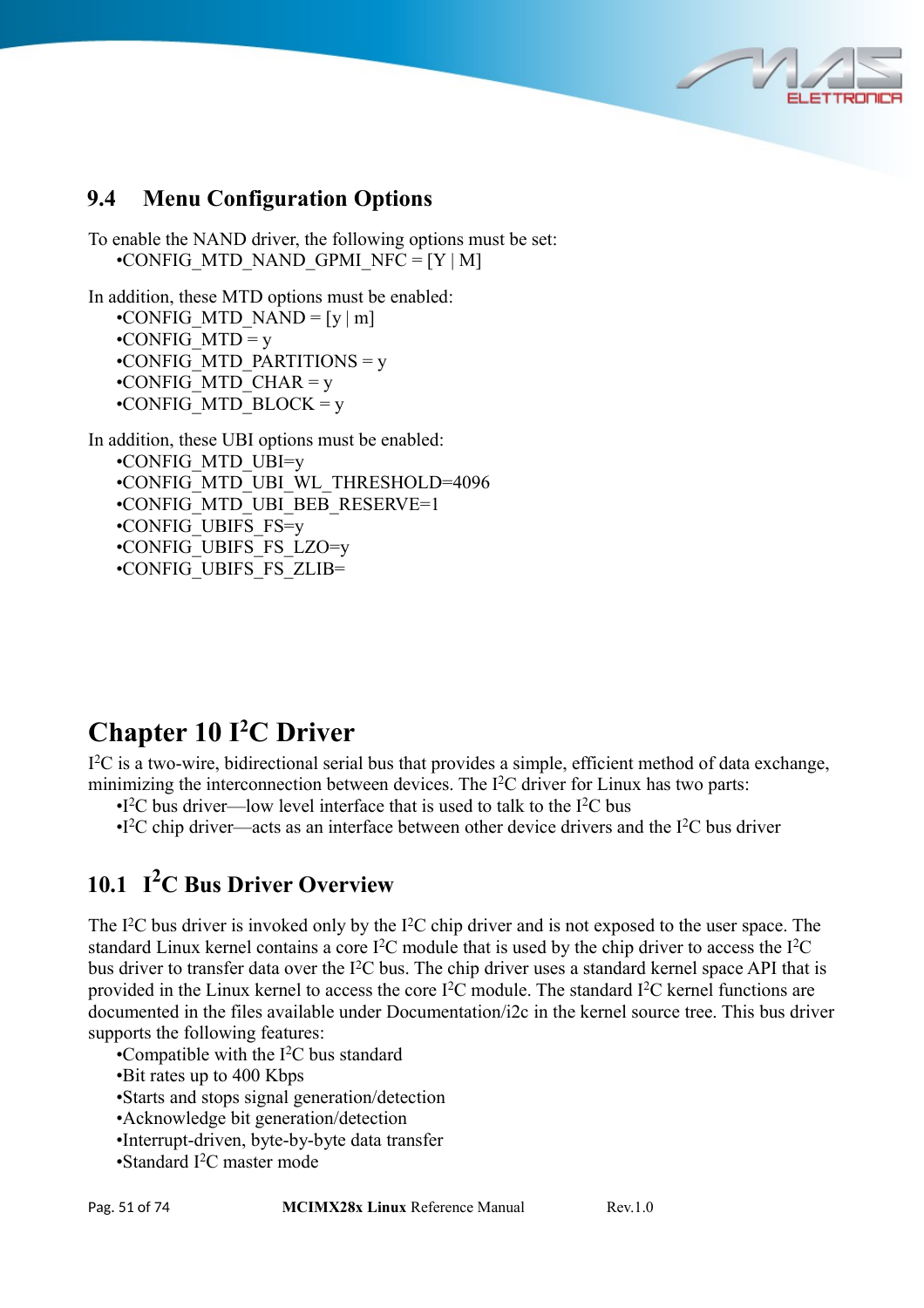

# **10.2 I <sup>2</sup>C Device Driver Overview**

The I<sup>2</sup>C device driver implements all the Linux I<sup>2</sup>C data structures that are required to communicate with the I<sup>2</sup>C bus driver. It exposes a custom kernel space API to the other device drivers to transfer data to the device that is connected to the I<sup>2</sup>C bus. Internally, these API functions use the standard I<sup>2</sup>C kernel space API to call the I<sup>2</sup>C core module. The I<sup>2</sup>C core module looks up the I<sup>2</sup>C bus driver and calls the appropriate function in the I<sup>2</sup>C bus driver to transfer data. This driver provides the following functions to other device drivers:

- •Read function to read the device registers
- •Write function to write to the device registers

The camera driver uses the APIs provided by this driver to interact with the camera.

#### **10.3 Hardware Operation**

The I<sup>2</sup>C module provides the functionality of a standard I<sup>2</sup>C master and slave. It is designed to be compatible with the standard Philips  $I^2C$  bus protocol. The module supports up to 64 different clock frequencies that can be programmed by setting a value to the Frequency Divider Register (IFDR). It also generates an interrupt when one of the following occurs:

- •One byte transfer is completed
- •Address is received that matches its own specific address in slave-receive mode
- •Arbitration is lost

### **10.4 Software Operation**

The I<sup>2</sup>C driver for Linux has two parts: an I<sup>2</sup>C bus driver and an I<sup>2</sup>C chip driver.

#### **10.4.1I <sup>2</sup>C Bus Driver Software Operation**

The I<sup>2</sup>C bus driver is described by a structure called i2c adapter. The most important field in this structure is struct i2c\_algorithm \*algo. This field is a pointer to the i2c\_algorithm structure that describes how data is transferred over the I<sup>2</sup>C bus. The algorithm structure contains a pointer to a function that is called whenever the I<sup>2</sup>C chip driver wants to communicate with an I<sup>2</sup>C device.

During startup, the I<sup>2</sup>C bus adapter is registered with the I<sup>2</sup>C core when the driver is loaded. Certain architectures have more than one I<sup>2</sup>C module. If so, the driver registers separate  $i_{2c}$  adapter structures for each I<sup>2</sup>C module with the I<sup>2</sup>C core. These adapters are unregistered ( removed) when the driver is unloaded.

After transmitting each packet, the  $I^2C$  bus driver waits for an interrupt indicating the end of a data transmission before transmitting the next byte. It times out and returns an error if the transfer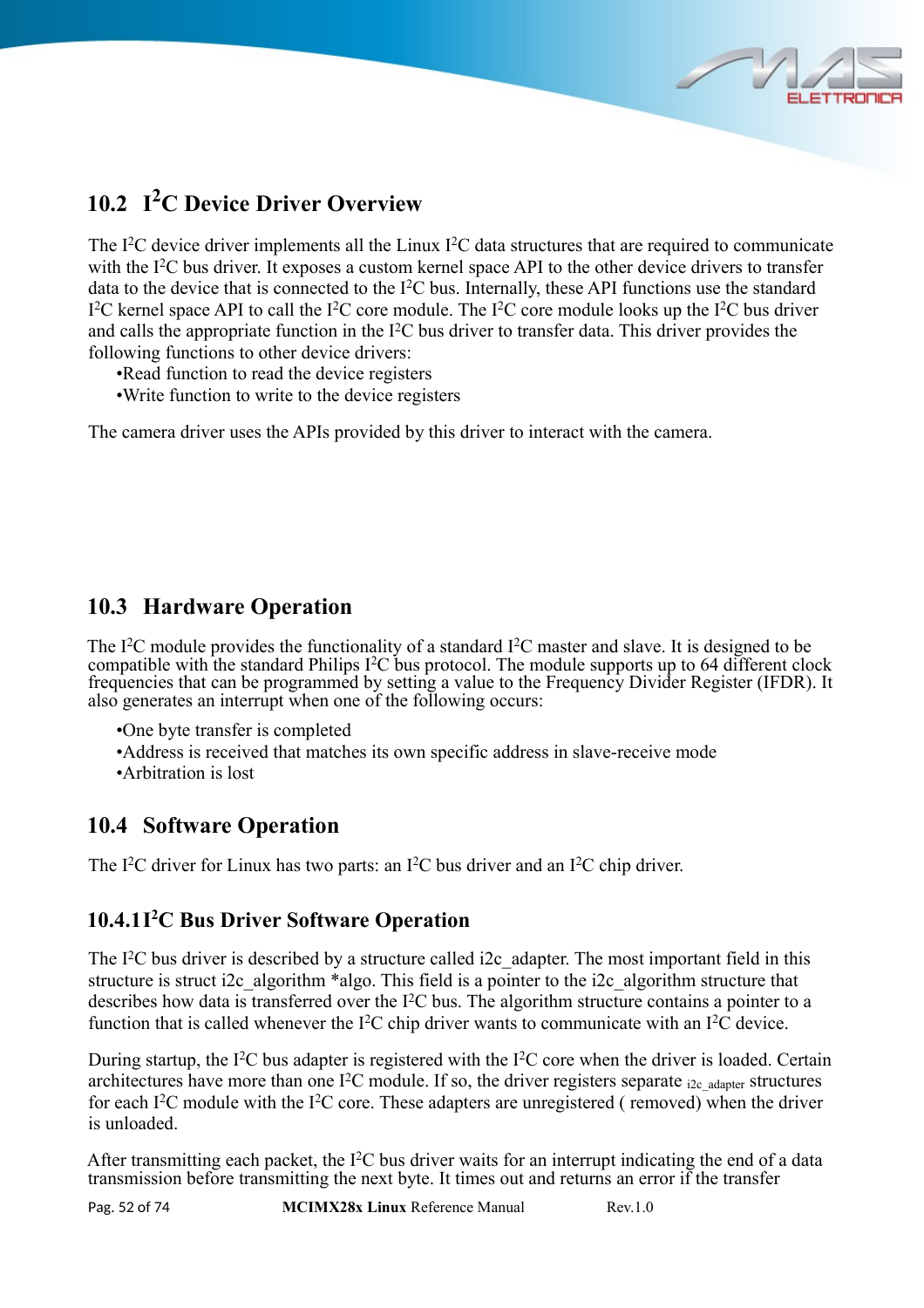

complete signal is not received. Because the I<sup>2</sup>C bus driver uses wait queues for its operation, other device drivers should be careful not to call the I<sup>2</sup>C API methods from an interrupt mode.

#### **10.4.2I <sup>2</sup>C Device Driver Software Operation**

The I<sup>2</sup>C driver controls an individual I<sup>2</sup>C device on the I<sup>2</sup>C bus. A structure, <sub>i2c driver</sub>, describes the I<sup>2</sup>C chip driver. The fields of interest in this structure are flags and attach\_adapter. The flags field is set to a value I2C\_DF\_NOTIFY so that the chip driver can be notified of any new I<sup>2</sup>C devices, after the driver is loaded. The attach adapter callback function is called whenever a new I<sup>2</sup>C bus driver is loaded in the system. When the I<sup>2</sup>C bus driver is loaded, this driver stores the <sub>i2c adapter</sub> structure associated with this bus driver so that it can use the appropriate methods to transfer data.

#### **10.5 Driver Features**

The I<sup>2</sup>C driver supports the following features:

•I <sup>2</sup>C communication protocol

•I <sup>2</sup>C master mode of operation

#### **NOTE**

Tion.he I<sup>2</sup>C driver do not support the I<sup>2</sup>C slave mode of operat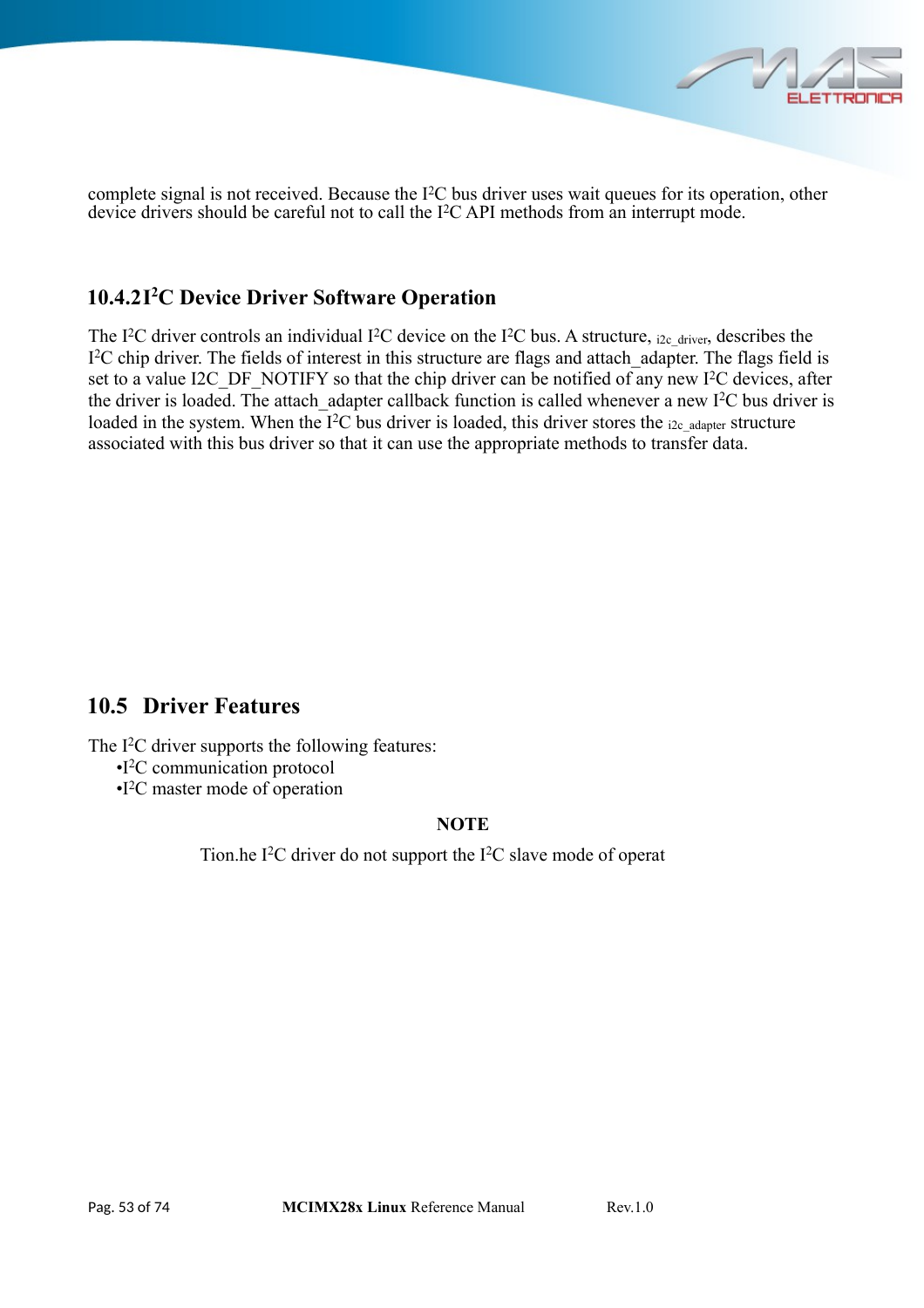

#### **10.7 Menu Configuration Options**

• CONFIG\_I2C\_MXS

#### **10.8 Programming Interface**

The I<sup>2</sup>C device driver can use the standard SMBus interface to read and write the registers of the device connected to the I<sup>2</sup>C bus. For more information, see <tib  $\frac{div}{\text{Tr}}$  Multipl/linux/include/linux/i2c.h.

#### **10.9 Interrupt Requirements**

The  $I<sup>2</sup>C$  module generates many kinds of interrupts. The highest interrupt rate is associated with the transfer complete interrupt as shown in Table 19-1.

#### . **Table 19-1. I2C Interrupt Requirements**

| Parameter | <b>Equation</b>                  | Typical                  | <b>Best Case</b>         |
|-----------|----------------------------------|--------------------------|--------------------------|
| Rate      | Transfer Bit Rate/8              | 25,000/sec               | 50,000/sec               |
| Latency   | <sup>1</sup> 8/Transfer Bit Rate | $40 \text{ }\mu\text{s}$ | $20 \text{ }\mu\text{s}$ |

The typical value of the transfer bit-rate is 200 Kbps. The best case values are based on a baud rate of 400 Kbps (the maximum supported by the I<sup>2</sup>C interface).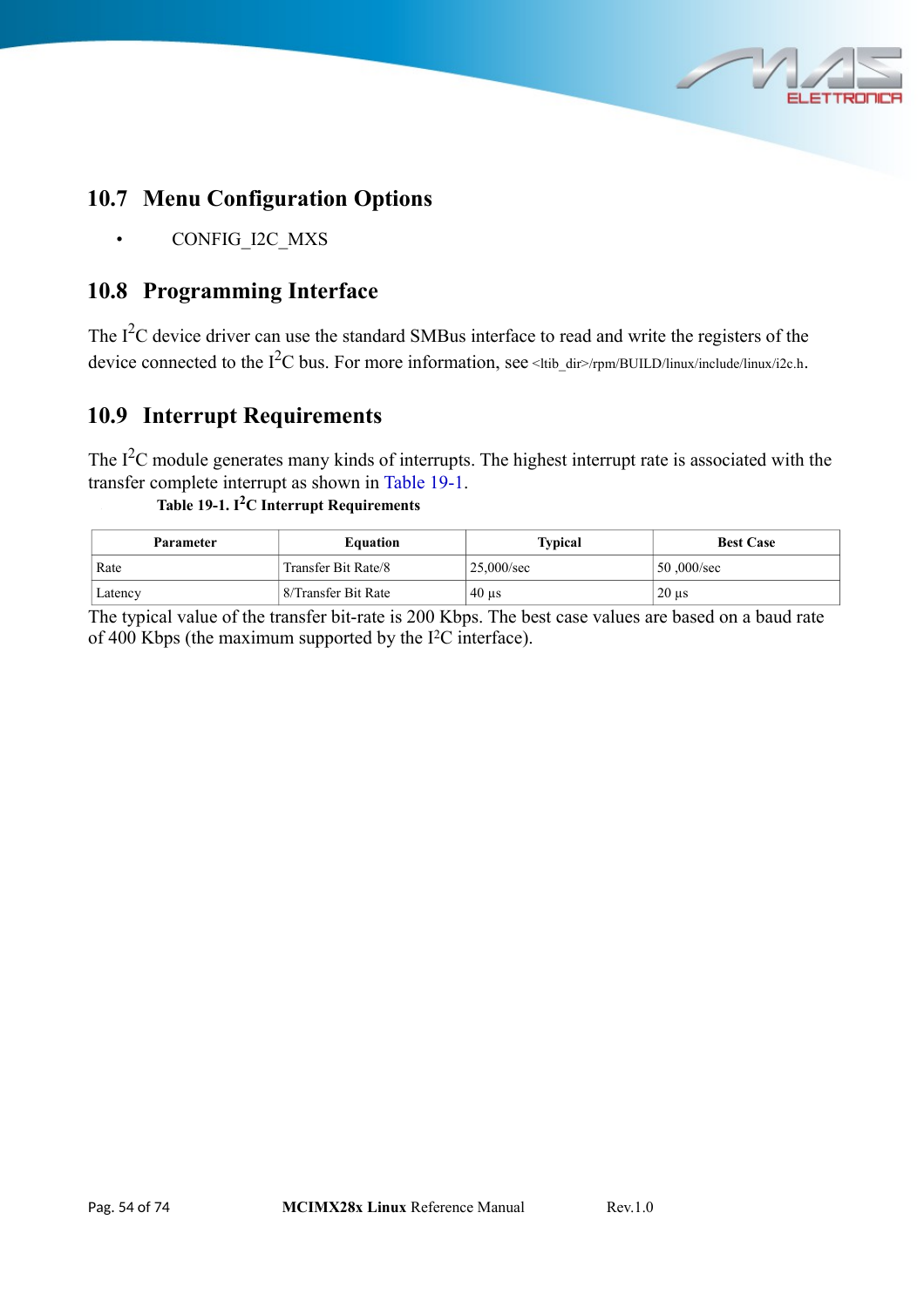

# **Chapter 11 MMC/SD/SDIO Host Driver**

The MultiMediaCard (MMC)/ Secure Digital (SD)/ Secure Digital Input Output (SDIO) Host driver implements a standard Linux driver interface to the SSP SD/MMC module. The host driver is part of the Linux kernel MMC framework.

The MMC driver has the following features:

- •1- bit or 4-bit operation for SD and SDIO cards
- •Supports card insertion and removal detections
- •Supports the standard MMC commands
- •DMA data transfers
- •Power management
- •Supports 1/4/8-bit operations for MMC cards

#### **11.1 Hardware Operation**

The new high speed MMC communication is based on a 711-pin serial bus designed to operate in a low voltage range. The host controller module controls the card by sending commands and running data accesses from/to the card. The two communication protocols defined by the MMC specifications: SD and SPI. Only SD mode is supported.

### **11.2 Software Operation**

The host controller driver is responsible for implementing the mmc host ops structure, with request, set ios, and get ro functions. These functions are called by the bus protocol driver. The host controller driver talks directly to the hardware.

The mxs\_mmc\_request function handles both read and write requests that come from the protocol driver. It calls the function mxs\_mmc\_start\_cmd which configures the proper hardware registers depending on the command type, then runs the DMA operation, and waits for completion.

The mxs mmc set ios function sets the bus width, voltage level, and clock rate according to the bus protocol driver requirements.

The mxs mmc get ro function returns the status of the write-protection signal. This signal is retrieved using a helper function provided by the platform data callback, otherwise the driver assumes the card is read-write.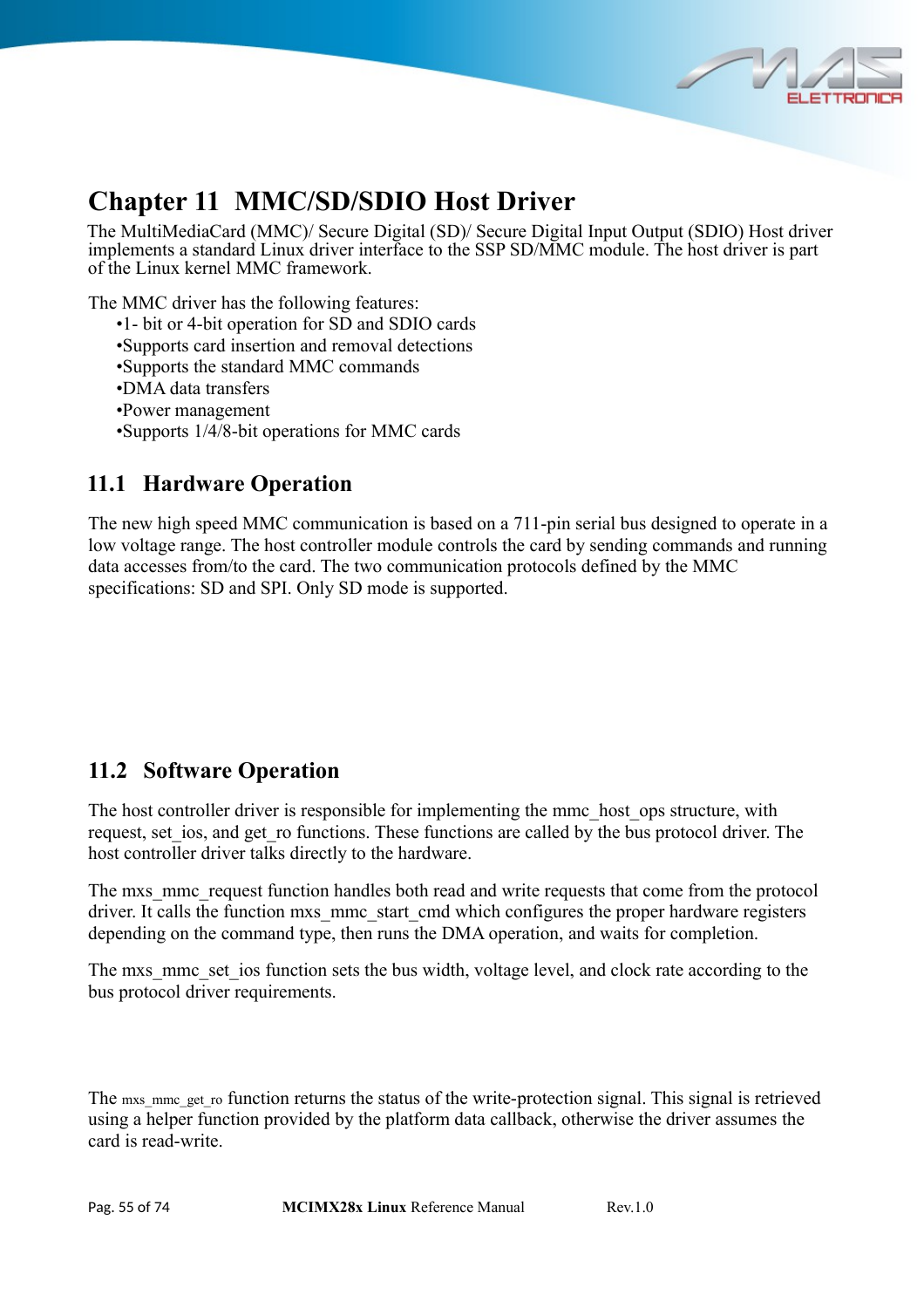

#### **11.3 Driver Features**

The MMC driver supports the following features:

- •Provides all the entry points to interface with the Linux MMC core driver
- •MMC and SD cards
- •Recognizes data transfer errors such as command time outs and CRC errors
- •Power management

#### **11.4 Source Code Structure**

The driver consists only of the file: drivers/mmc/mxs-mmc.c

### **11.5 Menu Configuration Options**

The following Linux kernel configuration options are provided for this module. To get to these options, use the ./ltib -c command when located in the <ltib dir>. On the screen displayed, select Configure the Kernel and exit. When the next screen appears, select the following options to enable this module:

•CONFIG MMC—Build support for the MMC bus protocol. In menuconfig, this option is available under

Device Drivers > MMC/SD/SDIO Card

support By default, this option is Y.

- •CONFIG\_MMC\_BLOCK—Build support for MMC block device driver, which can be used to mount the file system. In menuconfig, this option is available under Device Drivers > MMC/SD Card Support > MMC block device driver By default, this option is Y.
- •CONFIG MMC MXS—i.MX23/i.MX28 driver. In menuconfig, this option is available under Device Drivers > MMC/SD Card Support > Freescale MXC Multimedia Card Interface support.
- •CONFIG\_MMC\_UNSAFE\_RESUME—Used for embedded systems which use a

MMC/SD/SDIO card for rootfs. In menuconfig, this option is found under Device drivers > MMC/SD/SDIO Card Support > Allow unsafe resume.

#### **11.6 Programming Interface**

This driver implements the functions required by the MMC bus protocol to interface with the i.MX SSP SD/MMC mode module. See the *BSP API* document (in the doxygen folder of the documentation package), for additional information.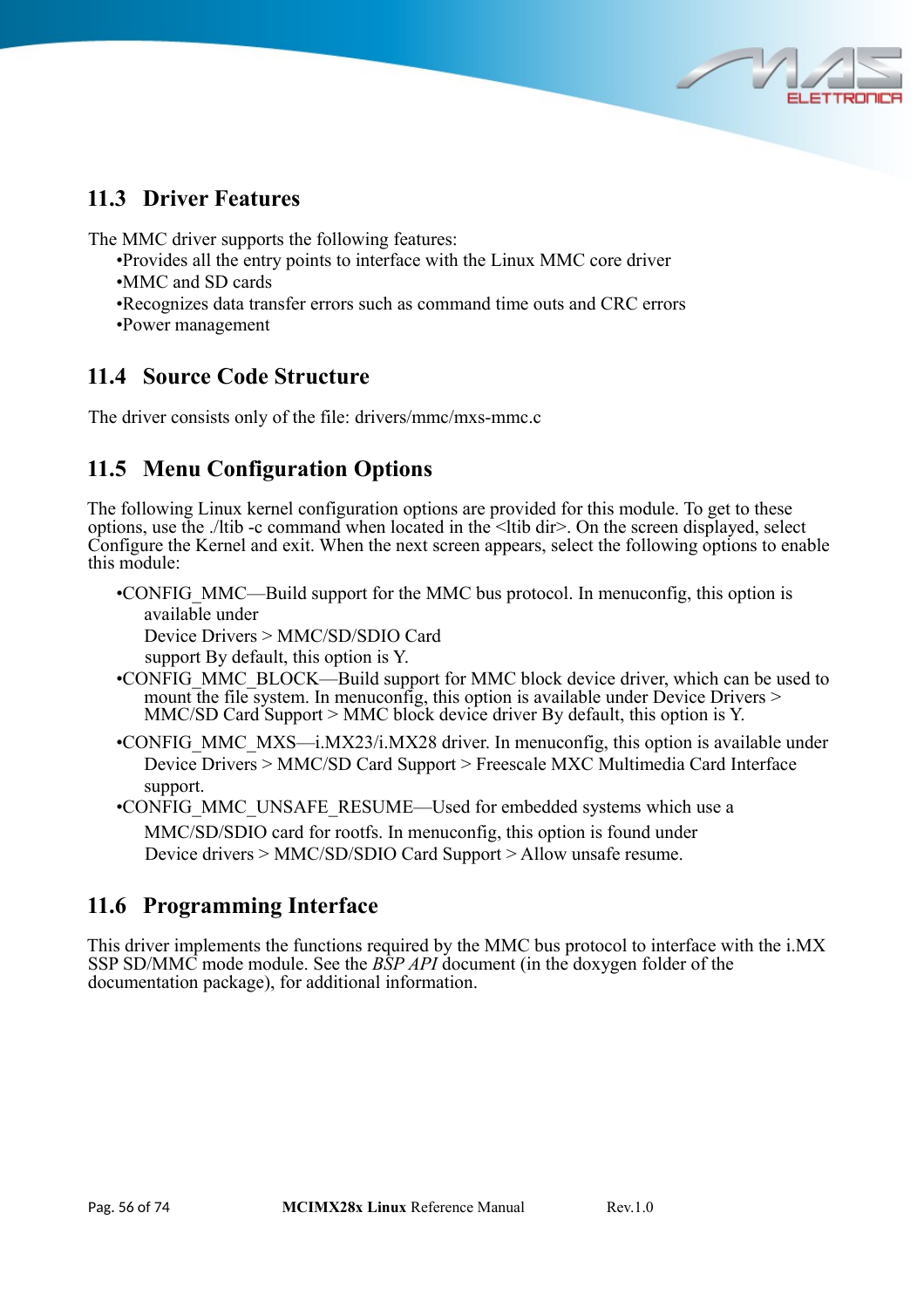

# **Chapter** 12 **Universal Asynchronous Receiver-Transmitter (UART) Driver**

Thei.MX28 board contains six serial Universal Asynchronous Receiver-Transmitters (UARTs). One UART has no DMA support and is intended to be used as a debug console (Debug UART). Five UARTs are a high-performance UARTs, which are intended to be used by applications (Application UART, appUART). They offers similar functionality to the industry-standard 16C550 UART device and support baud rates of up to 3.25 Mbits/s. Unlike the debug UART, the application UARTs cannot be used as a serial console.

### **12.1 Application UART**

The following sections describe the hardware and software operation as well as the code structure of the Application UARTs.

#### **12.1.1Hardware Operation**

The CPU or the DMA controller reads and writes data and control/status information through the APBX interface. The transmit and receive paths are buffered with internal FIFO memories, enabling up to 16-bytes to be stored independently in both transmit and receive modes. Two DMA channels are supported, one for transmit and one for receive. If a time-out condition occurs in the middle of a receive DMA block transfer, then the UART ends the DMA transfer and signals the end of the DMA block transfer. A receive DMA can be set up to get the status of the previous receive DMA block transfer. The status indicates the amount of valid data bytes in the previous receive DMA block transfer.

If a framing, parity, or break error occurs during reception, the appropriate error bit is set and stored in the FIFO. If an overrun condition occurs, the overrun register bit is set immediately and FIFO data is prevented from being overwritten. The FIFOs can be programmed to be one-byte deep, providing a conventional double-buffered UART interface. The modem status input signal Clear To Send (CTS) and output modem control line Request To Send (RTS) are supported. A programmable hardware flow control feature uses the nUARTCTS input and the nUARTRTS output to automatically control the serial data flow.

#### **12.1.2Software Operation**

The application UART driver is implemented as a UART driver registered with a UART core in the Linux kernel and thus provides a standard serial driver interface to Linux. The driver can operate in both PIO mode and DMA mode. DMA mode is the default and it allows the use of the FIFO in an optimum manner. For more details, refer to Documentation/serial/driver. The driver does not support a console on the application UART port.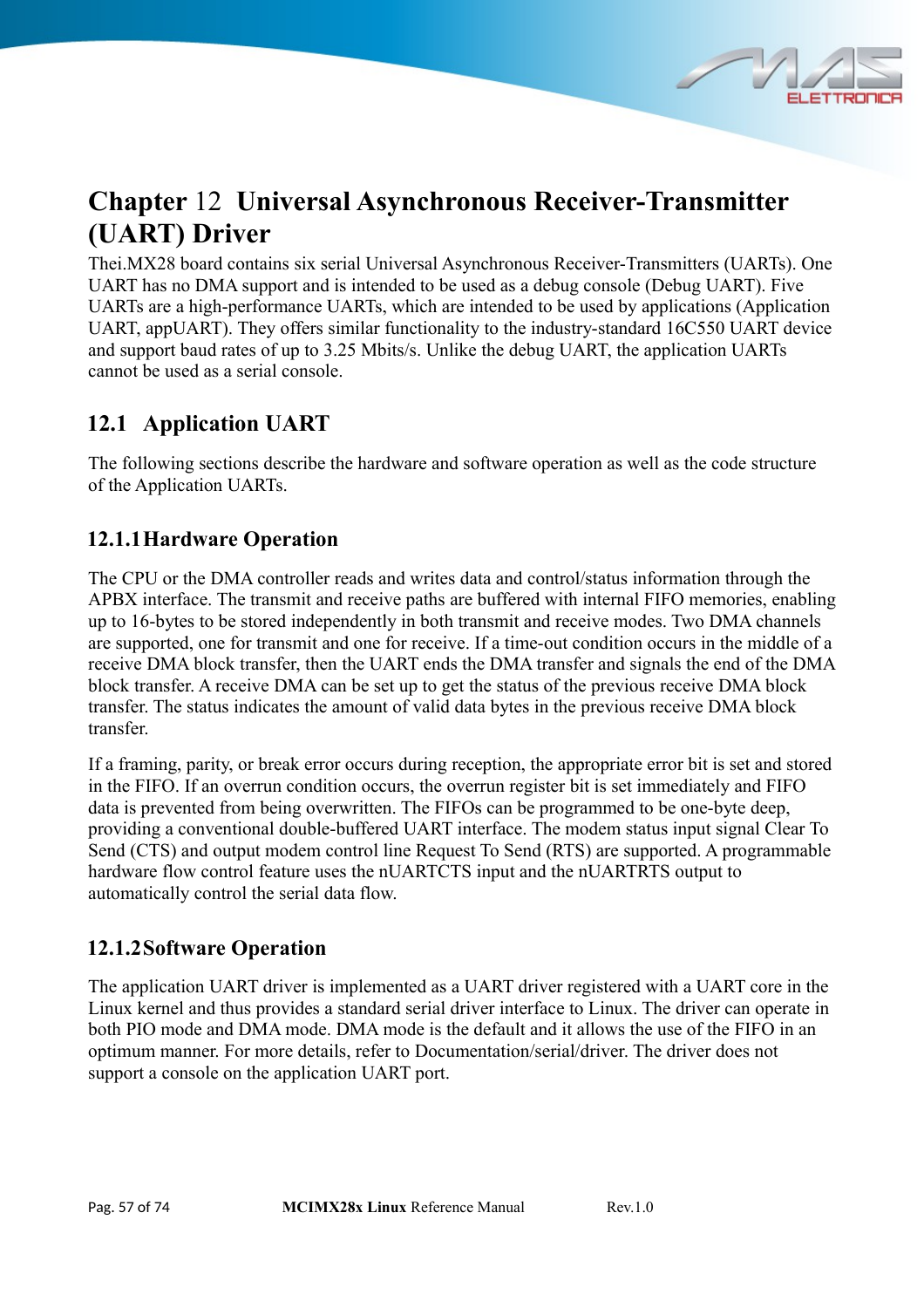

#### **12.1.3Source Code Structure**

The application UART driver consists of the following files: drivers/serial/mxs-auart.c drivers/serial/mxs-auart.h

### **12.2 Debug UART**

The following sections describe the hardware and software operation as well as the code structure of the Debug UART.

#### **12.2.1Hardware Operation**

The debug UART performs:

- •Serial-to-parallel conversion on data received from a peripheral device
- •Parallel-to-serial conversion on data transmitted to the peripheral device

The CPU reads and writes data and control/status information through the APBX interface. The transmit and receive paths are buffered with internal FIFO memories.

#### **12.2.2Software Operation**

The debug UART driver is implemented as a UART driver registered with UART core in the Linux kernel and thus provides a standard serial driver interface to Linux. The driver operates in interrupt mode and uses the FIFO in an optimum manner. Refer to Documentation/serial/driver for more details. The driver supports a console on the debug UART port.

#### **12.2.3Source Code Structure**

The debug UART driver consists of the following files: drivers/serial/mxs-duart.c drivers/serial/mxs-duart.h

#### **12.3 Menu Configuration Options**

The following Linux kernel configurations are provided for this module: •CONFIG SERIAL MXS AUART =  $[y|m]$ Configuration option to enable the application UART driver. •CONFIG SERIAL MXS DUART =  $[v|m]$ Configuration option to enable the debug UART driver. •CONFIG\_SERIAL\_MXS\_DBG\_CONSOLE Configuration option to enable the console on the debug UART.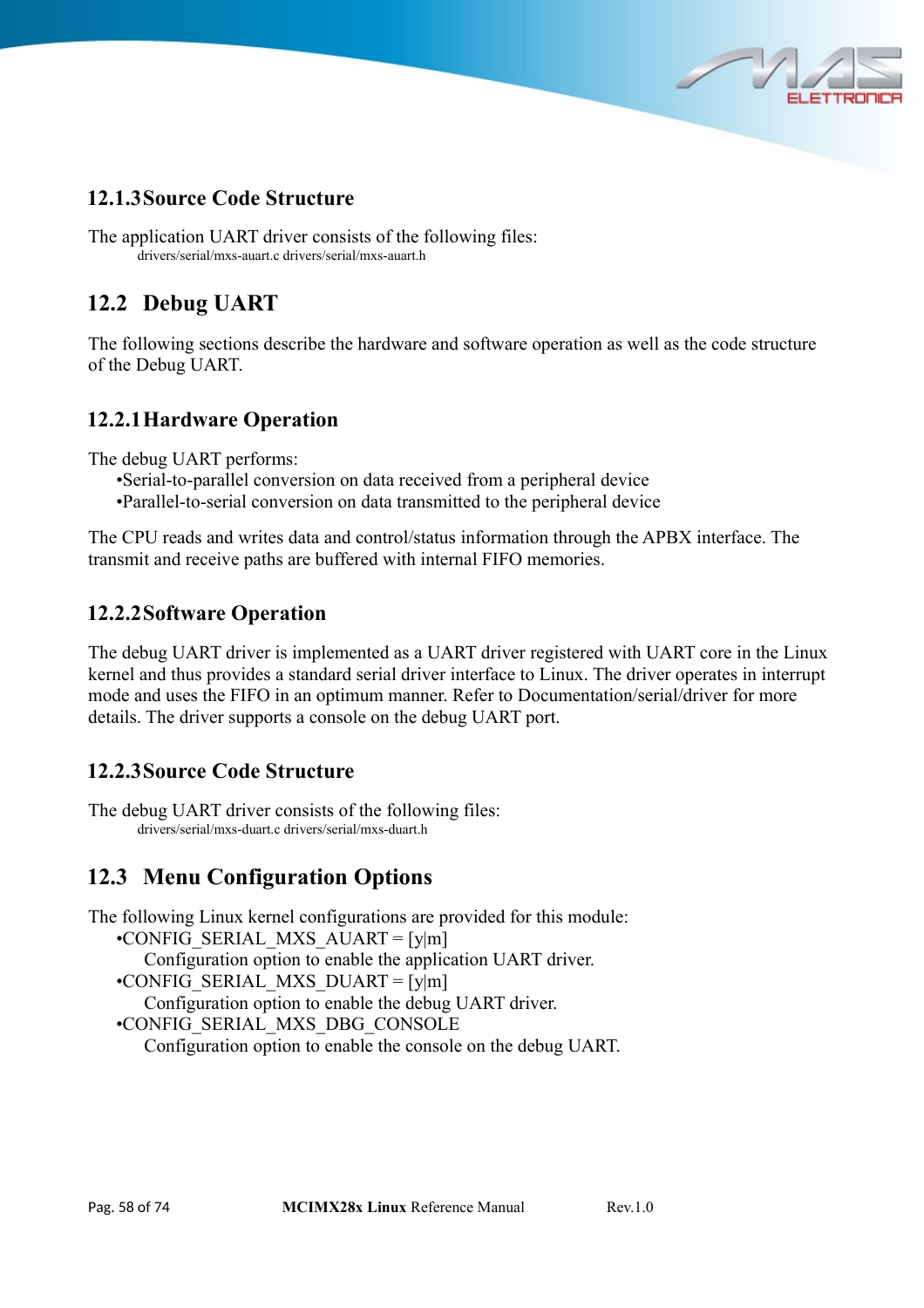

# **Chapter 13 USB Driver**

The universal serial bus (USB) driver implements a standard Linux driver interface to the ARC USB-HS

OTG controller. The USB provides a universal link that can be used across a wide range of PC-to-peripheral interconnects. It supports plug-and-play, port expansion, and any new USB peripheral that uses the same type of port.

The ARC USB controller is enhanced host controller interface (EHCI) compliant. This USB driver has the following features:

•High Speed/Full Speed Host Only core (HOST1)

•Host mode—Supports HID (Human Interface Devices), MSC (Mass Storage Class), and PTP (Still Image) drivers

•Peripheral mode—Supports MSC, and CDC (Communication Devices Class) drivers •Embedded DMA controller

### **13.1 Architectural Overview**

A USB host system is composed of a number of hardware and software layers. Figure 24-1 shows a conceptual block diagram of the building block layers in a host system that support USB 2.0.

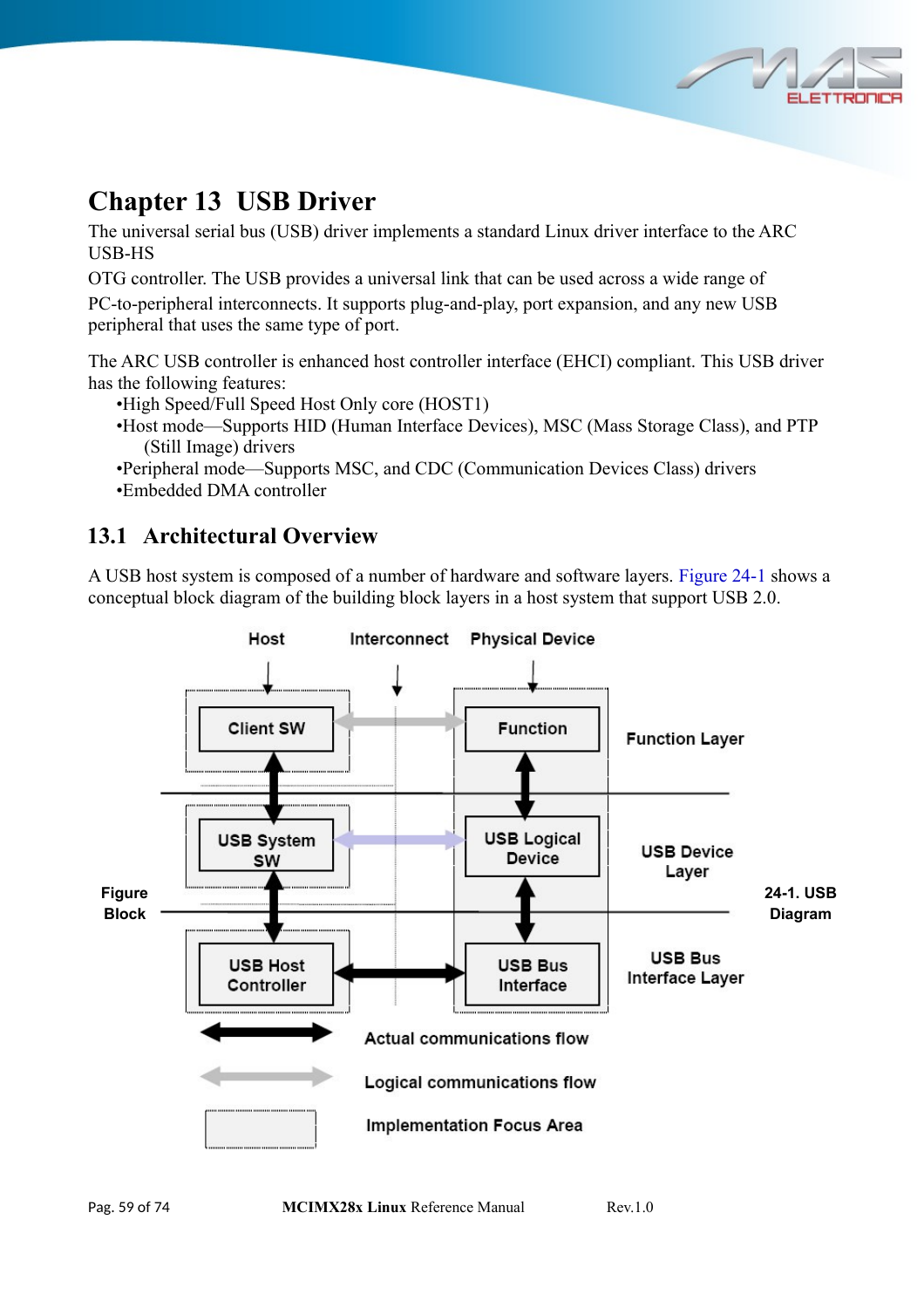

# **13.2 Hardware Operation**

For information on hardware operations, refer to the EHCI spec.ehci-r10.pdf available at [http://www.usb.org/developers/docs/.](http://www.usb.org/developers/docs/)

The i.MX28 EVK has a single Micro-AB receptacle and standard A. Mirco-AB can accept either a type Micro-A (i.MX28 acts as a USB host) or Micro-B (i.MX28 acts as an USB gadget) plug. The A-type receptacle has the 5th pin grounded while this pin on the B-type is floating. The state of this pin can be read from the USBPHY STATUS register. When the pin state is changed, the USB control interrupt is triggered. The standard A port is dedicate USB host only port

## **13.3 Software Operation**

The Linux OS contains a USB driver, which implements the USB protocols. For the USB host, it only implements the hardware specified initialization functions. For the USB peripheral, it implements the gadget framework.

```
static struct usb ep ops fsl ep ops = {
        .enable = fsl ep enable,
        .disable = fsl ep disable,
        .alloc request = fsl alloc request,
        .free request = fsl free request,
        .queue = fsl_ep_queue,
        .dequeue = fsl_ep_dequeue,
        .set halt = fsl ep set halt,
        .fifo status = arcotg fifo status,
        .fifo flush = fsl ep fifo flush, /* flush fifo */
        } ; static struct usb_gadget_ops 
fsl gadget ops = {.get frame = fsl get frame,
        .wakeup = fsl_wakeup,
/* .set selfpowered = fsl set selfpowered, */ /* Always selfpowered */
        -vbus session = fsl vbus session,
        .vbus draw = fsl vbus draw,
        .pullup = fs1 pullup,
        } ;
      •fsl ep enable—configures an endpoint making it usable
```

```
•fsl ep_disable—specifies an endpoint is no longer usable
•fsl_alloc_request—allocates a request object to use with this endpoint
•fsl free request—frees a request object
•arcotg ep queue—queues (submits) an I/O request to an endpoint
•arcotg ep dequeue—dequeues (cancels, unlinks) an I/O request from an endpoint
•arcotg ep_set_halt—sets the endpoint halt feature
•arcotg fifo status—get the total number of bytes to be moved with this transfer
```
descriptor For OTG, an OTG finish state machine (FSM) is implemented.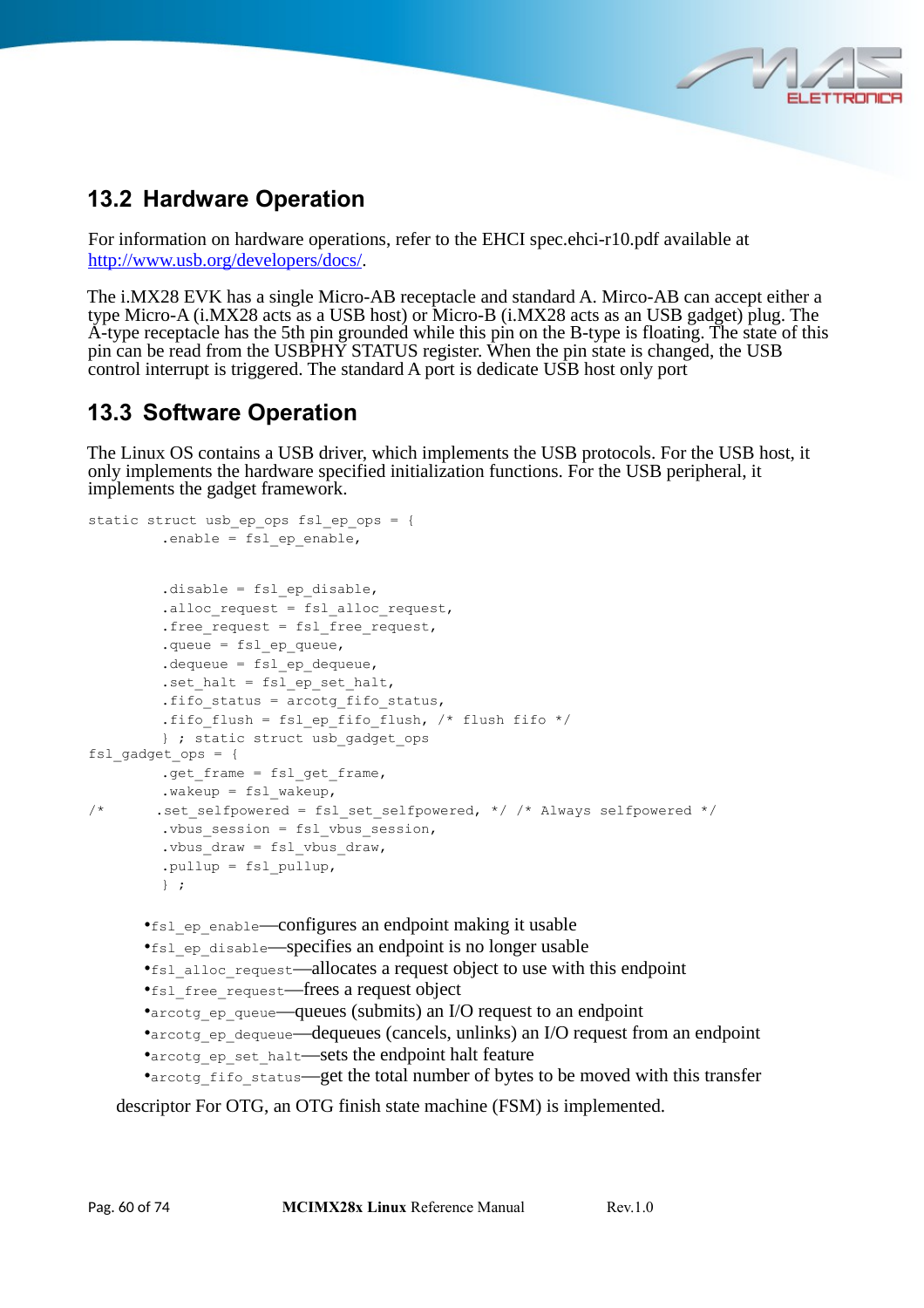

### **13.4 Driver Features**

The USB stack supports the following features:

- •USB device mode
- •Mass storage device profile—subclass 8-1 (RBC set)
- •USB host mode
- •HID host profile—subclasses 3-1-1 and 3-1-2. (USB mouse and keyboard)
- •Mass storage host profile—subclass 8-1
- •Ethernet USB profile—subclass 2
- •DC PTP transfer

#### **13.5 Source Code Structure**

Table 24-1 shows the source files available in the source directory, <ltib\_dir>/rpm/BUILD/linux/drivers/usb.

#### / **Table 13-1. USB Driver Files**

| File                 | Description                                       |
|----------------------|---------------------------------------------------|
| host/ehci-hcd.c      | Host driver source file                           |
| host/ehci-arc.c      | Host driver source file                           |
| host/ehci-mem-iram.c | Host driver source file for IRAM support          |
| host/ehci-hub.c      | Hub driver source file                            |
| host/ehci-mem.c      | Memory management for host driver data structures |
| host/ehci-q.c        | EHCI host queue manipulation                      |
| host/ehci-q-iram.c   | Host driver source file for IRAM support          |
| gadget/arcotg udc.c  | Peripheral driver source file                     |
| gadget/arcotg udc.h  | USB peripheral/endpoint management registers      |
| otg/fsl_otg.c        | OTG driver source file                            |
| otg/fsl_otg.h        | OTG driver header file                            |
| otg/otg fsm.c        | OTG FSM implement source file                     |
| otg/otg fsm.h        | OTG FSM header file                               |
| gadget/fsl_updater.c | FSL manufacture tool usb char driver source file  |
| gadget/fsl updater.h | FSL manufacture tool usb char driver header file  |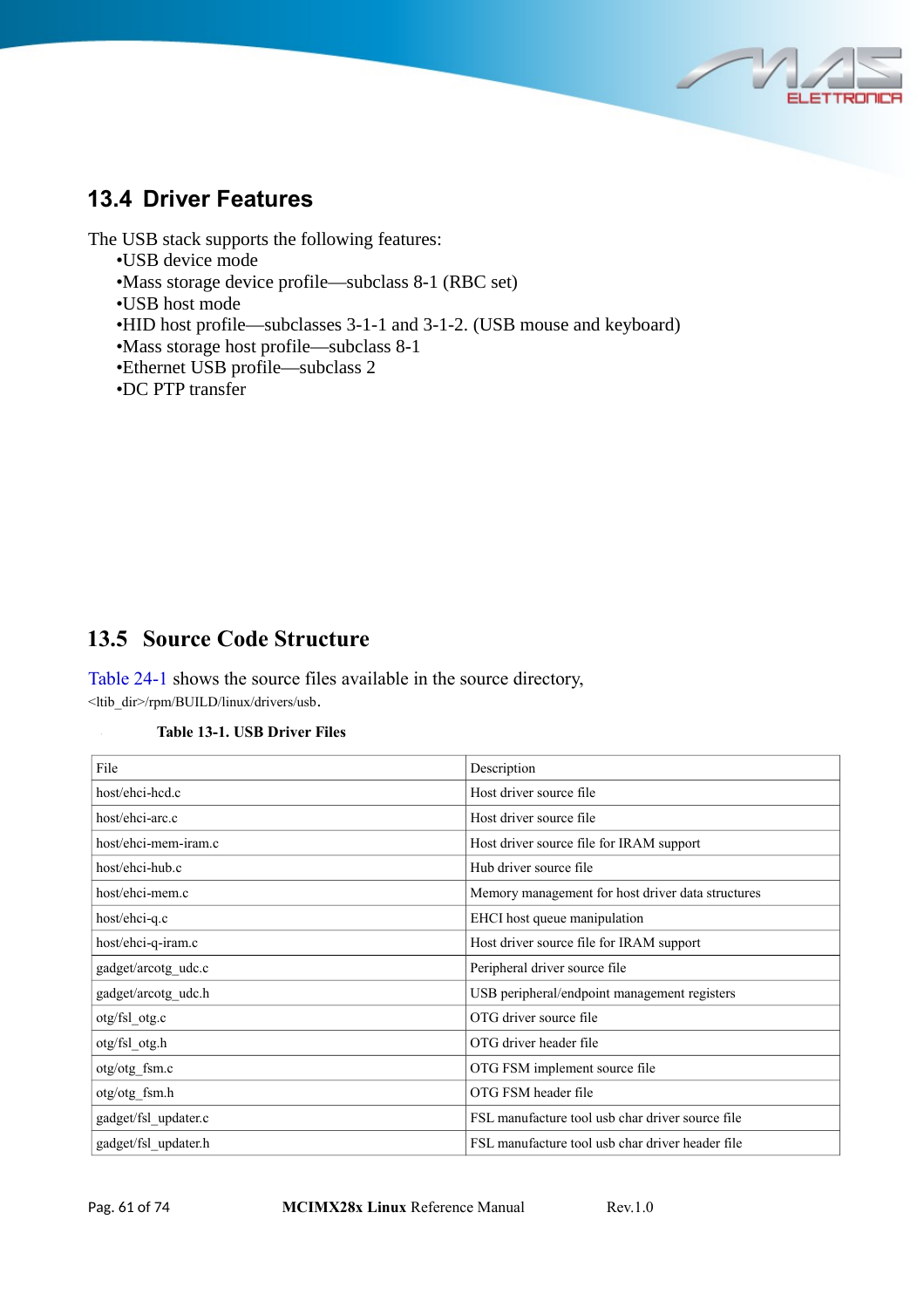

#### Table 13-2 shows the platform related source files. **Table 13-2. USB Platform Source Files**

| File                                     | <b>Description</b>                           |
|------------------------------------------|----------------------------------------------|
| arch/arm/plat-mxs/include/mach/arc otg.h | USB register define                          |
| include/linux/fsl devices.h              | <b>FSL USB</b> specific structures and enums |

Table 13-3 shows the platform-related source files in the directory:< ltib\_dir>/rpm/BUILD/linux/arch/arm/mach-mx28/

#### **Table 13-3. USB Platform Header Files**

| File             | <b>Description</b>              |
|------------------|---------------------------------|
| usb dr.c         | Platform-related initialization |
| $\vert$ usb h1.c | Platform-related initialization |

Table 13-4 shows the common platform source files in the directory: < ltib\_dir>/rpm/BUILD/linux/arch/arm/plat-mxs

#### **Table 13-4. USB Common Platform Files**

| File         | <b>Description</b>                         |
|--------------|--------------------------------------------|
| utmixc.c     | Internal UTMI transceiver driver           |
| usb common.c | Common platform related part of USB driver |
| usb wakeup.c | Handle usb wakeup events                   |

#### **13.6 Menu Configuration Options**

The following Linux kernel configuration options are provided for this module. To get to these options, use the ./ltib -c command when located in the <ltib dir>. On the screen displayed, select **Configure the Kernel** and exit. When the next screen appears, select the following options to enable this module:

•CONFIG USB—Build support for USB

•CONFIG USB EHCI HCD—Build support for USB host driver. In menuconfig, this option is available under

Device drivers > USB support > EHCI HCD (USB 2.0) support.

By default, this option is M.

CONFIG\_USB\_EHCI\_ARC—Build support for selecting the ARC EHCI host. In menuconfig, this option is available underDevice drivers > USB support > Support for Freescale controller.

By default, this option is Y.

- •CONFIG USB EHCI ARC H1—Build support for selecting the USB Host1. In menuconfig, this option is available underDevice drivers > USB support > Support for Host1 port on Freescale controller. By default, this option is Y.
- •CONFIG USB EHCI ARC OTG—Build support for selecting the ARC EHCI OTG host. In menuconfig, this option is available under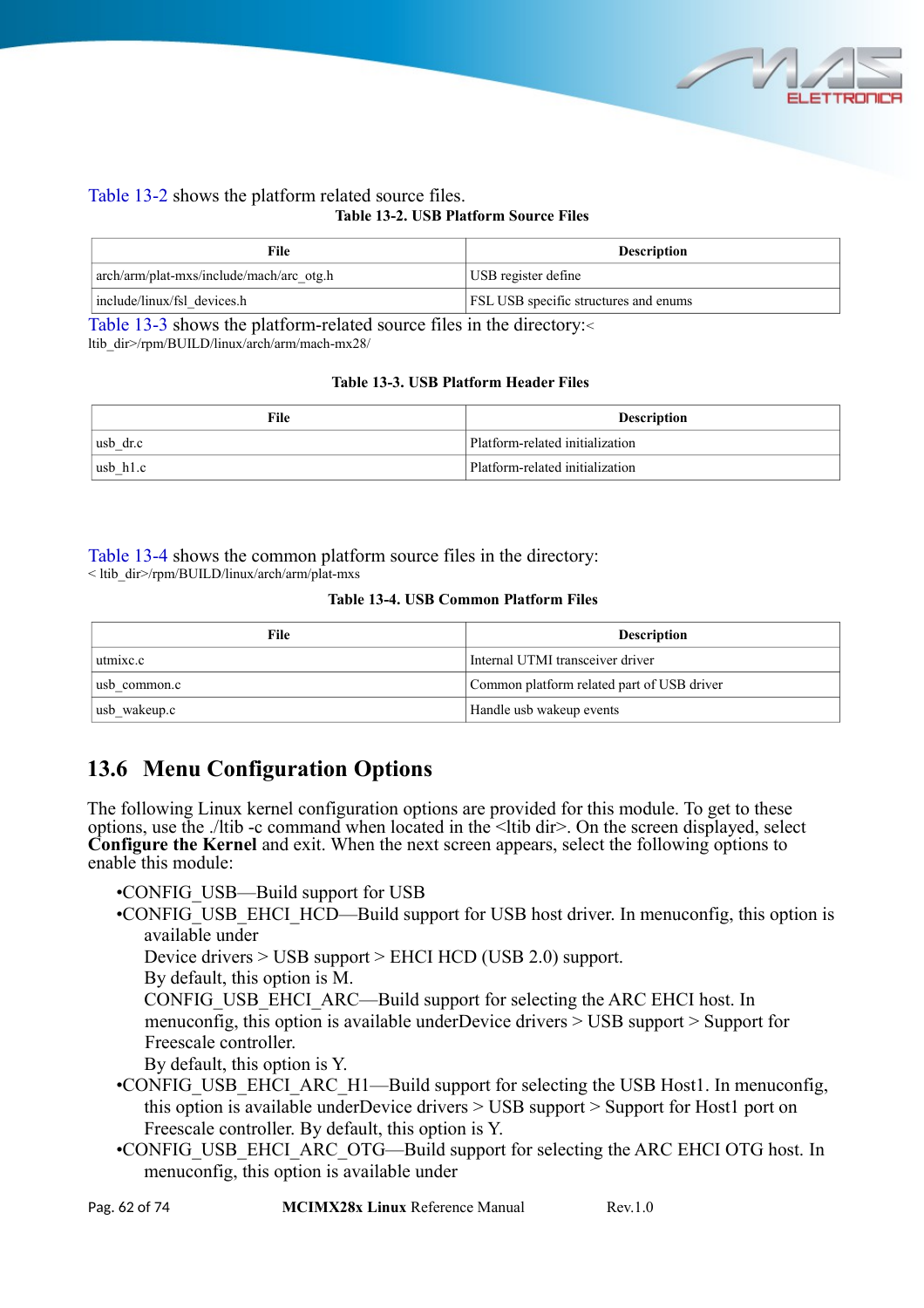

Device drivers > USB support > Support for Host-side USB > EHCI HCD (USB 2.0) support > Support for Freescale controller. By default, this option is N.

- •CONFIG\_USB\_STATIC\_IRAM—Build support for selecting the IRAM usage for host. In menuconfig, this option is available under Device drivers > USB support > Use IRAM for USB. By default, this option is N.
- •CONFIG\_USB\_EHCI\_ROOT\_HUB\_TT—Build support for OHCI or UHCI companion. In menuconfig, this option is available under Device drivers > USB support > Root Hub Transaction Translators. By default, this option is Y selected by USB\_EHCI\_FSL && USB\_SUPPORT.
- •CONFIG USB STORAGE—Build support for USB mass storage devices. In menuconfig, this option is available under Device drivers > USB support > USB Mass Storage support.

By default, this option is Y.

•CONFIG USB HID—Build support for all USB HID devices. In menuconfig, this option is available under

Device drivers > HID Devices > USB Human Interface Device (full HID) support. By default, this option is Y.

•CONFIG USB GADGET—Build support for USB gadget. In menuconfig, this option is available under

Device drivers > USB support > USB Gadget Support.

- By default, this option is M.
- •CONFIG\_USB\_GADGET\_ARC—Build support for ARC USB gadget. In menuconfig, this option is available under
	- Device drivers > USB support > USB Gadget Support > USB Peripheral Controller (Freescale USB Device Controller).

By default, this option is Y.

- •CONFIG USB OTG—OTG Support, support dual role with ID pin detection. By default, this option is N.
- •CONFIG\_UTMI\_MXC\_OTG—USB OTG pin detect support for UTMI PHY, enable UTMI PHY for OTG support.

By default, this option is N.

•CONFIG USB ETH—Build support for Ethernet gadget. In menuconfig, this option is available under

Device drivers > USB support > USB Gadget Support > Ethernet Gadget (with CDC Ethernet Support).

By default, this option is M.

•CONFIG\_USB\_ETH\_RNDIS—Build support for Ethernet RNDIS protocol. In menuconfig, this option is available under

Device drivers > USB support > USB Gadget Support > Ethernet Gadget (with CDC Ethernet Support) > RNDIS support.

- By default, this option is Y.
- •CONFIG\_USB\_FILE\_STORAGE—Build support for Mass Storage gadget. In menuconfig, this option is available under

Device drivers > USB support > USB Gadget Support > File-backed Storage Gadget. By default, this option is M.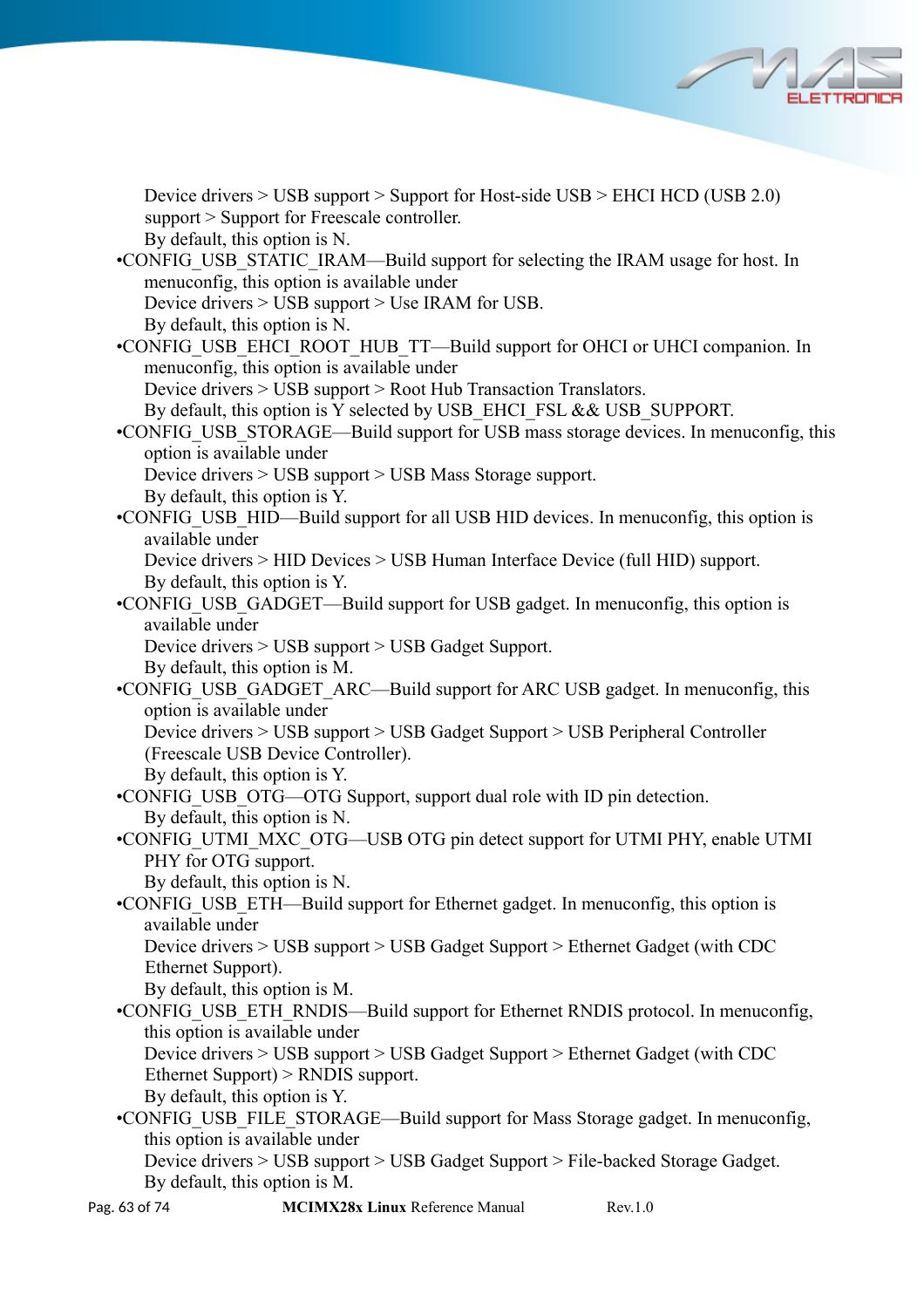

•CONFIG USB G SERIAL—Build support for ACM gadget. In menuconfig, this option is available under Device drivers > USB support > USB Gadget Support > Serial Gadget (with CDC ACM support). By default, this option is M.

#### **13.7 Programming Interface**

This driver implements all the functions that are required by the USB bus protocol to interface with the i.MX USB ports. See the *BSP API* document, for more information.

### **13.8 Default USB Settings**

Table 24-5 shows the default USB settings.

**Table 24-5. Default USB Settings**

| <b>Platform</b> | OTG HS  | лтс бе    | Host1  | Host2(HS) | Host2(FS)                |
|-----------------|---------|-----------|--------|-----------|--------------------------|
| EVK<br>i.MX28   | enalbed | <b>NA</b> | enable | N/A       | $\overline{\phantom{a}}$ |

By default, both usb device and host function are build-in kernel, otg port is used for device mode, and host 1 is used for host mode.

The default configuration does not enable OTG port for both device and host mode. To enable USB-OTG for both host and device mode, configure the kernel as follows and rebuild the kernel and modules:

•CONFIG\_USB\_EHCI\_ARC\_OTG—Enable support for the USB OTG port in HS/FS Host mode.built as Y

•CONFIG\_USB\_GADGET—USB Gadget Support: built as y

•CONFIG\_USB\_OTG —OTG Support: built as Y

•CONFIG\_MXC\_OTG—USB OTG pin detect support for UTMI PHY: built as Y •build USB GADGET driver as M, for example:

CONFIG\_USB\_ETH CONFIG\_USB\_FILE\_STORAGEthen, if you want to use EVK as mass storage device, insmod g\_file\_storage.ko file=/dev/mmcblk0p2

if you want to use the otg as ethernet, insmod g\_ether.ko, then you can use if config usb0 to configure the ip

## **13.9 System WakeUp**

• Both host and device connect/disconnect event can be system wakeup source

Pag. 64 of 74 **MCIMX28x Linux** Reference Manual Rev.1.0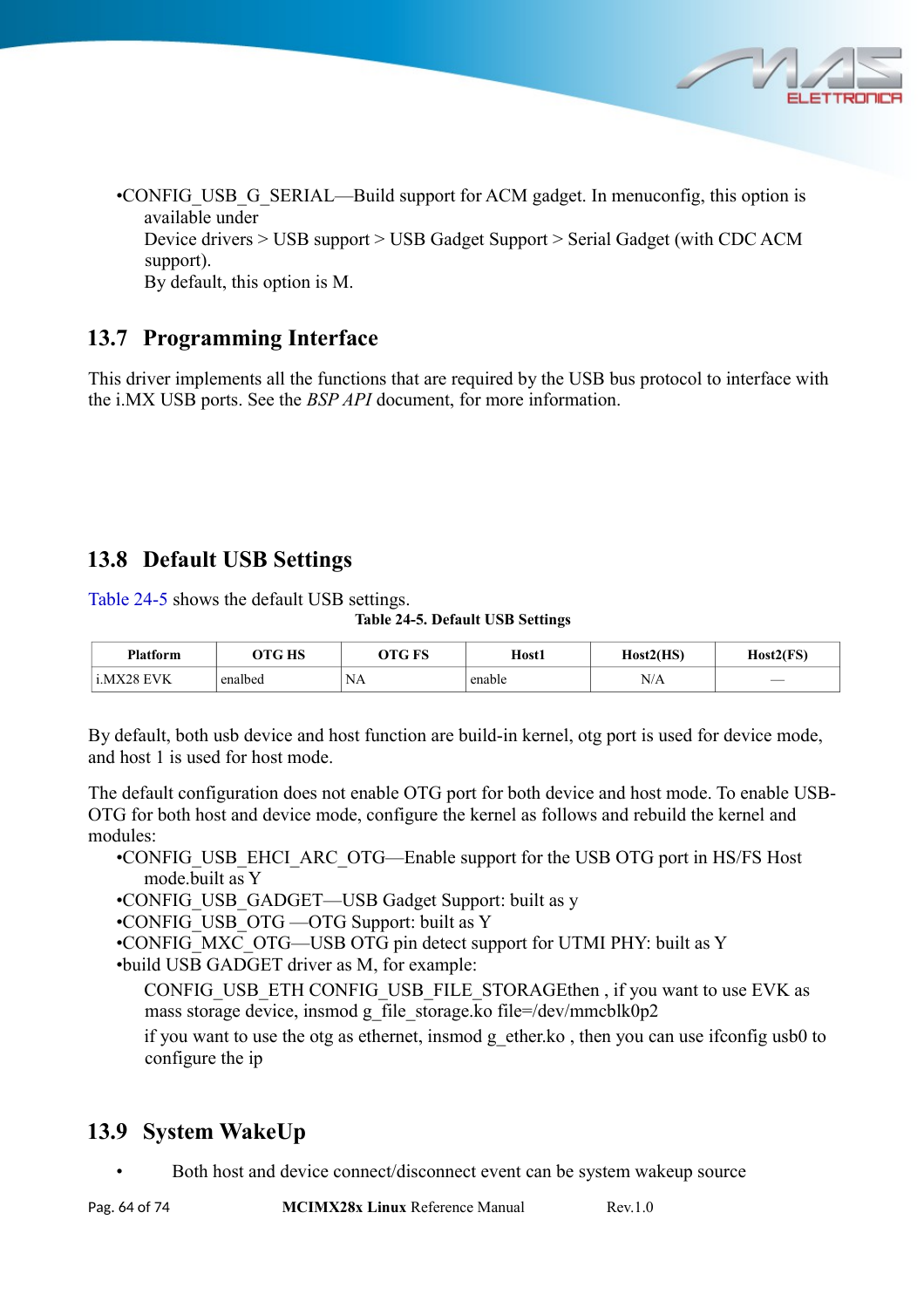#### **13.10 USB Wakeup usage**

#### **13.10.1 How to enable usb wakeup system ability**

#### For otg port:

echo enabled > /sys/devices/platform/fslusb2-otg/power/wakeup For device-only port:

echo enabled > /sys/devices/platform/fsl-

usb2-udc/power/wakeup For host-only port:

echo enabled > /sys/devices/platform/fslehci.x/power/wakeup ( x is the port num )

For usb child device echo enabled >

/sys/bus/usb/devices/1- 1/power/wakeup

#### **13.10.2 What kinds of wakeup event usb support**

Take USBOTG port as the example.

Device mode wakeup:

-connect wakeup: when usb line connects to usb port, the other port is connected to PC (Wakeup signal: vbus change) echo enabled > /sys/devices/platform/fsl-usb2-otg/power/wakeup

Host mode wakeup:

-connect wakeup: when usb device connects to host port (Wakeup signal: ID/(dm/dp) change )

echo enabled > /sys/devices/platform/fsl-usb2-otg/power/wakeup

-disconnect wakeup: when usb device disconnects to host port (Wakeup signal: ID/(dm/dp) change)

echo enabled > /sys/devices/platform/fsl-usb2-otg/power/wakeup

-remote wakeup: press usb device (such as press usb key at usb keyboard) when usb device connects to host port (Wakeup signal: ID/(dm/dp) change):

```
echo enabled > /sys/devices/platform/fsl-usb2-
otg/power/wakeup echo enabled > /sys/bus/usb/devices/1-
1/power/wakeup
```
NOTE: For the hub on board, it needs to enable hub's wakeup first. for remote wakeup, it needs to do below three steps:

echo enabled > /sys/devices/platform/fsl-usb2-otg/power/wakeup (enable the roothub's Pag. 65 of 74 **MCIMX28x Linux** Reference Manual Rev.1.0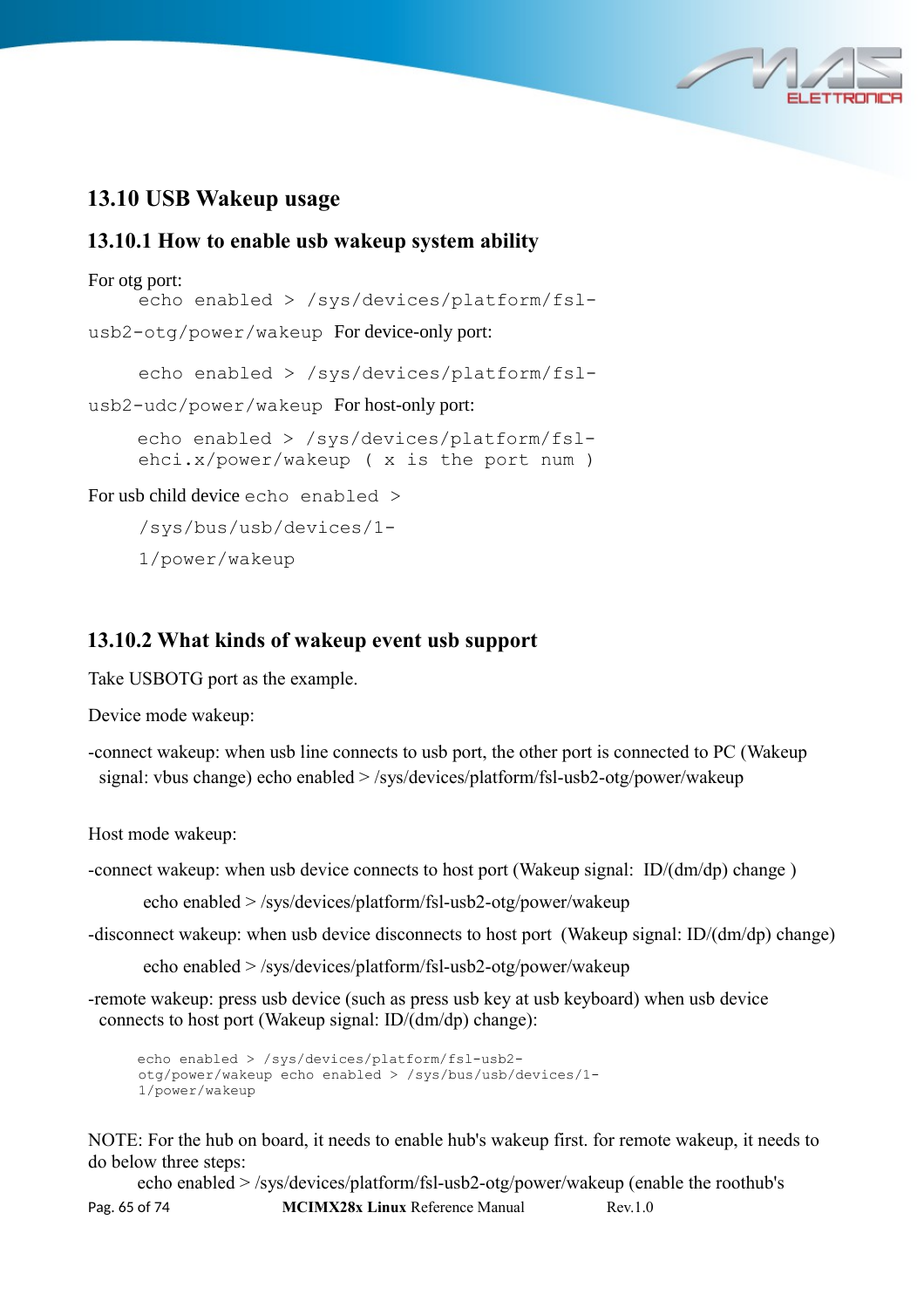

wakeup) echo enabled > /sys/bus/usb/devices/1-1/power/wakeup (enable the second level hub's wakeup)

(1-1 is the hub name )

echo enabled > /sys/bus/usb/devices/1-1.1/power/wakeup (enable the usb device's wakeup, that device connects at second level hub)

(1-1.1 is the usb device name )

#### **13.10.3 How to close the usb child device power**

echo auto > /sys/bus/usb/devices/1-1/power/control echo auto > /sys/bus/usb/devices/1- 1.1/power/control (If there is a hub at usb device)

# **Chapter 14 Real Time Clock (RTC) Driver**

The i.MX processor includes an integrated Real Time Clock (RTC) module. The RTC is used to keep the time and date while the system is turned off. The driver can also:

•Provide periodic interrupts at certain frequencies (PIE)

•Wake up the system by providing an alarm feature (AIE)

#### **14.1 Hardware Operation**

The RTC prescaler converts the incoming crystal reference clock to a 1 Hz signal, which is used to increment seconds, minutes, hours, and days Time-Of-Day (TOD) counters. The alarm functions, when enabled, generate RTC interrupts when the TOD settings reach programmed values. The sampling timer generates fixed-frequency interrupts, and the minutes stopwatch allows efficient interrupts on minute boundaries.

#### **14.2 Software Operation**

The RTC module software implementation is through the RTC driver. Besides the initialization function, it provides IOCTL functions to set up the RTC timer, interrupt, and so on. The periodic interrupt is supported at fixed frequencies of  $2, 4, 8, 16, 32, 64, 128, 256$ , and  $512$  Hz given the clock input of

32.768 KHz (other clock input frequencies are not supported by the driver). The 1 Hz periodic interrupt is also called the update interrupt (UIE). See the Linux documentation in <ltib\_dir>/rpm/BUILD/linux/Documentation/rtc.txt for information on the RTC API.

#### **NOTE**

The i.MX RTC driver implementation follows what is stated in the rtc.txt file that programming and/or enabling interrupt frequencies greater than 64 Hz is only allowed by root.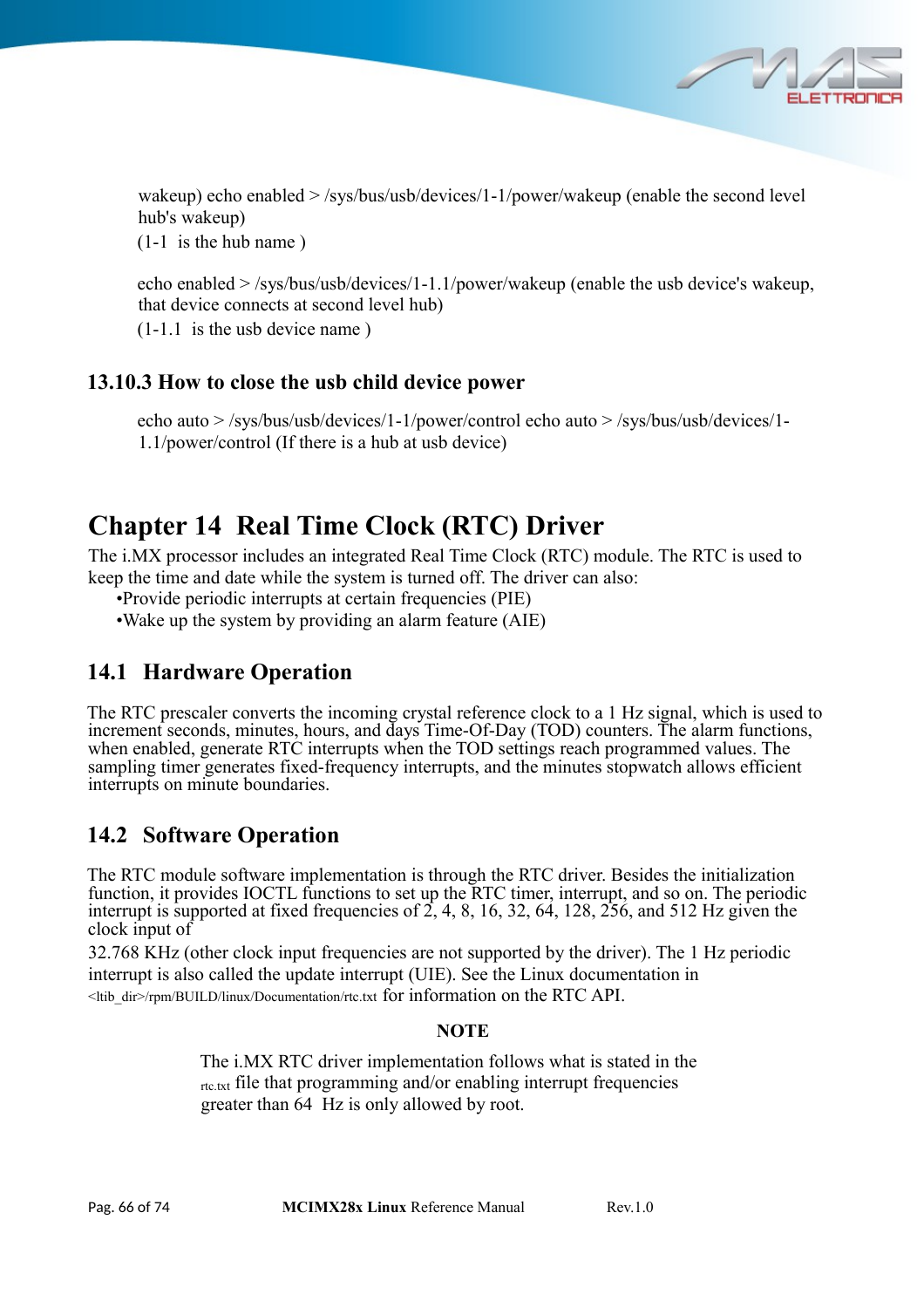

#### **14.3 Source Code Structure**

The RTC module is implemented in the <ltib\_dir>/rpm/BUILD/linux/drivers/rtc directory. Table 14-1 shows the RTC module files. The source file for the RTC specifies the RTC function implementations. **Table 14-1. RTC Driver File List**

| <b>File</b> |                   |
|-------------|-------------------|
| rtc-mxs.c   | <b>RTC</b> driver |

**i.MX28 EVK Linux Reference Manual**

#### **14.4 Programming Interface**

All the Linux RTC functions are based on rtclib. The include/linux/rtc.h file specifies all the IOCTLs for the RTC. Table 14-1 shows the IOCTLs that are listed in include/linux/rtc.h and which are supported by the RTC driver.

API documentation for the programming interface is in the doxygen folder of the documents package.

The following Linux kernel configuration options are provided for this module:

• CONFIG\_RTC\_DRV\_MXS [=M|Y] This is the configuration option for the RTC driver, which is dependent on the RTC\_CLASS option. In menuconfig, this option is available under: Real Time Clock > Freescale MXS series

SoC RTC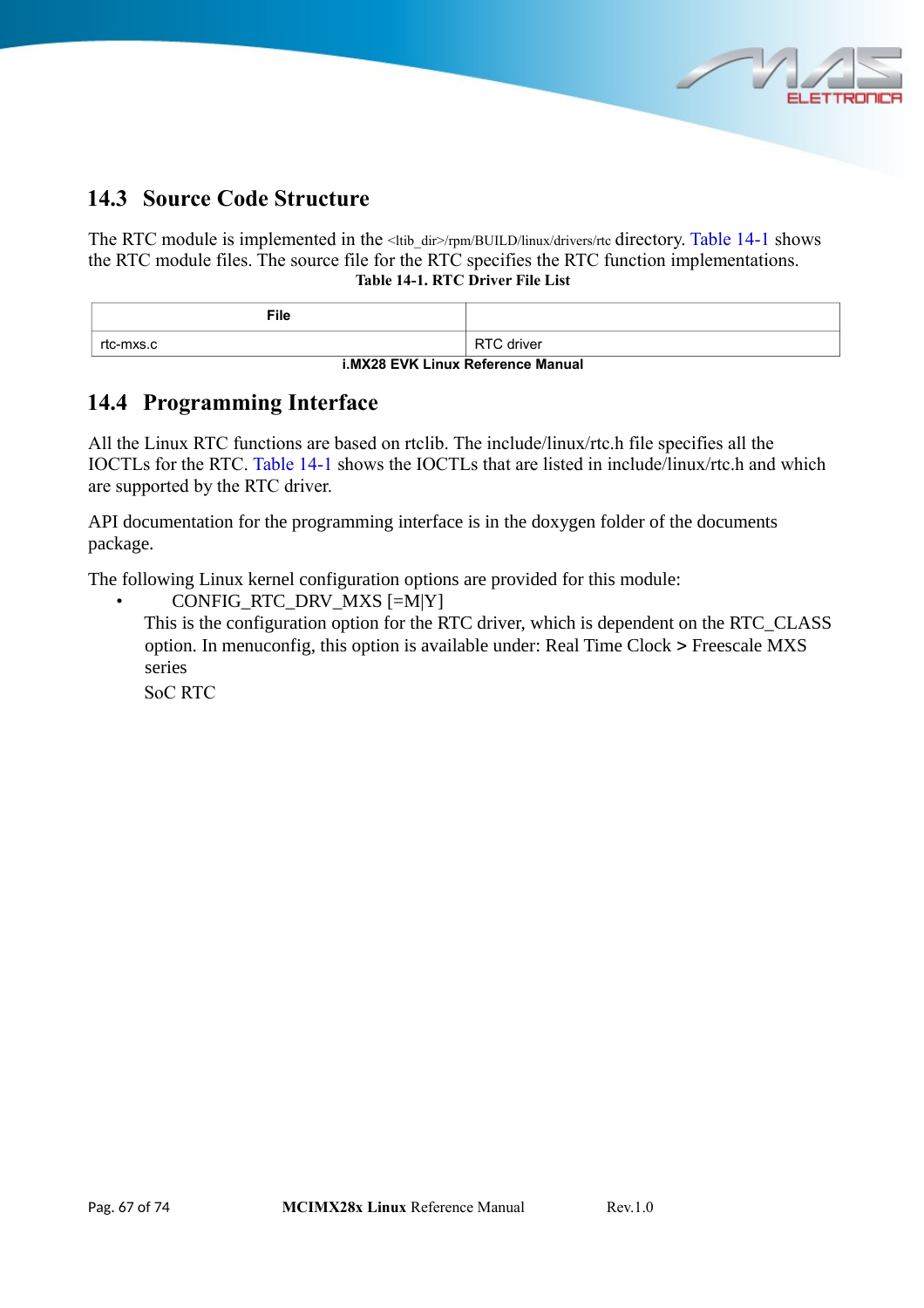

# **Chapter 15 Watchdog (WDOG) Driver**

The Watchdog Timer module protects against system failures by providing an escape from unexpected hang, infinite loop situations or programming errors.

#### **15.1 Hardware Operation**

Once the watchdog timer is activated, it must be serviced by software on a periodic basis. If servicing does not take place in time, the watchdog times out. Upon a time-out, the watchdog resets the chip

#### **15.2 Software Operation**

The Watchdog module software implementation conforms with the Linux watchdog driver model. Besides the initialization function, it provides IOCTL and write functions to set up and maintain the watchdog timer. Refer to Documentation/watchdog/watchdog-api.txt for full information on the Linux Watchdog API.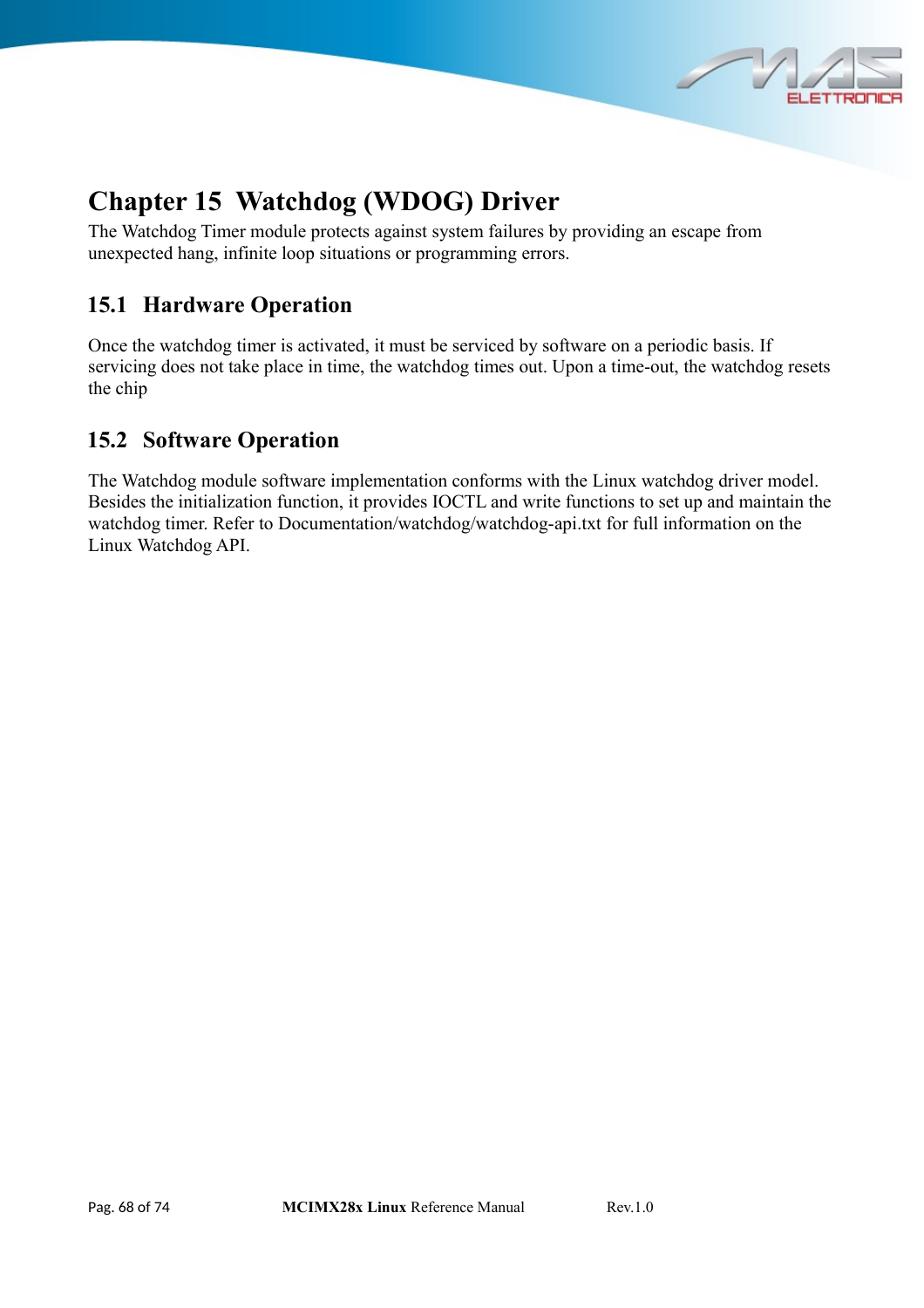# **Chapter 16 External Devices**

### **16. 1 Audio Codec**

#### **16.2 Ethernet**

#### **16.3 WiFi Bluetooth module**

#### **16.4 ADC**

#### **16.4.1 Software Operation**

The available registers (sys interface) are the following:

adc0, adc1, adc2, adc3

```
root@freescale ~$ cat /sys/class/input/input0/device/adc0,1,2,3
```
### **16. 5 PM wake-up**

#### **16.5.1 Software Operation**

Interrupts that are involved in the wake-up at the moment:

```
- INT1 accelerometer
- IN1_H
- IGN_H
```
The micro can go into standby also via the RTC and be awakened after a set time.

To bring the micro in standby, these are the steps:

- for the INTs:

root@freescale ~\$ **echo standby > /sys/power/state**

- for RTC:

root@freescale ~\$ **rtcwake -d /dev/rtc0 -s <time sec> standby**

Pag. 69 of 74 **MCIMX28x Linux** Reference Manual Rev.1.0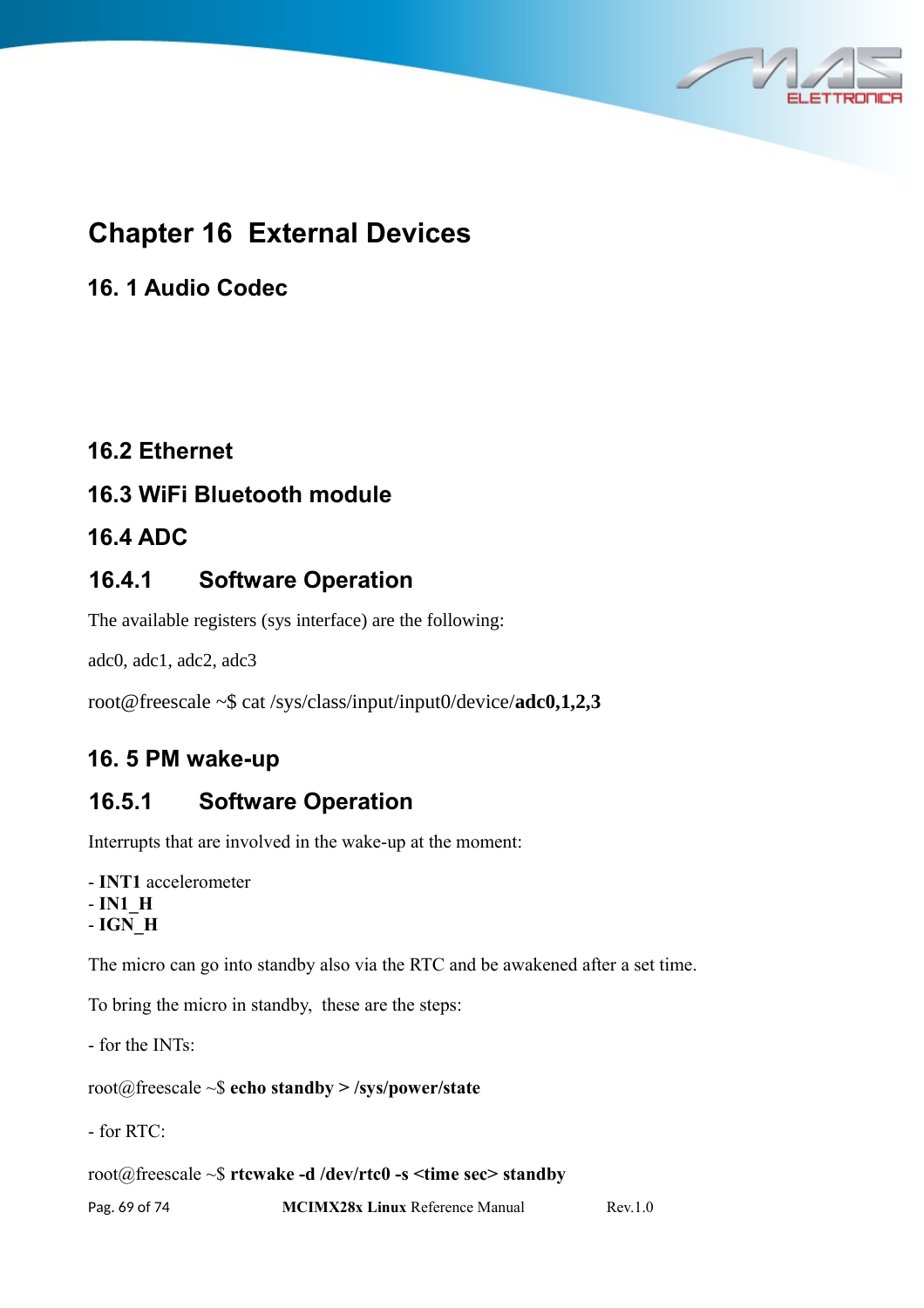

# **Chapter 17 Board Programming 17.1 SD**

The archive containing the binaries is Install-imx28-SD.tgz.

These are the instructions:

- Program kernel

copy the kernel imx28 ivt linux xxx.sb in rootfs/boot/imx28 ivt linux.sb

sudo ./mk\_mx28\_sd -b -x /dev/sdx

- Program filesystem
- sudo ./mk\_mx28\_sd -r -x /dev/sdx
- Program kernel + filesystem

sudo ./mk\_mx28\_sd -x /dev/sdx

## **17.2 NAND**

The archive the archive containing the binaries is Install-imx28-NAND.tgz.

- imx28 ivt uboot.sb
- install kernel.sh
- install\_rootfs.sh
- install\_u-boot.sh
- rootf.tgz
- uImage

The programming procedure must be performed by linux from SD.

- To program **u-boot** is necessary to run the script:

Pag. 70 of 74 **MCIMX28x Linux** Reference Manual Rev.1.0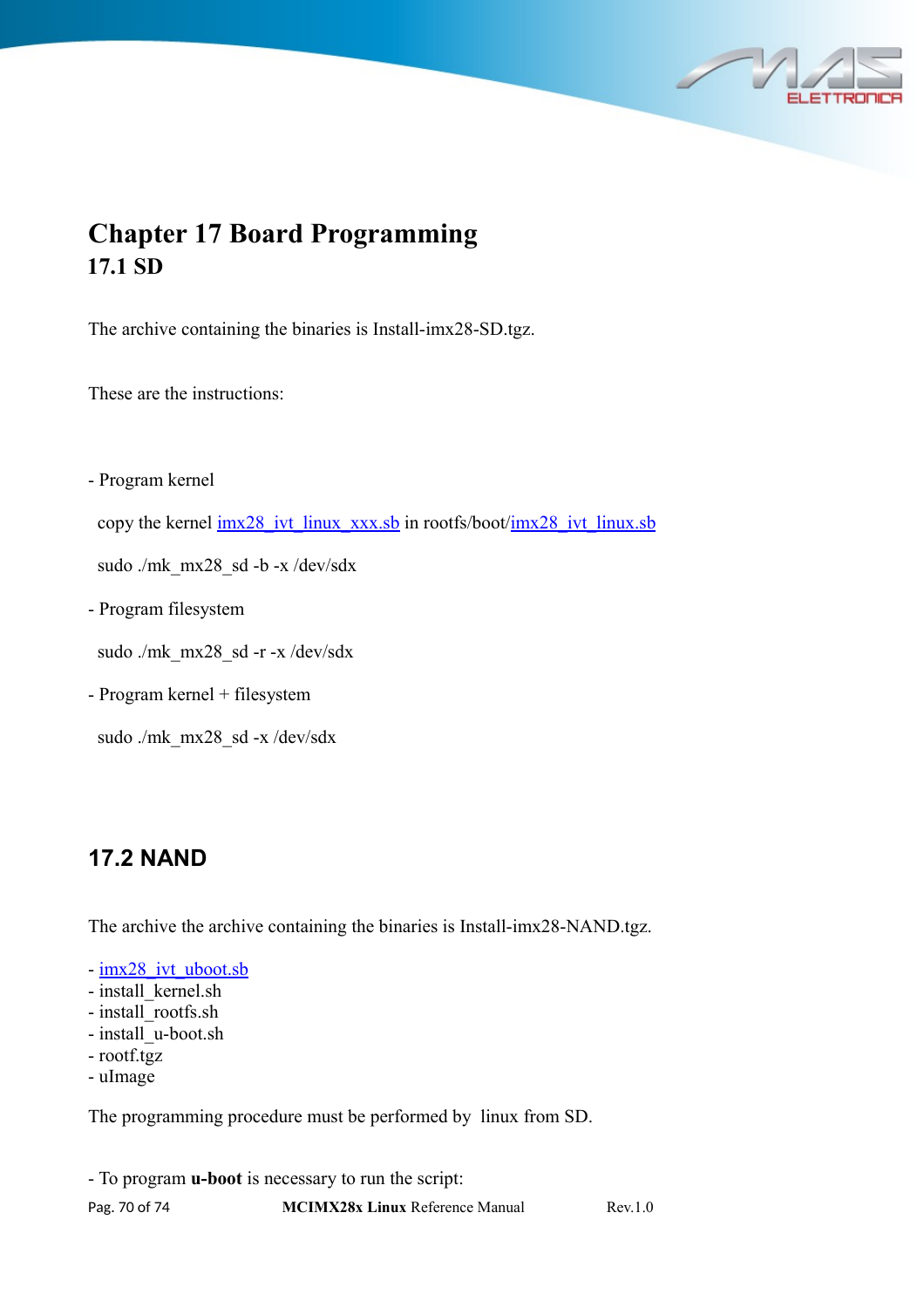

\$ cd Install-imx28-NAND \$ ./install\_u-boot.sh

- To program the **kernel** is necessary to run the script:

\$ ./install\_kernel.sh

-To program **filesystem** is necessary to run the script

\$ ./install\_rootfs.sh

At the end you can turn off and restart the card from the NAND:

U-Boot 2009.08-dirty (feb 26 2014 - 08:20:25)

Freescale i.MX28 family CPU: 454 MHz BUS: 151 MHz EMI: 205 MHz GPMI: 24 MHz DRAM: 128 MB NAND: 256 MiB In: serial Out: serial Err: serial Net: got MAC address from IIM: 00:04:00:00:00:00 FEC0 Hit any key to stop autoboot: 0

NAND read: device 0 offset 0x240000, size 0x300000 3145728 bytes read: OK ## Booting kernel from Legacy Image at 42000000 ... Image Name: Linux-2.6.35.3-670-g914558e Image Type: ARM Linux Kernel Image (uncompressed) Data Size: 2619884 Bytes = 2.5 MB Load Address: 40008000 Entry Point: 40008000 Verifying Checksum ... OK Loading Kernel Image ... OK **OK** 

Starting kernel ...

Uncompressing Linux... done, booting the kernel. Linux version 2.6.35.3-670-g914558e (nicola@nicola) (gcc version 4.4.4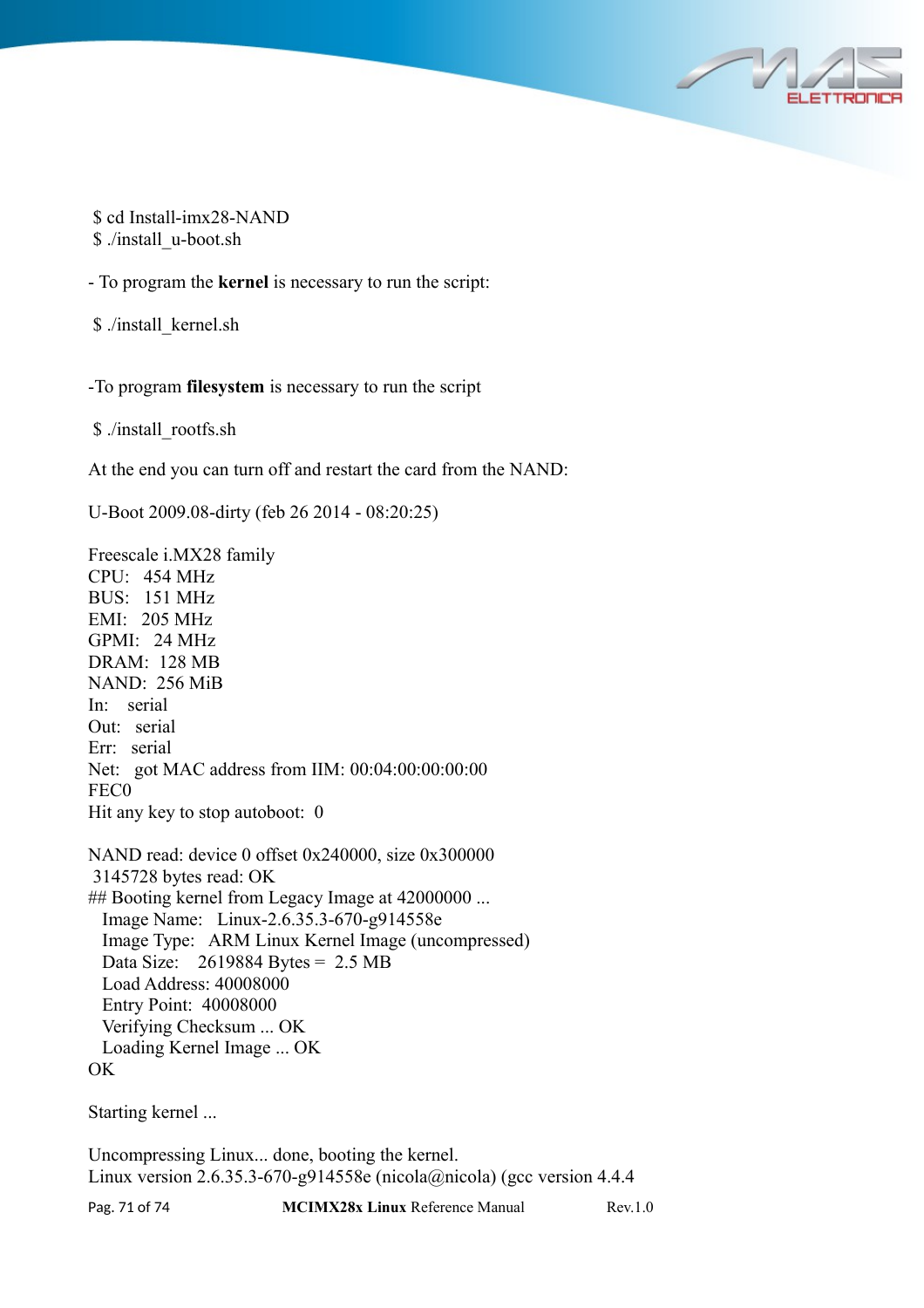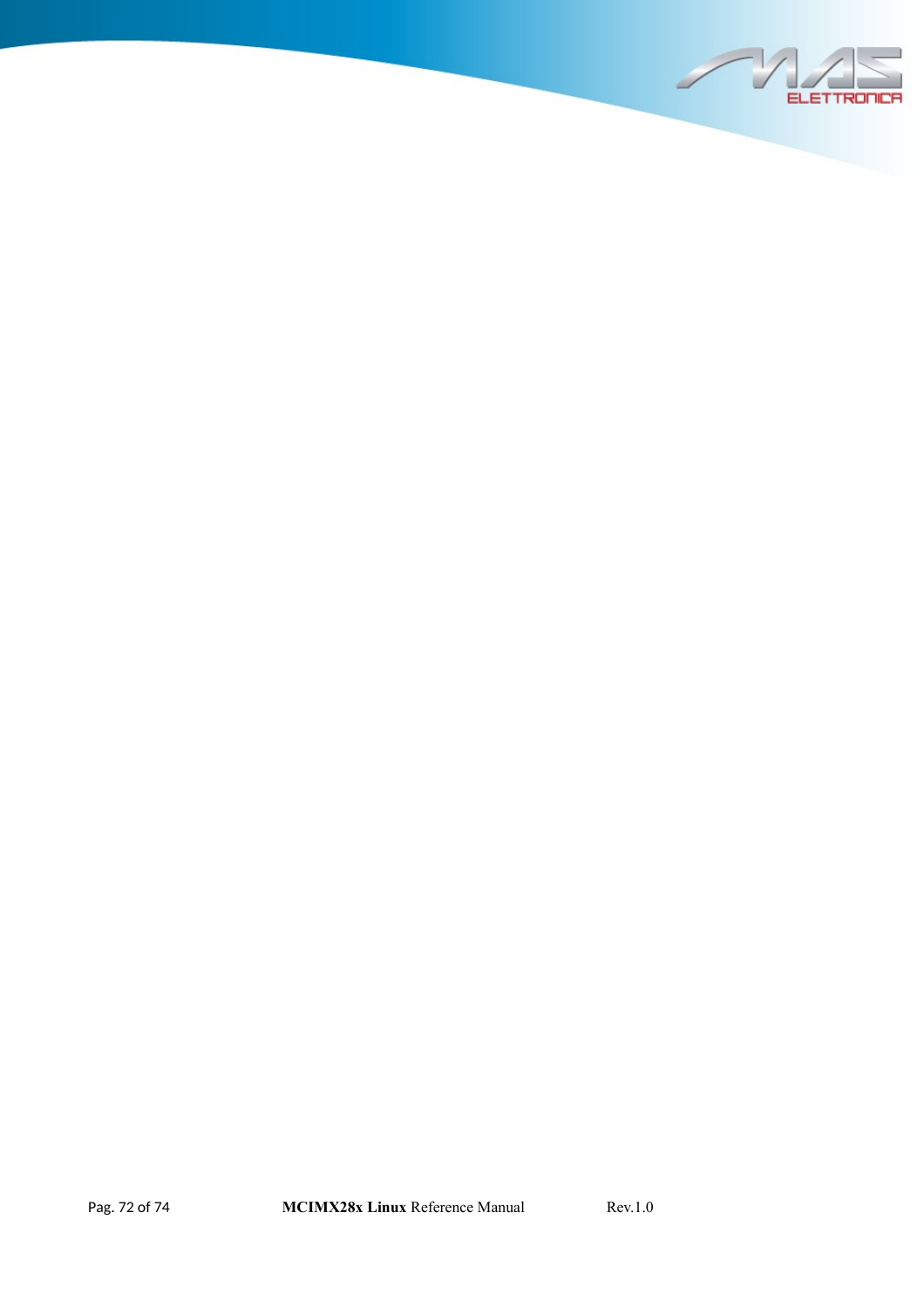## **Rohs compliance**

The MCAM335x Standalone Embedded CPU Board comply with the European Union's Directive 2002/95/EC: "Restrictions of Hazardous Substances".

### **Warranty Terms**

MAS Elettronica guarantees hardware products against defects in workmanship and material for a period of one (1) year from the date of shipment. Your sole remedy and MAS Elettronica's sole liability shall be for MAS Elettronica, at its sole discretion, to either repair or replace the defective hardware product at no charge or to refund the purchase price. Shipment costs in both directions are the responsibility of the customer. This warranty is void if the hardware product has been altered or damaged by accident, misuse or abuse.

#### Disclaimer of Warranty

THIS WARRANTY IS MADE IN LIEU OF ANY OTHER WARRANTY, WHETHER EX-PRESSED, OR IMPLIED, OF MERCHANTABILITY, FITNESS FOR A SPECIFIC PURPOSE, NON-INFRINGEMENT OR THEIR EQUIVALENTS UNDER THE LAWS OF ANY JURISDIC-TION, EXCEPT THE WARRANTY EXPRESSLY STATED HEREIN. THE REMEDIES SET FORTH HEREIN SHALL BE THE SOLE AND EXCLUSIVE REMEDIES OF ANY PUR-CHASER WITH RESPECT TO ANY DEFECTIVE PRODUCT. Limitation on Liability UNDER NO CIRCUMSTANCES SHALL MAS ELETTRONICA BE LIABLE FOR ANY LOSS, DAMAGE OR EXPENSE SUFFERED OR INCURRED WITH RESPECT TO ANY DEFECTIVE PRODUCT. IN NO EVENT SHALL MAS ELETTRONICA BE LIABLE FOR ANY INCIDENTAL OR CONSEQUENTIAL DAMAGES THAT YOU MAY SUFFER DIRECTLY OR INDIRECTLY FROM USE OF ANY PRODUCT.